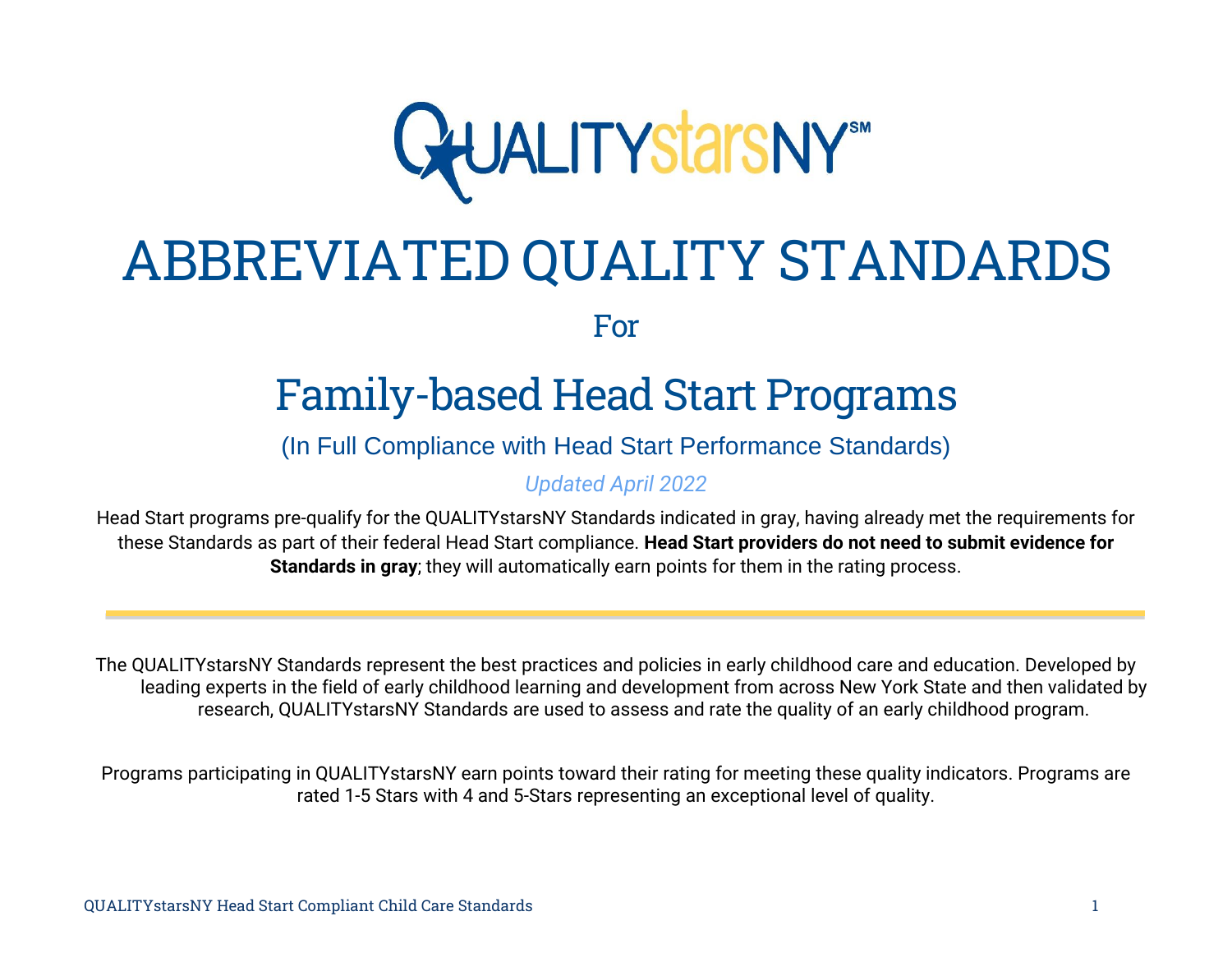# **LEARNING ENVIRONMENT**

*Research Rationale: There is substantial evidence that classroom environment features are central to program quality and there is limited*  evidence that varied and appropriate classroom materials support children's development. Research shows that the quality of teacher-child *interactions contributes to quality in early care and education settings and there is substantial evidence that children with involved and responsive caregivers fare better on a wide variety of child development measures. There is also a substantial amount of evidence that developmentally appropriate curriculum is related to other measures of program quality and substantial evidence that a developmentally appropriate curriculum is related to child outcomes. There is a moderate amount of evidence that developmentally-appropriate assessment is associated with improved child development outcomes.*

#### Home Environment (HE) - 60 points

| <b>CODE</b>     | <b>STANDARD</b>                                                                                                                                                        | <b>INTENTION</b>                                                                                                                                                              | <b>DOCUMENTATION</b><br><b>MINIMUM REQUIREMENTS</b>                                                                                                                                                                                                                                                                                                                                                                                                                                                                                                                                                                                                                       | <b>POINTS</b> |
|-----------------|------------------------------------------------------------------------------------------------------------------------------------------------------------------------|-------------------------------------------------------------------------------------------------------------------------------------------------------------------------------|---------------------------------------------------------------------------------------------------------------------------------------------------------------------------------------------------------------------------------------------------------------------------------------------------------------------------------------------------------------------------------------------------------------------------------------------------------------------------------------------------------------------------------------------------------------------------------------------------------------------------------------------------------------------------|---------------|
| HE <sub>1</sub> | Provider attends training on<br>the Family Child Care<br><b>Environment Rating Scale-R</b><br>(FCCERS-R).                                                              | Providers are well versed<br>in the ERS so they can<br>create an environment in<br>their home that is<br>conducive to learning and<br>caring for children's<br>routine needs. | Evidence in The Aspire Registry<br>Evidence in The Aspire<br>$\Box$<br>⊔<br>that at least the provider has<br>Registry that at least the<br>attended training on the<br>provider has attended<br>FCCERS-R within the last 15<br>training on the FCCERS-<br>R within the last 15<br>months.<br>months.                                                                                                                                                                                                                                                                                                                                                                     | 2             |
| <b>HE2</b>      | Provider completes a self-<br>assessment using one of<br>the FCCERS assessment<br>tools and writes an<br>improvement plan to<br>address subscale scores<br>below 3.25. | Provider and assistant<br>provider(s) identify ways to<br>improve the environment,<br>using the relevant ERS.                                                                 | Submit ALL of the following:<br>Evidence must include ALL<br>of the following:<br><b>Completed ERS Score Sheet</b><br>including sub-scale average<br>One copy of a<br>$\Box$<br>scores. Score Sheet must show<br>completed ERS self-<br>Date of Observation (dated<br>assessment report<br>within the previous 15 months<br>(including overall and<br>of Standard Inventory<br>subscale scores).<br>submission)<br><b>AND</b><br><b>AND</b><br>One copy of a written<br>❏<br>Written improvement plan with<br>improvement or action<br>⊔<br>dates for completion for all sub-<br>plan for all subscales<br>with a score below 3.25.<br>scale average scores below<br>3.25 | 8             |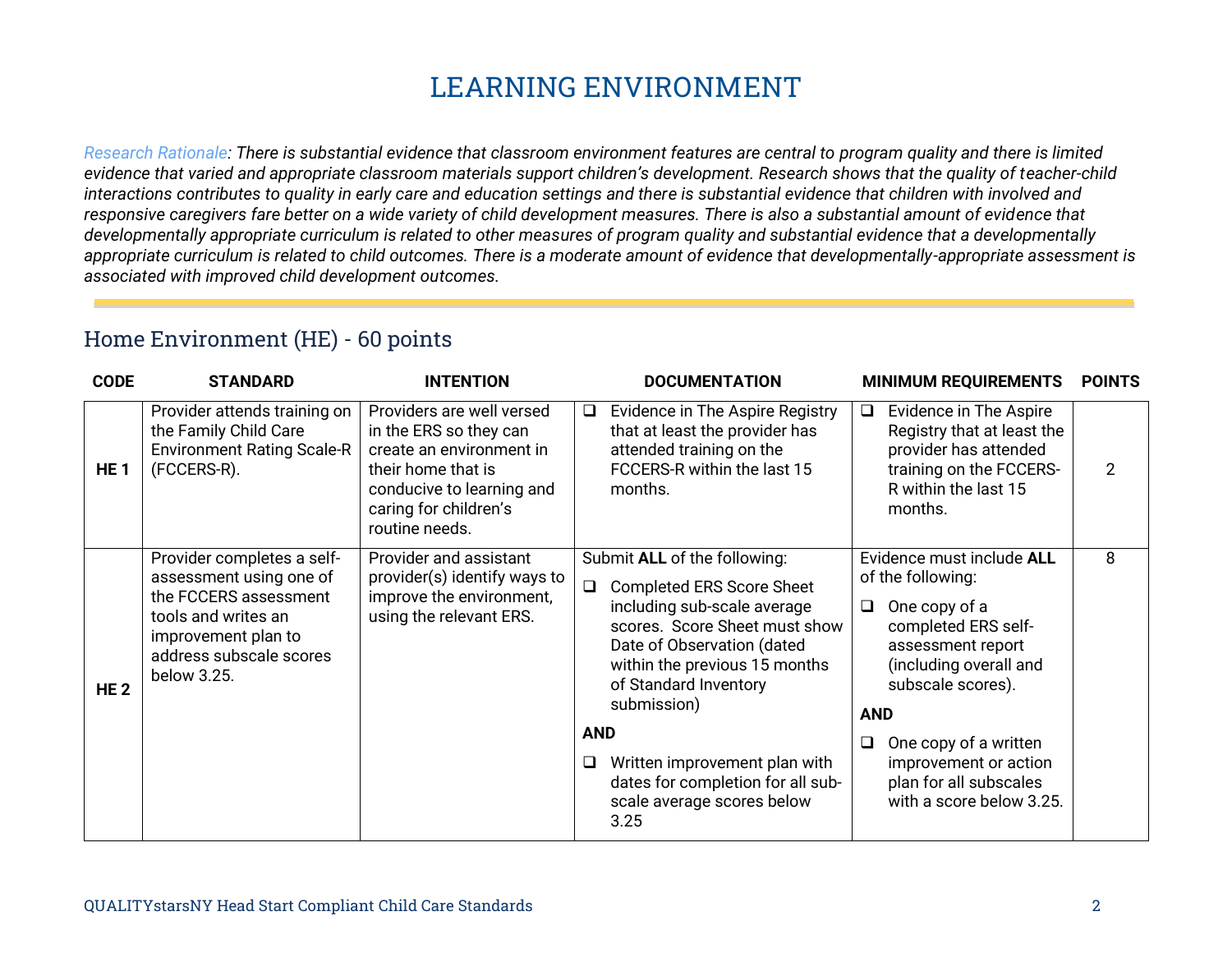| <b>CODE</b>     | <b>STANDARD</b>                                                                                                                                                                                                                                                                                                                                                                                                                                                                                                                                                       | <b>INTENTION</b>                                                                              | <b>DOCUMENTATION</b>                                                                                                                                                                    | <b>MINIMUM</b><br><b>REQUIREMENTS</b>                     | <b>POINTS</b> |  |  |
|-----------------|-----------------------------------------------------------------------------------------------------------------------------------------------------------------------------------------------------------------------------------------------------------------------------------------------------------------------------------------------------------------------------------------------------------------------------------------------------------------------------------------------------------------------------------------------------------------------|-----------------------------------------------------------------------------------------------|-----------------------------------------------------------------------------------------------------------------------------------------------------------------------------------------|-----------------------------------------------------------|---------------|--|--|
|                 | Providers do not submit evidence for Standards HE 3 - HE 5. These Standards are only applicable after Standards Inventory submission for<br>programs that earn a Provisional Rating of 3-5 Stars. For eligible programs, an ERS assessment will be conducted by QUALITYstarsNY's<br>independent assessment team and the average scores will be used to determine the points that will be calculated into the program's Active Rating.<br>If a program earns an average score below 4.25 on their ERS assessment, they will automatically earn a 2 Star Active Rating. |                                                                                               |                                                                                                                                                                                         |                                                           |               |  |  |
| HE <sub>3</sub> | Program has an independent<br>ERS assessment and achieves<br>an overall score of $4.25 - 4.99$ .                                                                                                                                                                                                                                                                                                                                                                                                                                                                      | An external observer can<br>provide an unbiased<br>assessment of the<br>learning environment. | Program does not submit evidence<br>for this Standard.<br>If applicable, completed ERS<br>report(s) is automatically sent to<br>QUALITYstarsNY from the<br>independent observer.        | Program does not<br>submit evidence for<br>this Standard. | 30            |  |  |
| <b>HE4</b>      | Program has an independent<br>ERS assessment using the<br>appropriate scale(s) and<br>achieves an overall score of<br>$5.00 - 5.49$ .                                                                                                                                                                                                                                                                                                                                                                                                                                 | An external observer can<br>provide an unbiased<br>assessment of the<br>learning environment. | Program does not submit evidence<br>for this Standard.<br>If applicable, completed ERS<br>report(s) is automatically sent to<br><b>QUALITYstarsNY</b> from the<br>independent observer. | Program does not<br>submit evidence for<br>this Standard. | 40            |  |  |
| <b>HE 5</b>     | Program has an independent<br>ERS assessment using the<br>appropriate scale(s) and<br>achieves an overall score of<br>5.50 or higher.                                                                                                                                                                                                                                                                                                                                                                                                                                 | An external observer can<br>provide an unbiased<br>assessment of the<br>learning environment. | Program does not submit evidence<br>for this Standard.<br>If applicable, completed ERS<br>report(s) is automatically sent to<br><b>QUALITYstarsNY</b> from the<br>independent observer. | Program does not<br>submit evidence for<br>this Standard. | 50            |  |  |

# Child Observation & Assessment (COA) - 20 points

| <b>CODE</b> | <b>STANDARD</b>                                                                                                                                                                           | <b>INTENTION</b>                                                                                                                                                              | <b>DOCUMENTATION</b>                                                                                                                                      | <b>MINIMUM REQUIREMENTS</b>                                                                                                                                        | <b>POINTS</b> |
|-------------|-------------------------------------------------------------------------------------------------------------------------------------------------------------------------------------------|-------------------------------------------------------------------------------------------------------------------------------------------------------------------------------|-----------------------------------------------------------------------------------------------------------------------------------------------------------|--------------------------------------------------------------------------------------------------------------------------------------------------------------------|---------------|
| <b>COA</b>  | <b>Provider collects</b><br>information at enrollment<br>on children's development<br>including social emotional<br>concerns, home<br>language(s), preferences,<br>and any special needs. | Providers should gather<br>information about each child<br>and family during enrollment,<br>in order to inform curriculum<br>planning, help guide<br>children's learning, and | Submit a copy of a<br>◘.<br>completed questionnaire<br>or enrollment form for 2<br>different children (with<br>identifying information<br>removed - label | Evidence must reference all of<br>the following:<br>2 children (with identifying<br>O<br>information removed - label<br>submitted evidence as child<br>1, child 2) | $\mathcal{P}$ |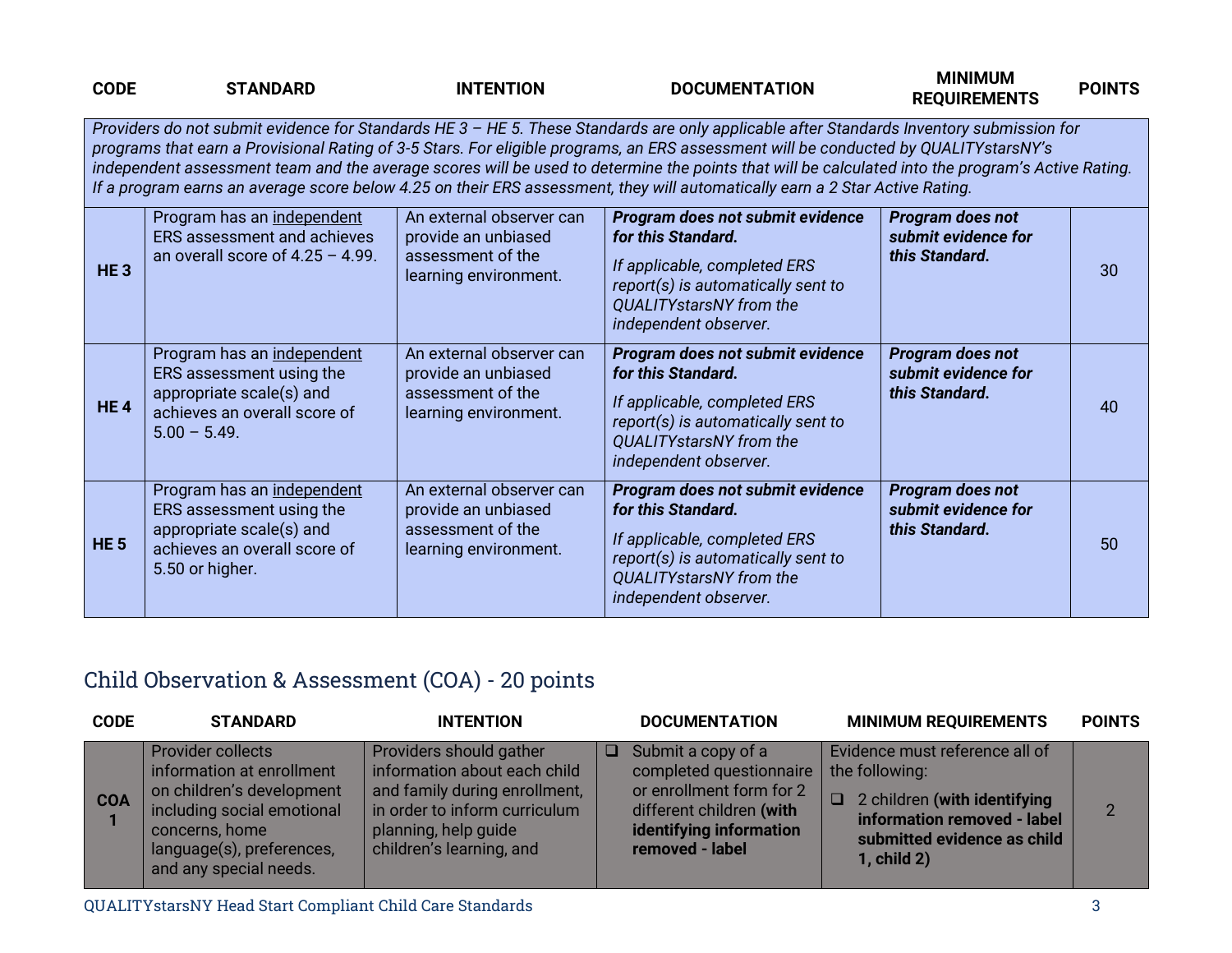| <b>CODE</b>                  | <b>STANDARD</b>                                                                                                                                                                | <b>INTENTION</b>                                                                                                                                                                                                                                | <b>DOCUMENTATION</b>                                                                                                                                                                                                                               | <b>MINIMUM REQUIREMENTS</b>                                                                                                                                                | <b>POINTS</b>  |
|------------------------------|--------------------------------------------------------------------------------------------------------------------------------------------------------------------------------|-------------------------------------------------------------------------------------------------------------------------------------------------------------------------------------------------------------------------------------------------|----------------------------------------------------------------------------------------------------------------------------------------------------------------------------------------------------------------------------------------------------|----------------------------------------------------------------------------------------------------------------------------------------------------------------------------|----------------|
|                              |                                                                                                                                                                                | understand family<br>circumstances from day one.<br>This information is collected<br>on all children.                                                                                                                                           | submitted evidence as<br>child 1, child 2).                                                                                                                                                                                                        | Child's physical<br>$\Box$<br>development<br>Child's cognitive<br>$\Box$<br>development<br>Child's social-emotional                                                        |                |
|                              |                                                                                                                                                                                | In addition to gathering<br>information on any special<br>needs, general information                                                                                                                                                            |                                                                                                                                                                                                                                                    | development<br>Home Language(s) of child<br>⊔                                                                                                                              |                |
|                              |                                                                                                                                                                                | on children's preferences and<br>background should be<br>collected.                                                                                                                                                                             |                                                                                                                                                                                                                                                    | Child's dietary needs and<br>□<br>preferences                                                                                                                              |                |
|                              |                                                                                                                                                                                |                                                                                                                                                                                                                                                 |                                                                                                                                                                                                                                                    | Child's date of enrollment<br>□                                                                                                                                            |                |
|                              | Provider documents the<br>developmental status of<br>each child within 45 days of<br>entering the home/starting<br>the program using a child<br>development screening<br>tool. | Before or soon after starting<br>in a family child care home, a<br>child should be initially<br>screened for basic<br>developmental levels in order<br>to help define individual<br>learning goals and identify<br>any potential special needs. | Submit a copy of each<br>$\Box$<br>developmental<br>screening tool used for<br>one child (with<br>identifying information<br>removed - label<br>submitted evidence as<br>child 1)<br><b>OR</b><br>Policy and procedures<br>$\Box$<br>for screening | Evidence must include all of the<br>following:                                                                                                                             |                |
|                              |                                                                                                                                                                                |                                                                                                                                                                                                                                                 |                                                                                                                                                                                                                                                    | 1 child (with identifying<br>$\Box$<br>information removed - label<br>submitted evidence as child<br>1)<br><b>Start date (This MUST be</b><br>O<br>added to the form if no |                |
|                              |                                                                                                                                                                                |                                                                                                                                                                                                                                                 |                                                                                                                                                                                                                                                    | space exists)<br><b>Completed screening</b><br>$\Box$                                                                                                                      |                |
| <b>COA</b><br>$\overline{2}$ |                                                                                                                                                                                |                                                                                                                                                                                                                                                 |                                                                                                                                                                                                                                                    | forms/tools                                                                                                                                                                | $\overline{2}$ |
|                              |                                                                                                                                                                                |                                                                                                                                                                                                                                                 |                                                                                                                                                                                                                                                    | Screening date occurs<br>$\Box$<br>before start date OR within<br>45 days of the start date                                                                                |                |
|                              |                                                                                                                                                                                |                                                                                                                                                                                                                                                 |                                                                                                                                                                                                                                                    | It is not necessary to submit the<br>entire tool. A few pages showing<br>completed information will<br>suffice.                                                            |                |
|                              |                                                                                                                                                                                |                                                                                                                                                                                                                                                 |                                                                                                                                                                                                                                                    | <b>OR</b>                                                                                                                                                                  |                |
|                              |                                                                                                                                                                                |                                                                                                                                                                                                                                                 |                                                                                                                                                                                                                                                    | Policy and procedures for<br>$\Box$<br>screening                                                                                                                           |                |
| <b>COA</b><br>3              | Provider uses a<br>developmental screening                                                                                                                                     | When providers use a<br>developmental screening tool                                                                                                                                                                                            | Submit a copy of a<br>completed developmental                                                                                                                                                                                                      | Evidence must include all of the<br>following:                                                                                                                             | 1              |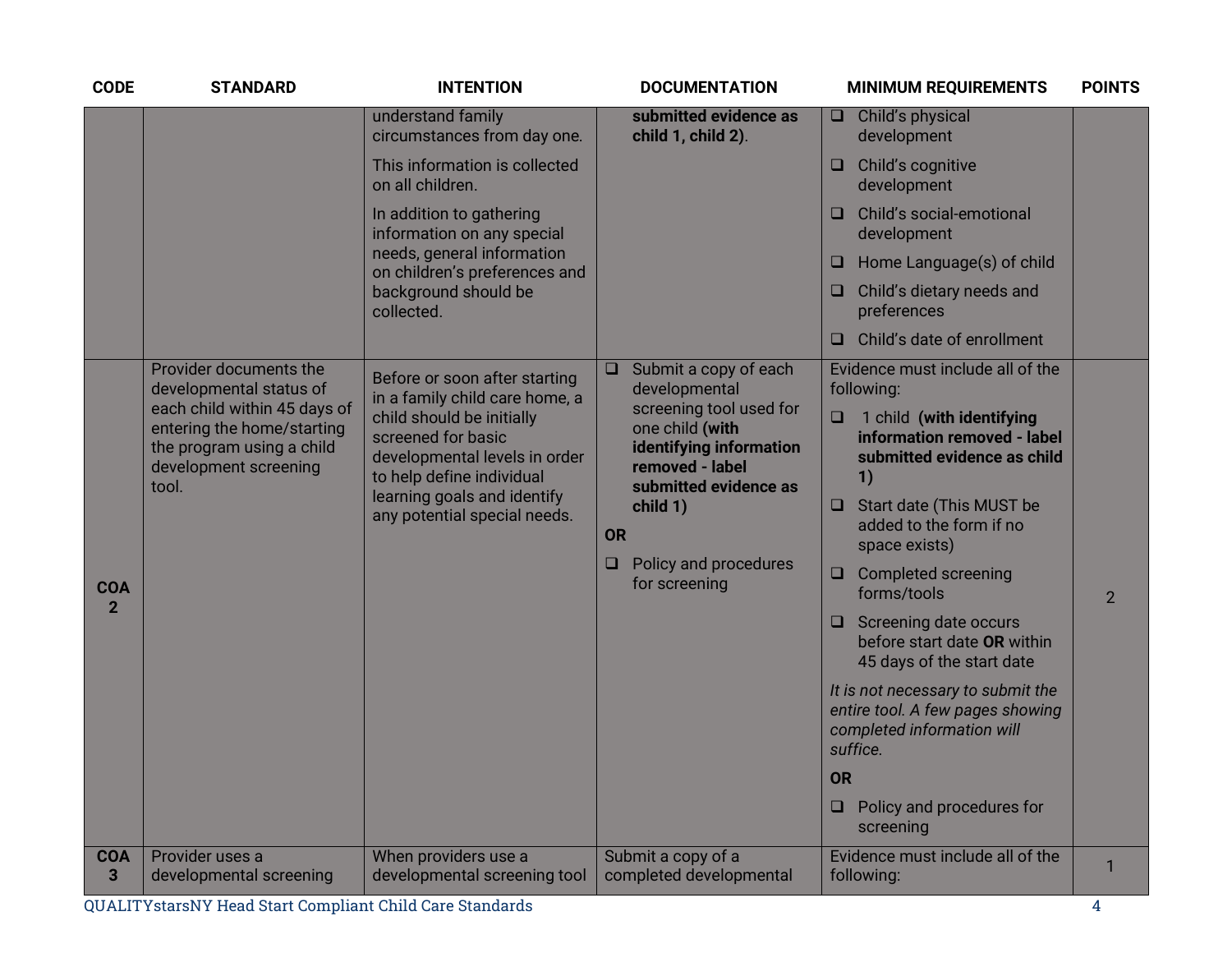| <b>CODE</b> | <b>STANDARD</b>                             | <b>INTENTION</b>                                                                                                      | <b>DOCUMENTATION</b>                                                           | <b>MINIMUM REQUIREMENTS</b>                                                                                                                       | <b>POINTS</b> |
|-------------|---------------------------------------------|-----------------------------------------------------------------------------------------------------------------------|--------------------------------------------------------------------------------|---------------------------------------------------------------------------------------------------------------------------------------------------|---------------|
|             | tool that is valid and                      | that has been researched,                                                                                             | screening form/tool for one                                                    | Name of tool<br>u.                                                                                                                                |               |
|             | reliable.                                   | tested and shown to measure<br>appropriate developmental                                                              | child (with identifying<br>information removed - label                         | Completed form/tool<br>u                                                                                                                          |               |
|             |                                             | milestones, they are assured<br>that the results can be used                                                          | submitted evidence as child<br>$1$ ).                                          | 1 child (with identifying<br>$\Box$<br>information removed - label                                                                                |               |
|             |                                             | for curriculum planning, as<br>well as a basis to refer<br>families for special                                       | $\Box$ Ages and Stages<br><b>Questionnaires, Third</b><br>Edition (ASQ-3)      | submitted evidence as child<br>1)<br>It is not necessary to submit the                                                                            |               |
|             |                                             | educational services.                                                                                                 | $\Box$ Ages and Stages                                                         | entire tool. A few pages showing                                                                                                                  |               |
|             |                                             | Valid: A screening tool is<br>valid when it measures what<br>we want to measure and not                               | <b>Questionnaires Social-</b><br>Emotional                                     | completed information will<br>suffice.                                                                                                            |               |
|             |                                             | something else.                                                                                                       | Battelle Developmental<br><b>Inventory Screening Test</b>                      | If "Other" is selected, all of<br>$\Box$<br>the following evidence must<br>be submitted in addition to                                            |               |
|             | procedure is conducted<br>different person. | <b>Reliable:</b> A screening tool is<br>reliable when the screening                                                   | <b>Brigance Inventories</b><br>O                                               | the items above:<br>$\Box$ The tool is designed for<br>the purpose of<br>screening (not child<br>assessment)<br>The screening tool is<br><b>u</b> |               |
|             |                                             | accurately and consistently<br>over time. The procedure<br>would yield similar results if<br>repeated or if done by a | System II                                                                      |                                                                                                                                                   |               |
|             |                                             |                                                                                                                       | □ Brigance Self-Help and<br><b>Social-Emotional Scales</b>                     |                                                                                                                                                   |               |
|             |                                             |                                                                                                                       | <b>Denver Developmental</b><br>$\Box$<br><b>Screening Test (DDST)</b>          |                                                                                                                                                   |               |
|             |                                             |                                                                                                                       | Developmental<br>$\Box$<br>Indicators for the<br><b>Assessment of Early</b>    | appropriate for use with<br>children between birth<br>and age five                                                                                |               |
|             |                                             |                                                                                                                       | Learning 3rd Edition<br>(DIAL 3)                                               | The screening tool<br>u.<br>covers multiple                                                                                                       |               |
|             |                                             |                                                                                                                       | $\Box$ Early Screening<br>Inventory - Revised (ESI-<br>R)                      | developmental<br>domains (i.e.<br>physical/motor,<br>cognitive, linguistic, and<br>social-emotional)                                              |               |
|             |                                             |                                                                                                                       | $\Box$ Learning<br><b>Accomplishment Profile-</b><br><b>Diagnostic Screens</b> |                                                                                                                                                   |               |
|             |                                             |                                                                                                                       | Parents' Evaluation of<br>□<br><b>Developmental Status</b><br>(PEDS)           |                                                                                                                                                   |               |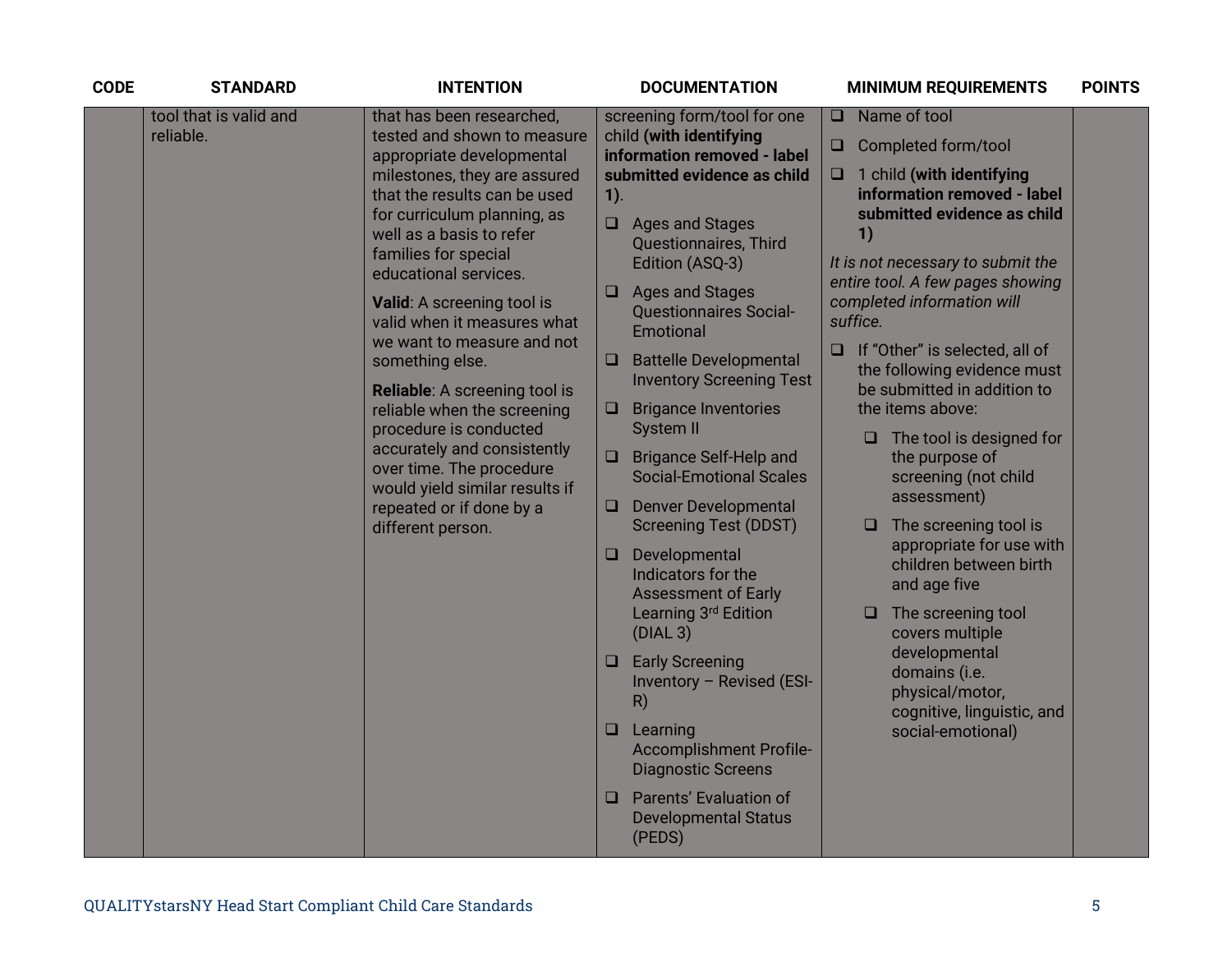| <b>CODE</b>     | <b>STANDARD</b>                                                                                                                                                | <b>INTENTION</b>                                                                                                                                                                                                                                                                                                                                                                                                                                                                                                                                                                                                                           | <b>DOCUMENTATION</b>                                                                                                                                                                                                                                                                                                                                                                                                                                      | <b>MINIMUM REQUIREMENTS</b>                                                                                                                                                                                                                                                                                                                                                                                                                                                                                                                                                                                           | <b>POINTS</b>  |
|-----------------|----------------------------------------------------------------------------------------------------------------------------------------------------------------|--------------------------------------------------------------------------------------------------------------------------------------------------------------------------------------------------------------------------------------------------------------------------------------------------------------------------------------------------------------------------------------------------------------------------------------------------------------------------------------------------------------------------------------------------------------------------------------------------------------------------------------------|-----------------------------------------------------------------------------------------------------------------------------------------------------------------------------------------------------------------------------------------------------------------------------------------------------------------------------------------------------------------------------------------------------------------------------------------------------------|-----------------------------------------------------------------------------------------------------------------------------------------------------------------------------------------------------------------------------------------------------------------------------------------------------------------------------------------------------------------------------------------------------------------------------------------------------------------------------------------------------------------------------------------------------------------------------------------------------------------------|----------------|
|                 |                                                                                                                                                                |                                                                                                                                                                                                                                                                                                                                                                                                                                                                                                                                                                                                                                            | Parents' Evaluation of<br>$\Box$<br><b>Developmental Status-</b><br>Developmental<br>Milestones (PEDS:DM)                                                                                                                                                                                                                                                                                                                                                 |                                                                                                                                                                                                                                                                                                                                                                                                                                                                                                                                                                                                                       |                |
|                 |                                                                                                                                                                |                                                                                                                                                                                                                                                                                                                                                                                                                                                                                                                                                                                                                                            | Preschool and<br>□<br>Kindergarten Behavior<br><b>Scales, Second Edition</b><br>$(PKBS-2)$                                                                                                                                                                                                                                                                                                                                                                |                                                                                                                                                                                                                                                                                                                                                                                                                                                                                                                                                                                                                       |                |
|                 |                                                                                                                                                                |                                                                                                                                                                                                                                                                                                                                                                                                                                                                                                                                                                                                                                            | Other - submit proof<br>O.<br>that tool is valid and<br>reliable                                                                                                                                                                                                                                                                                                                                                                                          |                                                                                                                                                                                                                                                                                                                                                                                                                                                                                                                                                                                                                       |                |
| <b>COA</b><br>4 | Provider documents the<br>developmental progress of<br>each child at least 3 times<br>using a child development<br>assessment tool(s) or<br>anecdotal records. | Authentic assessments are<br>done regularly throughout the<br>year, developmental progress<br>is tracked and learning goals<br>are adjusted. This is done for<br>all children in the family child<br>care home, regardless of age,<br>using an age-appropriate<br>tool.<br>Authentic assessment tools<br>can take many forms,<br>including:<br><b>Observation notes</b><br>□<br><b>Checklists</b><br>□<br>$\Box$<br>Developmental scales<br>Standardized<br>□<br>assessment forms<br><b>Work sampling</b><br>$\Box$<br>In order to understand the<br>whole child, providers should<br>gather information about<br>each child's development | Submit copies of three<br>$\Box$<br>developmental<br>assessment forms/tools<br>for one child (with<br>identifying information<br>removed - label<br>submitted evidence as<br>child 1)<br>OR<br>3 written anecdotal<br>$\Box$<br>records, conducted on 3<br>different dates, at least 3<br>months apart, within 15<br>months prior to<br><b>Standards Inventory</b><br>submission, noting<br>child's developmental<br>milestone(s) within the 5<br>domains | Evidence must include all of the<br>following indicators and be<br>gathered in the following<br>manner:<br>$\Box$ 3 completed form(s)<br>$\Box$ For 1 child (with identifying<br>information removed - label<br>submitted evidence as child<br>$1$ ).<br>Conducted on 3 different<br>$\Box$<br>dates, at most 3 months<br>apart, within 15 months<br>prior to Standards Inventory<br>submission.<br>At least one of the<br>$\Box$<br>assessment forms<br>submitted must contain<br>data regarding ALL of the<br>following developmental<br>domains;<br>Physical well-being,<br>O.<br>health, and motor<br>development | $\overline{2}$ |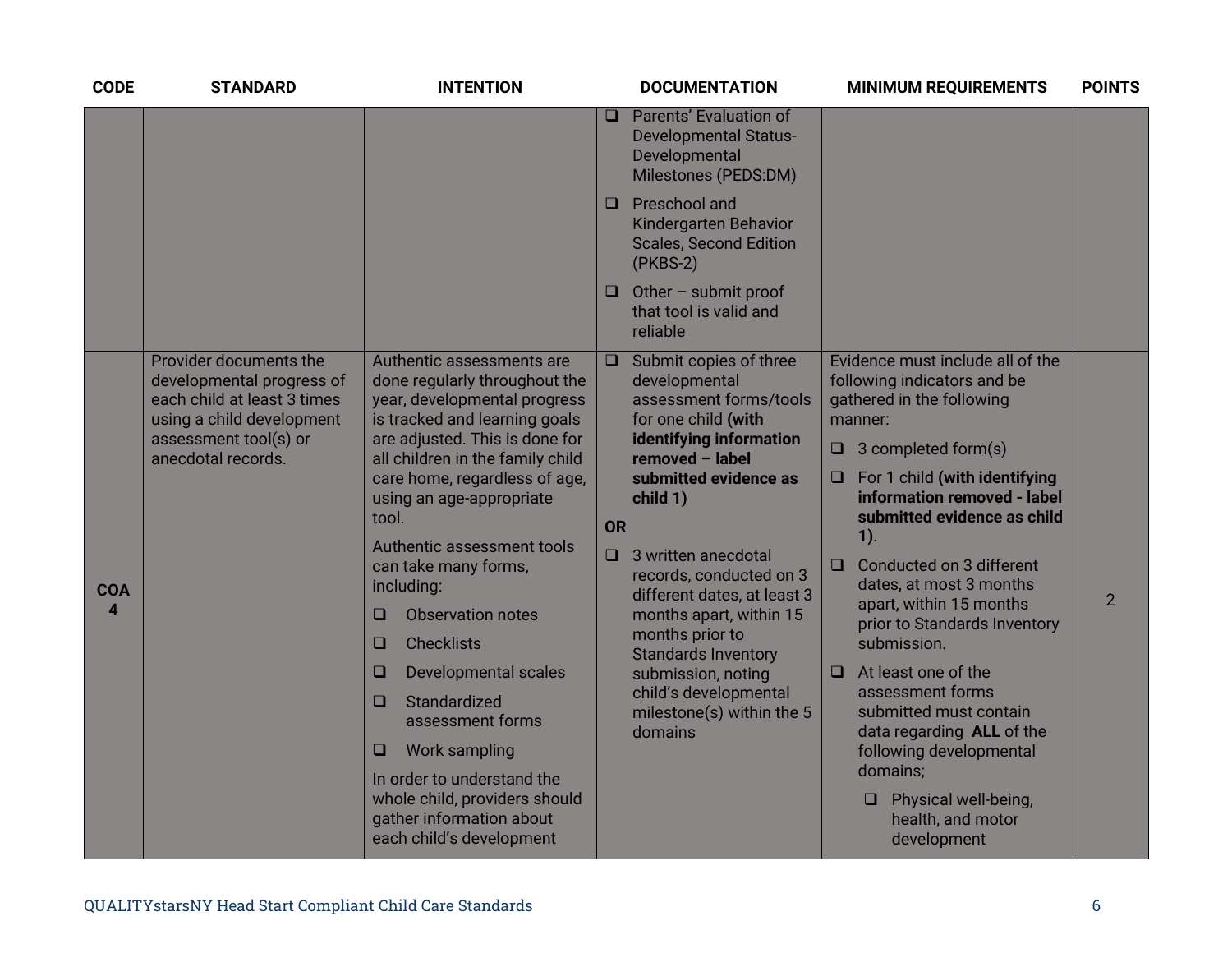| <b>CODE</b>                  | <b>STANDARD</b>                             | <b>INTENTION</b>                                                                                                          | <b>DOCUMENTATION</b>                               | <b>MINIMUM REQUIREMENTS</b>                                                                                                                                                                                                                                  | <b>POINTS</b> |
|------------------------------|---------------------------------------------|---------------------------------------------------------------------------------------------------------------------------|----------------------------------------------------|--------------------------------------------------------------------------------------------------------------------------------------------------------------------------------------------------------------------------------------------------------------|---------------|
|                              |                                             | within all of the following<br>domains:                                                                                   |                                                    | Social and emotional<br>ο.<br>development                                                                                                                                                                                                                    |               |
|                              |                                             | $\Box$<br>Physical well-being,                                                                                            |                                                    | Approaches to learning<br>□                                                                                                                                                                                                                                  |               |
|                              |                                             | health, and motor<br>development                                                                                          |                                                    | <b>Cognition and general</b><br>□.<br>knowledge                                                                                                                                                                                                              |               |
|                              |                                             | Social and emotional<br>□<br>development                                                                                  |                                                    | ❏<br>Language,<br>communication, and                                                                                                                                                                                                                         |               |
|                              |                                             | Approaches to learning<br>$\Box$                                                                                          |                                                    | literacy                                                                                                                                                                                                                                                     |               |
|                              |                                             | <b>Cognition and general</b><br>$\Box$<br>knowledge                                                                       |                                                    | If provider uses a variety of<br>assessment tools throughout                                                                                                                                                                                                 |               |
|                              |                                             | Language,<br>$\Box$<br>communication, and<br>literacy                                                                     |                                                    | the period, a different form of<br>assessment may be submitted<br>for each timeframe. However,<br>programs must submit 3 forms<br>of assessment for the same<br>child.                                                                                       |               |
|                              |                                             |                                                                                                                           |                                                    | <b>OR</b>                                                                                                                                                                                                                                                    |               |
|                              |                                             |                                                                                                                           |                                                    | $\Box$ Anecdotal records, noting<br>child's developmental<br>milestone(s) within the 5<br>domains. Three written<br>anecdotes, conducted on 3<br>different dates, at least 3<br>months apart, within 15<br>months prior to Standards<br>Inventory submission |               |
|                              | Provider uses a<br>developmental assessment | Valid and reliable<br>assessment tools have been                                                                          | Submit a copy of a<br>completed developmental      | Evidence must clearly indicate:                                                                                                                                                                                                                              |               |
|                              | tool that is valid and<br>reliable.         | shown to give meaningful                                                                                                  | assessment form for one<br>child (with identifying | Name of tool<br>$\Box$<br>$\Box$                                                                                                                                                                                                                             |               |
| <b>COA</b><br>$5\phantom{1}$ |                                             | information about a child's<br>development and can<br>effectively help identify<br>developmental delays, if any<br>exist. |                                                    | Completed form(s)<br>$\Box$<br>1 child (with identifying<br>information removed - label<br>submitted evidence as child<br>$1$ ).                                                                                                                             | $\mathbf{1}$  |
|                              |                                             | Valid: An assessment is valid<br>when it measures what we                                                                 |                                                    |                                                                                                                                                                                                                                                              |               |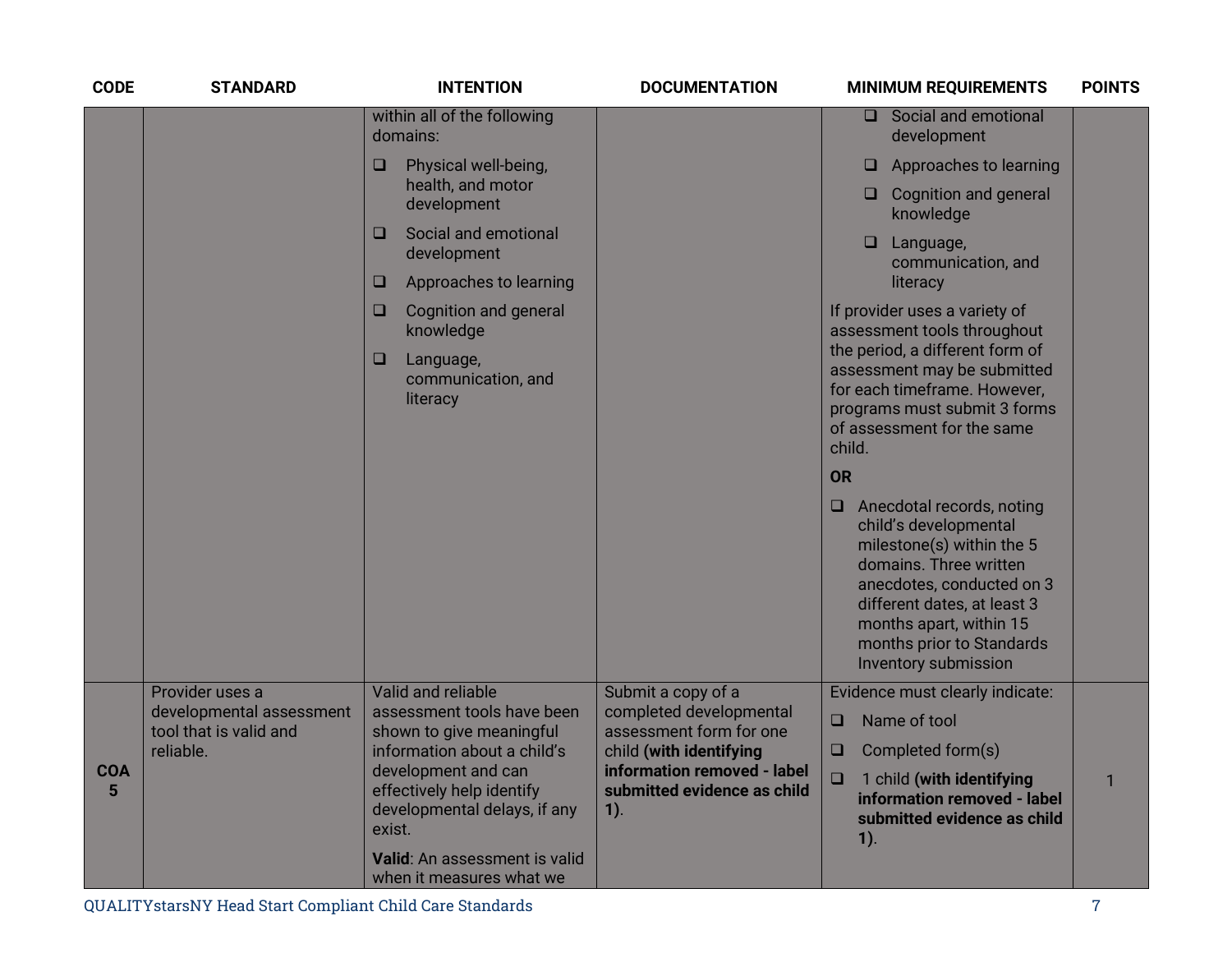| want it to measure and not<br><b>Creative Curriculum</b><br>It is not necessary to submit the<br>O<br>something else.<br>Developmental<br>entire tool. A few pages showing<br>completed information will<br><b>Continuum Assessment</b><br>Reliable: A sound<br>$\Box$<br>suffice.<br>assessment is reliable<br><b>Bayley Scale of Infant</b><br>$\Box$<br>and Toddler<br>$\Box$ If Other is selected, copy of<br>when the assessment is<br>conducted accurately and<br>Development<br>tool is provided with<br>highlighted passages<br>consistently over time.<br><b>Brigance Inventories</b><br>$\Box$<br>The procedure would<br>stating that:<br><b>Galileo Preschool</b><br>yield similar results if<br>$\Box$<br>The tool is designed for<br>$\Box$<br>repeated or if done by<br><b>Assessment Scales</b><br>the purpose of<br>different people.<br><b>High Scope Child</b><br>O<br>assessment (not<br><b>Observation Record</b><br>screening)<br>(COR)<br>The assessment tool is<br>$\Box$<br>Learning<br>$\Box$<br>appropriate for use with<br><b>Accomplishment Profile-</b><br>children between ages<br>Diagnostic<br>birth and five<br>(English or Spanish)<br>The assessment tool<br>$\Box$<br><b>Mullen Scales of Early</b><br>covers multiple<br>⊔<br>Learning<br>developmental<br>domains (i.e.<br><b>Ounce Scale</b><br>$\Box$<br>physical/motor,<br><b>Work Sampling System</b><br>❏<br>cognitive, linguistic,<br>social-emotional)<br><b>Teaching Strategies</b><br>$\Box$<br><b>GOLD</b><br>The assessment tool is<br>$\Box$<br>available for use by<br>Other-upload<br>$\Box$<br>early childhood<br>documentation from a<br>practitioners (e.g., early<br>tool that is not listed<br>education teachers,<br>above and submit proof<br>child care providers,<br>that tool is valid and<br>primary care<br>reliable<br>practitioners, mental<br>health service<br>providers, home |
|----------------------------------------------------------------------------------------------------------------------------------------------------------------------------------------------------------------------------------------------------------------------------------------------------------------------------------------------------------------------------------------------------------------------------------------------------------------------------------------------------------------------------------------------------------------------------------------------------------------------------------------------------------------------------------------------------------------------------------------------------------------------------------------------------------------------------------------------------------------------------------------------------------------------------------------------------------------------------------------------------------------------------------------------------------------------------------------------------------------------------------------------------------------------------------------------------------------------------------------------------------------------------------------------------------------------------------------------------------------------------------------------------------------------------------------------------------------------------------------------------------------------------------------------------------------------------------------------------------------------------------------------------------------------------------------------------------------------------------------------------------------------------------------------------------------------------------------------------------------------------------------------------|
| visitors, early<br>intervention providers,<br>$etc.$ )                                                                                                                                                                                                                                                                                                                                                                                                                                                                                                                                                                                                                                                                                                                                                                                                                                                                                                                                                                                                                                                                                                                                                                                                                                                                                                                                                                                                                                                                                                                                                                                                                                                                                                                                                                                                                                             |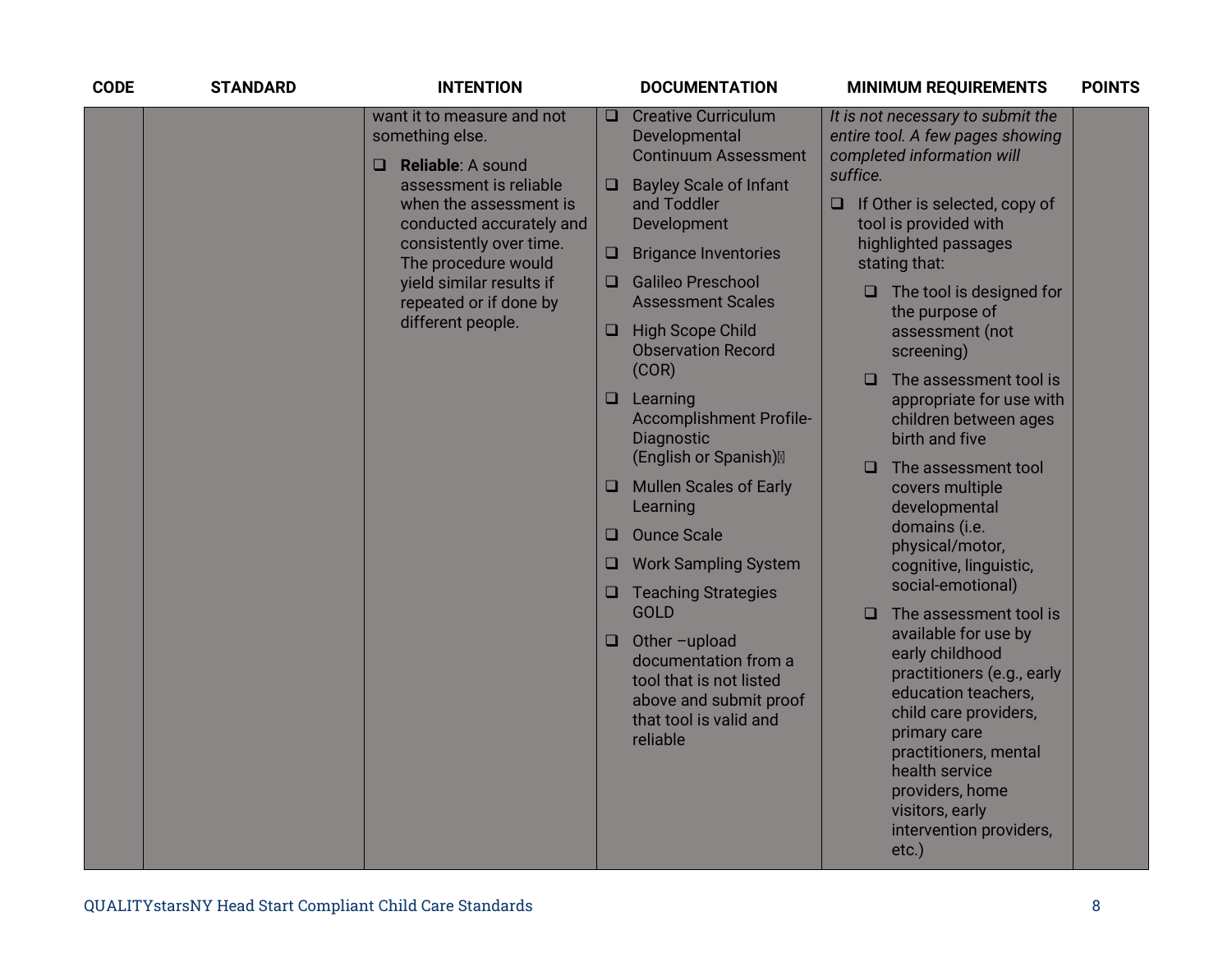| <b>CODE</b>     | <b>STANDARD</b>                                                                                                                                                                                                                                                                                          | <b>INTENTION</b>                                                                                                                                                                                                                                                                                                                                                                                                                                                                                                                                                                                                             | <b>DOCUMENTATION</b>                                                                                                                                                                                                                                                                                                                                                                                                                                                                                                           | <b>MINIMUM REQUIREMENTS</b>                                                                                                                                                                                                                                                                                                                                                                                                                                                                                                                                                                    | <b>POINTS</b> |
|-----------------|----------------------------------------------------------------------------------------------------------------------------------------------------------------------------------------------------------------------------------------------------------------------------------------------------------|------------------------------------------------------------------------------------------------------------------------------------------------------------------------------------------------------------------------------------------------------------------------------------------------------------------------------------------------------------------------------------------------------------------------------------------------------------------------------------------------------------------------------------------------------------------------------------------------------------------------------|--------------------------------------------------------------------------------------------------------------------------------------------------------------------------------------------------------------------------------------------------------------------------------------------------------------------------------------------------------------------------------------------------------------------------------------------------------------------------------------------------------------------------------|------------------------------------------------------------------------------------------------------------------------------------------------------------------------------------------------------------------------------------------------------------------------------------------------------------------------------------------------------------------------------------------------------------------------------------------------------------------------------------------------------------------------------------------------------------------------------------------------|---------------|
|                 |                                                                                                                                                                                                                                                                                                          |                                                                                                                                                                                                                                                                                                                                                                                                                                                                                                                                                                                                                              |                                                                                                                                                                                                                                                                                                                                                                                                                                                                                                                                | The assessment tool is<br><b>□</b><br>valid and reliable                                                                                                                                                                                                                                                                                                                                                                                                                                                                                                                                       |               |
| <b>COA</b><br>6 | Provider and any regular<br>assistants have annual<br>training(s) in child<br>observation and<br>assessment including<br>recognition of<br>developmental milestones,<br>identifying possible<br>developmental delays and<br>linking child observation<br>and assessment to<br>curriculum implementation. | Home providers and their<br>assistants should have<br>regular training that develops<br>and continuously refines all<br>aspects of child<br>development; child<br>observation and assessment;<br>and integrating assessment<br>results into learning goals<br>and experiences, in order to<br>be knowledgeable of and<br>able to implement the latest<br>recommended practices.                                                                                                                                                                                                                                              | $\Box$ Evidence in The Aspire<br>Registry must show that<br>at least 60% of family<br>child care staff have<br>attended child<br>observation and<br>assessment training<br>within the 15 months<br>prior to Standards<br>Inventory submission,<br>verified with training<br>certificate                                                                                                                                                                                                                                        | $\Box$ Evidence in The Aspire<br>Registry must show that at<br>least 60% of family child<br>care staff have attended<br>child observation and<br>assessment training within<br>the 15 months prior to<br>Standards Inventory<br>submission, verified with<br>training certificate                                                                                                                                                                                                                                                                                                              | 6             |
| <b>COA</b><br>7 | Provider can document that<br>child observations and<br>assessments are used to<br>inform instruction that<br>guide curriculum<br>implementation and<br>individual child learning.                                                                                                                       | Assessment should be used<br>to promote each child's<br>development by planning and<br>providing learning<br>experiences that align with<br>learning goals and help<br>children reach their next<br>developmental milestones.<br>There should be a clear<br>connection between the<br>child's needs and the learning<br>experience.<br><b>Evidence of assessment</b><br>results may include:<br>conclusions drawn from<br>observations, work samples,<br>checklists, etc., such as:<br>During an observation, I<br>noticed 4 year old child<br>shows interest in using<br>scissors, but holds<br>incorrectly and rips paper. | Submit ALL of the following:<br>$\Box$ Assessment results for<br>1 child (with identifying<br>information removed -<br>label submitted<br>evidence as child 1),<br>e.g., observation,<br>progress report, and/or<br>anecdotal evidence<br><b>AND</b><br>2 samples of weekly or<br>$\Box$<br>daily lesson plans that<br>include individualized<br>learning goals based on<br>child observations and<br>assessment<br><b>AND</b><br>Written policy/statement<br>⊔.<br>of how provider<br>monitors children's<br>progress towards | Evidence must contain ALL of<br>the following, specific to one<br>child:<br>$\Box$ Assessment results for 1<br>child (with identifying<br>information removed - label<br>submitted evidence as child<br>1) e.g., observation,<br>progress report, and/or<br>anecdotal evidence<br><b>AND</b><br>$\Box$ Written evidence of having<br>tailored instruction to<br>address assessment results<br>(e.g., lesson plan showing<br>modifications for child)<br><b>AND</b><br>Written policy (can be an<br>$\Box$<br>excerpt from a handbook)<br>referencing how program<br>uses assessment results to | 6             |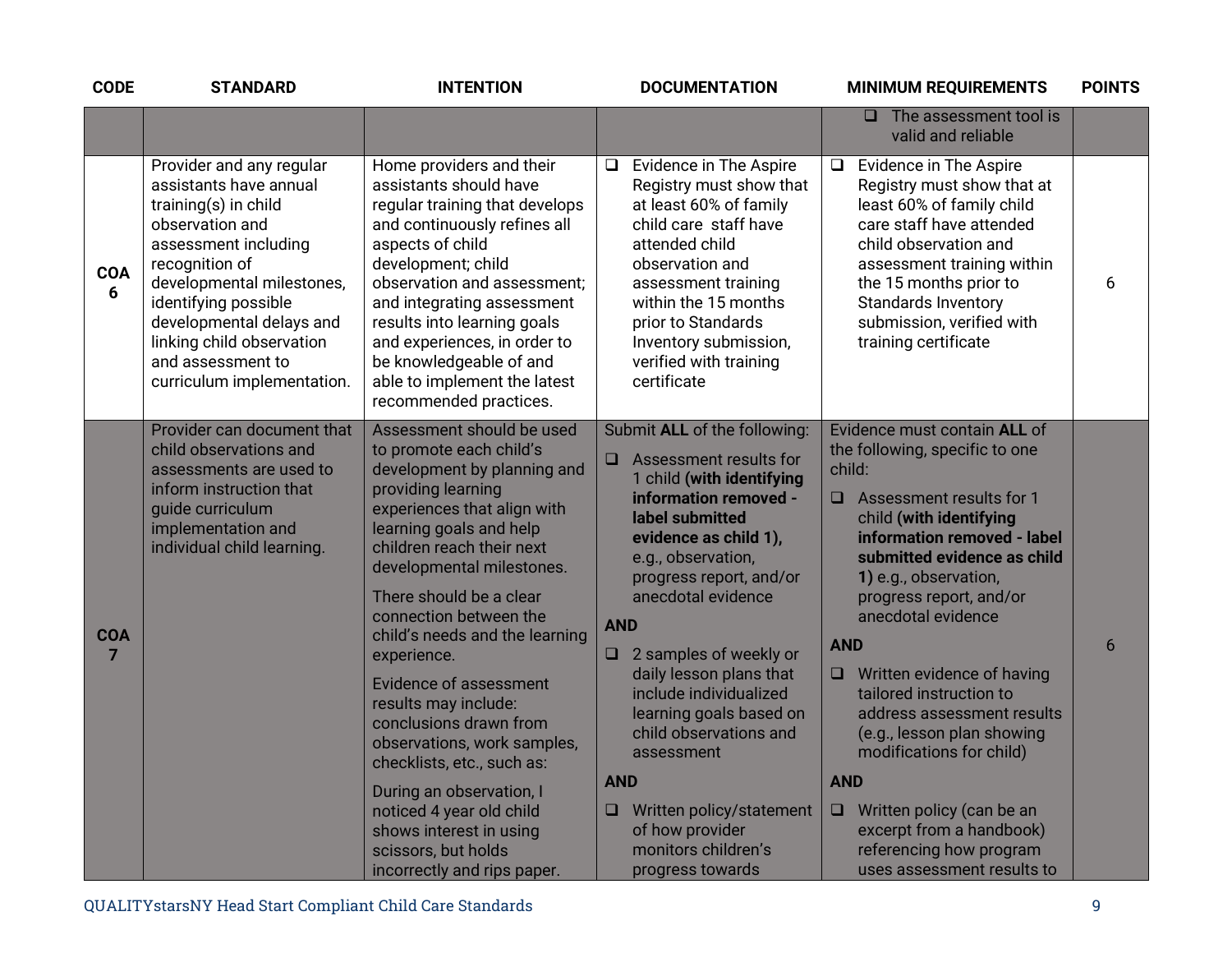| <b>CODE</b> | <b>STANDARD</b>                                                                                                                              | <b>INTENTION</b>                        | <b>DOCUMENTATION</b>                         | <b>MINIMUM REQUIREMENTS</b>          | <b>POINTS</b> |
|-------------|----------------------------------------------------------------------------------------------------------------------------------------------|-----------------------------------------|----------------------------------------------|--------------------------------------|---------------|
|             | The weekly/daily lesson plan<br>would then indicate the<br>individual child's learning<br>goal and opportunity for<br>cutting with scissors. | learning goals and<br>makes appropriate | individualize learning goals<br>for children |                                      |               |
|             |                                                                                                                                              | adaptations                             | Policy must reference:                       |                                      |               |
|             |                                                                                                                                              |                                         |                                              | Observations and<br>assessments      |               |
|             |                                                                                                                                              |                                         |                                              | <b>Assessment results</b>            |               |
|             |                                                                                                                                              |                                         |                                              | Individual child's learning<br>goals |               |

# Curriculum Planning & Implementation (CPI) – 20 points

| <b>CODE</b>      | <b>STANDARD</b>                                                                                                                 | <b>INTENTION</b>                                                                                                                                                                                                                                                                                                                                                                                                                                                                                                                                                                                                                                                            | <b>DOCUMENTATION</b>                                                            | <b>MINIMUM REQUIREMENTS</b>                                                                                                                                                                                                                                                                                           | <b>POINTS</b>  |
|------------------|---------------------------------------------------------------------------------------------------------------------------------|-----------------------------------------------------------------------------------------------------------------------------------------------------------------------------------------------------------------------------------------------------------------------------------------------------------------------------------------------------------------------------------------------------------------------------------------------------------------------------------------------------------------------------------------------------------------------------------------------------------------------------------------------------------------------------|---------------------------------------------------------------------------------|-----------------------------------------------------------------------------------------------------------------------------------------------------------------------------------------------------------------------------------------------------------------------------------------------------------------------|----------------|
| CPI <sub>1</sub> | Provider has lesson<br>plans that outline<br>learning goals and<br>contain associated<br>intentional<br>activities/experiences. | Written lesson plans are a<br>guide, helping providers plan<br>ahead so that the children in the<br>family child care home can<br>learn at their own pace and in<br>their own way. Lesson plans will<br>help providers be prepared for<br>all the children, whether they are<br>infants or school-age children;<br>the home's learning<br>environment will be safe for the<br>youngest, while challenging for<br>the oldest and yet comfortable<br>and familiar. Lesson plans will<br>also help providers remember<br>what worked and what didn't,<br>what children were most<br>interested in, and think about<br>what to do next. There are many<br>ways to plan lessons. | 2 samples of weekly or<br>□<br>daily lesson plans                               | Evidence must contain all of<br>the following:<br>Two weekly or daily lesson<br>⊔<br>plans<br>Developmental and/or<br>⊔<br>learning goals<br>Materials needed for the<br>□<br>learning experience/lesson<br>plan(s)<br>Description of the learning<br>experience<br>Opportunities for<br>□<br>individualized learning | $\overline{2}$ |
| CPI <sub>2</sub> | Provider uses a written<br>curriculum or<br>curriculum framework<br>that is                                                     | The family child care provider's<br>curriculum or curriculum<br>framework is written, organized<br>and references the five domains                                                                                                                                                                                                                                                                                                                                                                                                                                                                                                                                          | Submit ALL of the following:<br>Curriculum or curriculum<br>$\Box$<br>framework | Evidence must include ALL of<br>the following:<br>Curriculum/curriculum<br>□<br>framework must reference                                                                                                                                                                                                              | 3              |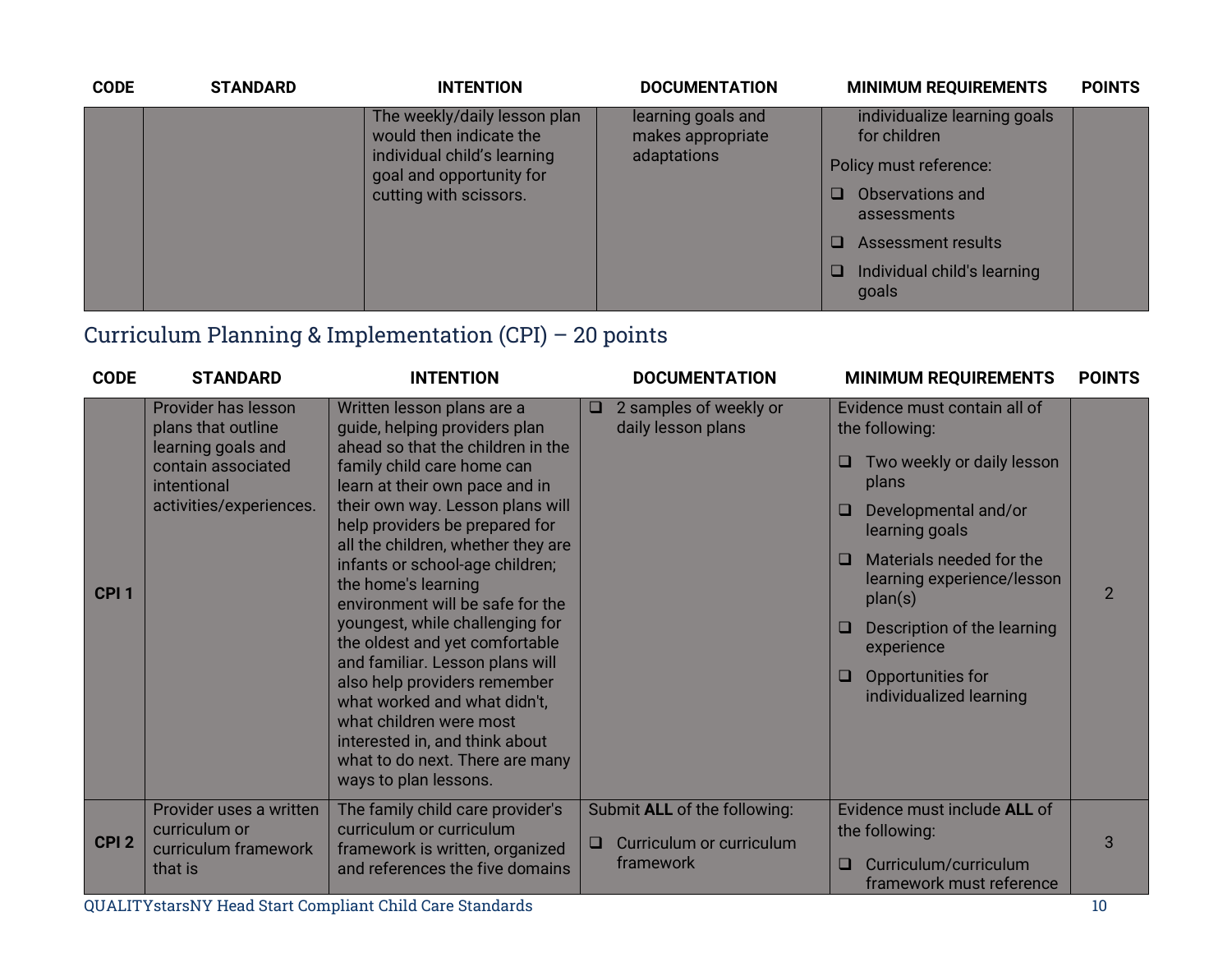| <b>CODE</b>      | <b>STANDARD</b>                                                                                                                                     | <b>INTENTION</b>                                                                                                                                                                             | <b>DOCUMENTATION</b>                                                                                                                                                                                                                                                                                                                                        | <b>MINIMUM REQUIREMENTS</b>                                                                                                                                                                                                                                                                                                                                                                                                                                                                                                                                                                | <b>POINTS</b> |
|------------------|-----------------------------------------------------------------------------------------------------------------------------------------------------|----------------------------------------------------------------------------------------------------------------------------------------------------------------------------------------------|-------------------------------------------------------------------------------------------------------------------------------------------------------------------------------------------------------------------------------------------------------------------------------------------------------------------------------------------------------------|--------------------------------------------------------------------------------------------------------------------------------------------------------------------------------------------------------------------------------------------------------------------------------------------------------------------------------------------------------------------------------------------------------------------------------------------------------------------------------------------------------------------------------------------------------------------------------------------|---------------|
|                  | developmentally<br>appropriate and<br>addresses the key<br>domains of child<br>development.                                                         | of child development, in order to<br>promote optimal child<br>development.                                                                                                                   | <b>AND</b><br>Documentation of use, such<br>□<br>as daily plans or notes to<br>$\bullet$<br>parents<br>Acceptable types of evidence<br>include:<br>Lesson Plan(s)<br>❏<br><b>OR</b><br>Schedule(s) and/or explicit<br>$\Box$<br>statement of how<br>curriculum is appropriately<br>used in lesson plans or<br><b>AND</b><br>schedule<br>noted.<br>expected. | all key domains of child<br>development:<br><b>Physical development</b><br>Social-emotional<br>development<br>Approaches to<br>learning<br>Cognition<br>Language,<br>communication and<br>literacy<br>1 source of evidence of<br>program's use of<br>curriculum must be<br>submitted.<br>Any submitted evidence must<br>be completed and include<br>references to the curriculum so<br>that one can tell it is based on<br>the curriculum. For example, if<br>coding is used, a legend is<br>An explicit statement on how<br>curriculum is appropriately<br>transferred to lesson plans is |               |
| CPI <sub>3</sub> | Provider uses a written<br>curriculum or<br>curriculum framework<br>curriculum that is<br>evidence-based,<br>meaning research has<br>been conducted | Using a curriculum or<br>curriculum framework this is<br>evidence-based, gives the<br>provider and families assurance<br>that learning experiences that<br>are guided by the curriculum will | Evidence of use of one of the<br>following curricula:<br>⊔<br><b>Before ABCs: Promoting</b><br>u<br><b>School Readiness in Infants</b><br>and Toddlers                                                                                                                                                                                                      | Evidence must reference:<br>Cover page of the<br>curriculum, including title<br>(if applicable).                                                                                                                                                                                                                                                                                                                                                                                                                                                                                           | 3             |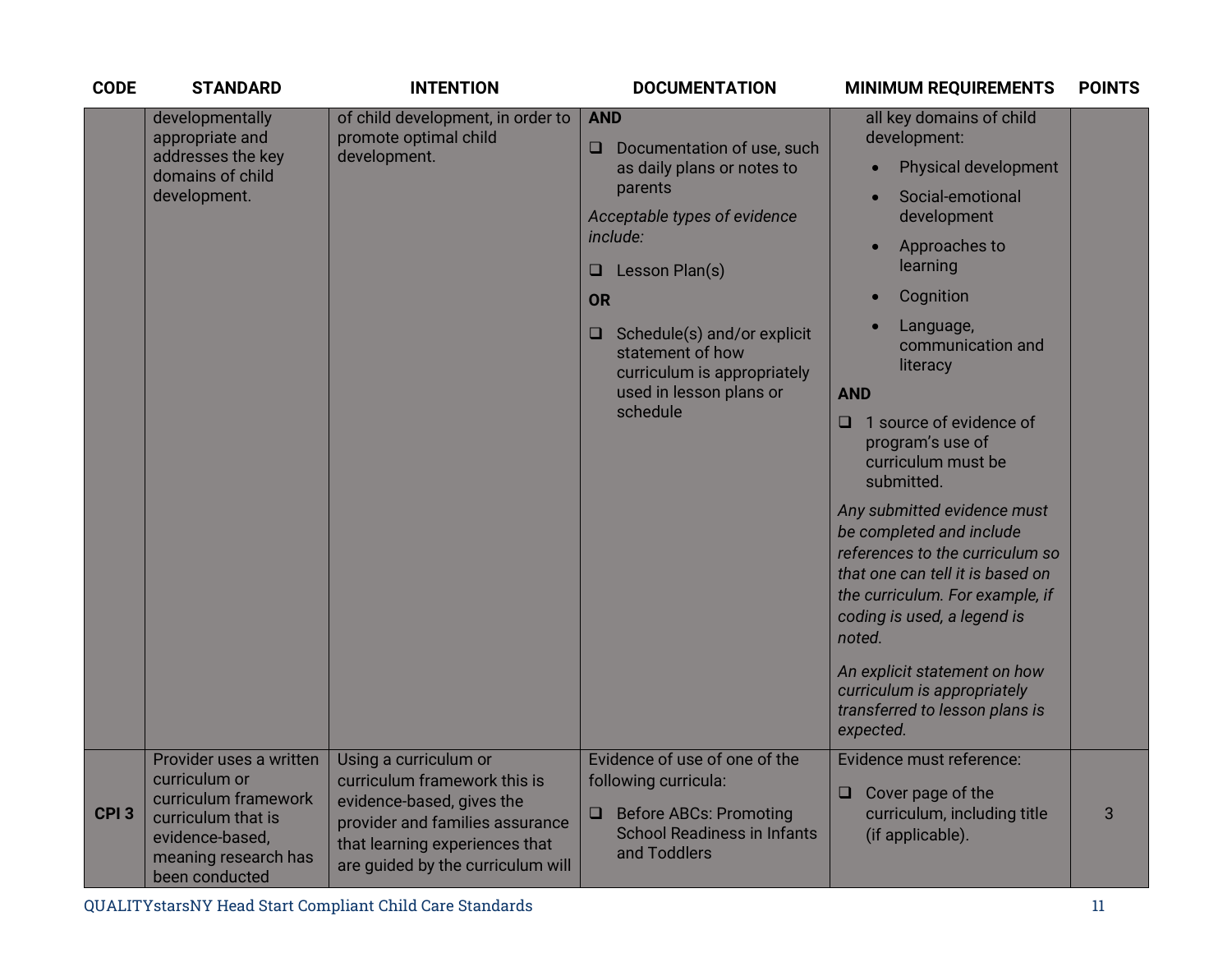| <b>CODE</b>      | <b>STANDARD</b>                                                                                                                                                                                                                                                                                                                                              | <b>INTENTION</b>                                                                                                                                                                                                                                                      |                                      | <b>DOCUMENTATION</b>                                                                                                                                                                                                                                                                                                                                                                                                                                                                                                                                               |                                | <b>MINIMUM REQUIREMENTS</b>                                                                                                                                                                                                                                                                                                                                                  | <b>POINTS</b> |
|------------------|--------------------------------------------------------------------------------------------------------------------------------------------------------------------------------------------------------------------------------------------------------------------------------------------------------------------------------------------------------------|-----------------------------------------------------------------------------------------------------------------------------------------------------------------------------------------------------------------------------------------------------------------------|--------------------------------------|--------------------------------------------------------------------------------------------------------------------------------------------------------------------------------------------------------------------------------------------------------------------------------------------------------------------------------------------------------------------------------------------------------------------------------------------------------------------------------------------------------------------------------------------------------------------|--------------------------------|------------------------------------------------------------------------------------------------------------------------------------------------------------------------------------------------------------------------------------------------------------------------------------------------------------------------------------------------------------------------------|---------------|
|                  | regarding the<br>relationship between<br>the curriculum and<br>children's learning.                                                                                                                                                                                                                                                                          | effectively support children's<br>learning for each key domain of<br>child development.<br>Evidence-based means the<br>relationship between the<br>curriculum and child outcomes<br>has been proven effective<br>through published, scientifically-<br>based studies. | u<br>$\Box$<br>u<br>u<br>ш<br>u<br>⊔ | Caring for Infants and<br><b>Toddlers in Groups:</b><br>Developmentally<br><b>Appropriate Practice</b><br>(Second Edition), Zero to<br><b>Three</b><br><b>Cradling Literacy</b><br><b>Creative Curriculum</b><br><b>Create Curriculum for</b><br>Infants, Toddlers, and Two's<br><b>Family Childcare Curriculum</b><br><b>High Scope Curriculum</b><br>The Montessori Approach<br>Other - program MUST also<br>include evidence of the<br>research basis for the<br>curriculum components.<br>Reference(s) to applicable<br>studies and research is<br>encouraged. | □                              | If Other is selected,<br>program MUST also<br>include evidence of the<br>research basis for the<br>curriculum components.<br>Reference(s) to applicable<br>studies and research is<br>encouraged.                                                                                                                                                                            |               |
| CPI <sub>4</sub> | Program uses a<br>written curriculum or<br>curriculum framework<br>that addresses the<br>child development<br>areas of learning<br>outlined in State or<br>Federal guidance<br>resources; the NYS<br><b>Early Learning</b><br>Guidelines (2020)<br>and/or The NYS<br>PreKindergarten<br>Learning Standards<br>$(2019)$ and/or the<br><b>Head Start Early</b> | The written curriculum is<br>aligned to major state initiatives<br>that reference children's<br>development and learning<br>needs.                                                                                                                                    | $\Box$<br><b>AND</b><br>❏            | Submit ALL of the following:<br>One copy of a curriculum or<br>curriculum framework cover<br>page<br>One copy of a completed<br>curriculum/framework<br>crosswalk, statement or<br>chart demonstrating<br>alignment between the<br>curriculum/framework and<br>every child development<br>area of learning outlined in<br>the chosen State or Federal                                                                                                                                                                                                              | $\Box$<br><b>AND</b><br>$\Box$ | Evidence must include ALL of<br>the following:<br>Cover page for curriculum<br>or curriculum framework<br>Curriculum/framework<br>crosswalk is completed for<br><b>ALL</b> child development<br>areas of learning for the<br>chosen State or Federal<br>guidance resource<br>If written statement or chart is<br>submitted as evidence of<br>alignment, it clearly notes how | 4             |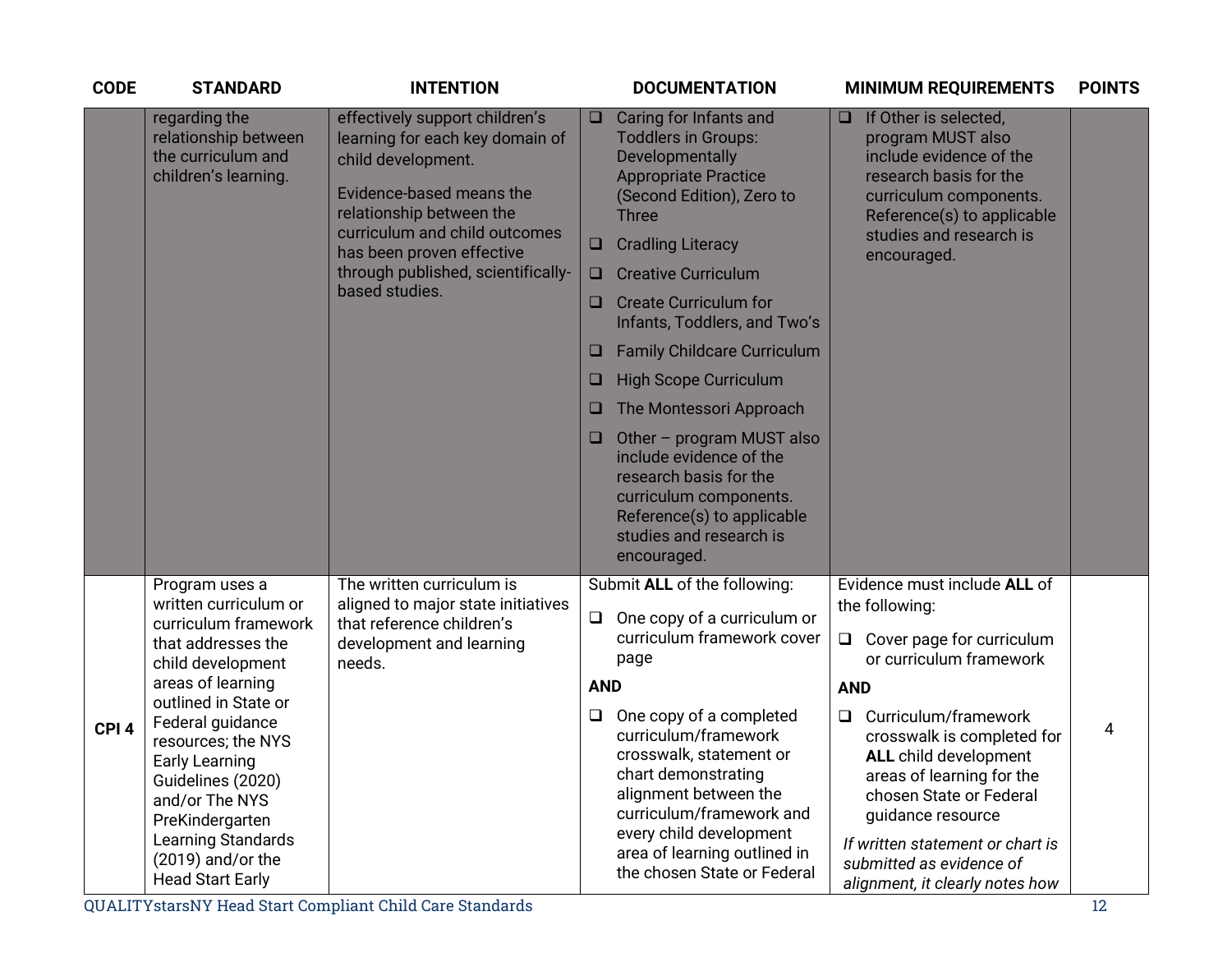| <b>CODE</b>      | <b>STANDARD</b>                                                                                                                                                                                      | <b>INTENTION</b>                                                                                                                                                                                                                                                                                                         | <b>DOCUMENTATION</b>                                                                                                                                                                                                                                                          | <b>MINIMUM REQUIREMENTS</b>                                                                                                                                                                                                                                                                                                                                                                                                                                                                                                | <b>POINTS</b>  |
|------------------|------------------------------------------------------------------------------------------------------------------------------------------------------------------------------------------------------|--------------------------------------------------------------------------------------------------------------------------------------------------------------------------------------------------------------------------------------------------------------------------------------------------------------------------|-------------------------------------------------------------------------------------------------------------------------------------------------------------------------------------------------------------------------------------------------------------------------------|----------------------------------------------------------------------------------------------------------------------------------------------------------------------------------------------------------------------------------------------------------------------------------------------------------------------------------------------------------------------------------------------------------------------------------------------------------------------------------------------------------------------------|----------------|
|                  | <b>Learning Outcomes</b><br>Framework: Ages Birth<br>to Five                                                                                                                                         |                                                                                                                                                                                                                                                                                                                          | guidance resource listed<br>below:<br><b>NYS Early Learning</b><br>$\bullet$<br>Guidelines (2020)<br>NYS PreKindergarten<br>$\bullet$<br>Learning Standards<br>(2019)<br><b>Head Start Early</b><br>$\bullet$<br><b>Learning Outcomes</b><br>Framework: Ages Birth<br>to Five | curriculum/framework aligns<br>with ALL child development<br>areas of learning                                                                                                                                                                                                                                                                                                                                                                                                                                             |                |
| CPI <sub>5</sub> | The curriculum or<br>curriculum framework<br>is adapted to be<br>culturally competent<br>by incorporating into<br>the learning<br>environment culturally<br>sensitive books,<br>themes and projects. | Written curriculum recognizes<br>the diversity of cultures,<br>linguistic abilities, family units,<br>disabilities, and religions that<br>exist within the family child care<br>home and throughout the world<br>and fosters a sense of<br>awareness, empathy,<br>understanding, and acceptance<br>of these differences. | Submit copies of two<br>$\Box$<br>DIFFERENT activity/lesson<br>plans referencing the use of<br>culturally sensitive books,<br>themes, or projects.                                                                                                                            | Evidence must include the<br>following:<br>$\Box$<br>2 DIFFERENT<br>activity/lesson plans. Each<br>activity/lesson plan<br>references the use of<br>culturally sensitive books,<br>themes, or projects.<br>Examples:<br>Curriculum guides<br>teachers in planning and<br>implementing learning<br>experiences related to<br>diverse cultures<br>Diverse elements of the<br>world are incorporated into<br>classroom and learning<br>experiences<br>Curriculum provides<br>opportunities for children<br>to confront biases | $\overline{2}$ |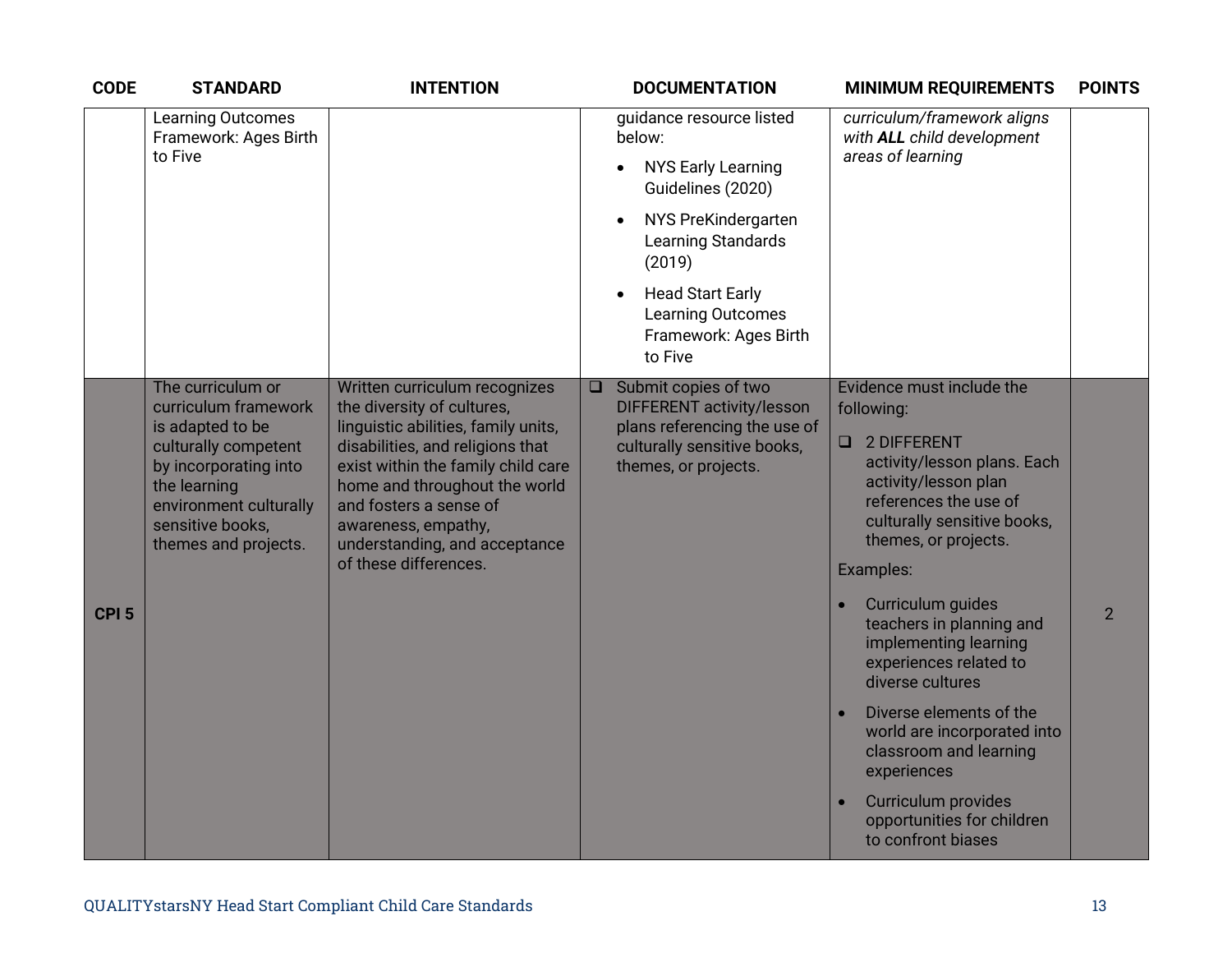| <b>CODE</b>      | <b>STANDARD</b>                                                                                                                                                                                                         | <b>INTENTION</b>                                                                                                                                                                                                                                                                                                                                                                              | <b>DOCUMENTATION</b>                                                                                                                                                                                                                                    | <b>MINIMUM REQUIREMENTS</b>                                                                                                                                                                                                                                                                                                                                                                 | <b>POINTS</b> |
|------------------|-------------------------------------------------------------------------------------------------------------------------------------------------------------------------------------------------------------------------|-----------------------------------------------------------------------------------------------------------------------------------------------------------------------------------------------------------------------------------------------------------------------------------------------------------------------------------------------------------------------------------------------|---------------------------------------------------------------------------------------------------------------------------------------------------------------------------------------------------------------------------------------------------------|---------------------------------------------------------------------------------------------------------------------------------------------------------------------------------------------------------------------------------------------------------------------------------------------------------------------------------------------------------------------------------------------|---------------|
| CPI <sub>6</sub> | Provider and any<br>assistants receive<br>annual training to<br>implement the<br>curriculum.                                                                                                                            | Ongoing training is needed to<br>develop and continuously refine<br>the providers' abilities to<br>effectively implement curricula<br>activities.                                                                                                                                                                                                                                             | <b>Evidence in The Aspire</b><br>$\Box$<br>Registry that at least 60% of<br>the staff of family child care<br>home have attended<br><b>Curriculum Implementation</b><br>training within the 15<br>months prior to Standards<br>Inventory submission     | <b>Evidence in The Aspire</b><br>$\Box$<br>Registry that at least 60%<br>of the staff of family child<br>care home have attended<br><b>Curriculum</b><br>Implementation training<br>within the 15 months prior<br>to Standards Inventory<br>submission                                                                                                                                      | 3             |
|                  | Program has currently enrolled children with IFSPs or IEPs                                                                                                                                                              | OL                                                                                                                                                                                                                                                                                                                                                                                            | If yes, continue<br>$ \square $                                                                                                                                                                                                                         | If no, go to Physical Well-being & Health                                                                                                                                                                                                                                                                                                                                                   |               |
| CPI <sub>7</sub> | Provider implements<br>appropriate<br>modifications and<br>provides additional<br>supports to enable<br>children with IFSPs or<br>IEPs more effective<br>inclusion in the full<br>range of the program's<br>activities. | When children with special<br>needs participate in a family<br>child care home, it is important<br>for the providers to modify and<br>support those children's<br>learning, using IEPs and IFSPs<br>for guidance, in order to provide<br>a more effective, inclusive<br>environment that gives children<br>as much access to the full<br>range of experiences with the<br>least restrictions. | One copy of a written statement<br>referencing:<br>1 currently enrolled child<br>$\Box$<br>with an IFSP or IEP (with<br>identifying information<br>removed)<br>Modifications made by<br>$\Box$<br>program to accommodate<br>child and/or child's family | Written statement that meets<br>ALL of the following criteria<br>Self-written by program<br>References at least 1<br>□<br>currently enrolled child<br>(with identifying<br>information removed) with<br>an IFSP/IEP<br>References modifications<br>$\Box$<br>made for the child and/or<br>family by the program<br>The specific IEP/IFSP with the<br>child's name should NOT be<br>included | 3             |

# Physical Well-being & Health (PH) - 8 points

| <b>CODE</b> | <b>STANDARD</b>                                       |                                                                |                                                                                                   | <b>MINIMUM</b>                          | <b>POINTS</b> |
|-------------|-------------------------------------------------------|----------------------------------------------------------------|---------------------------------------------------------------------------------------------------|-----------------------------------------|---------------|
|             |                                                       | <b>INTENTION</b>                                               | <b>DOCUMENTATION</b>                                                                              | <b>REQUIREMENTS</b>                     |               |
|             |                                                       | Program has currently enrolled children under 12 months of age | $\Box$ If yes, continue<br>$\Box$ If no, go to PH 2                                               |                                         |               |
| <b>PH1</b>  | Program provides<br>infants daily<br>opportunities to | Infants need freedom of<br>movement, including tummy           | Evidence must reference daily,<br>supervised exercise/movement<br>opportunities that include free | Evidence must show<br>exercise/movement |               |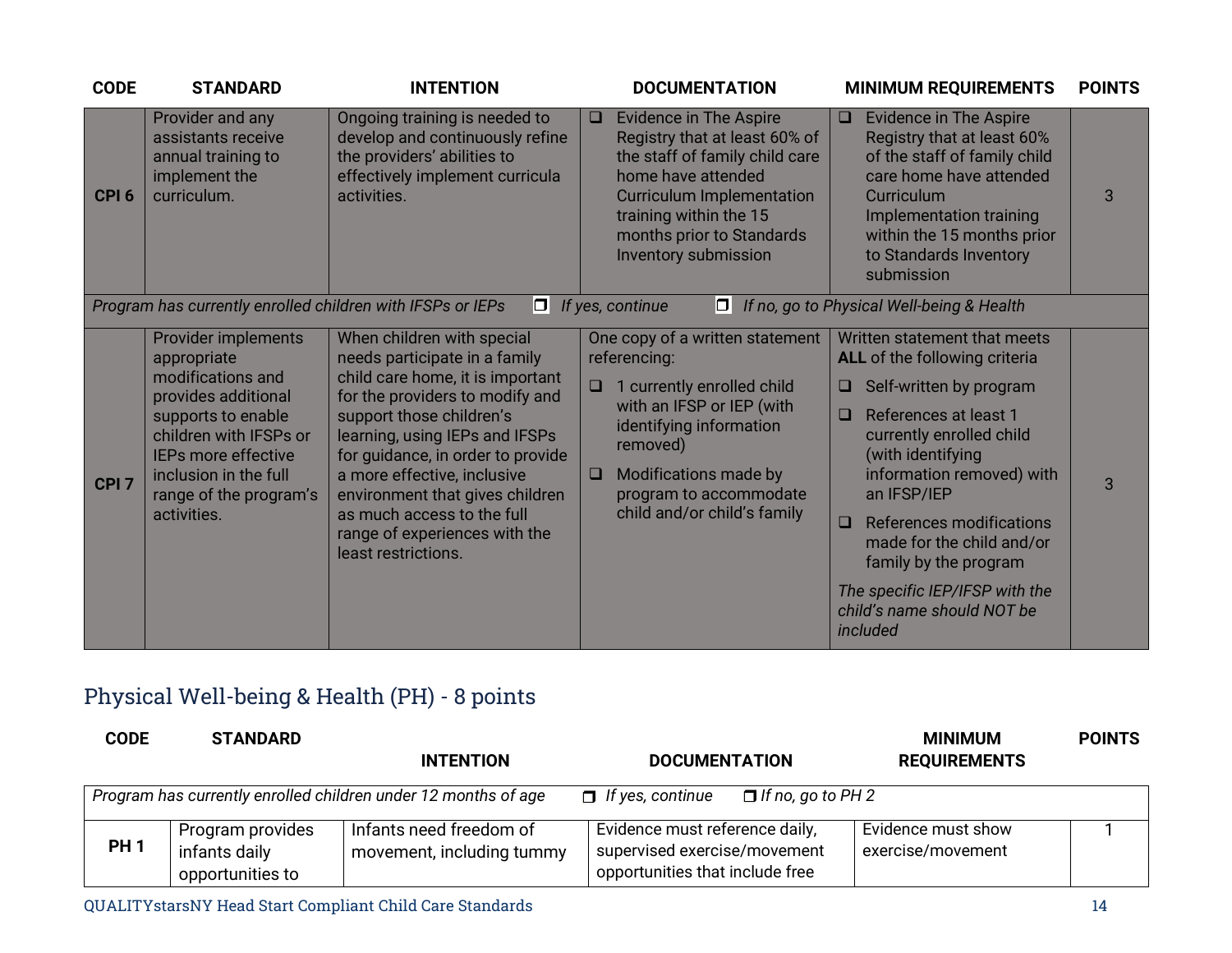| <b>CODE</b>     | <b>STANDARD</b>                                                                                                                                                                                                               | <b>INTENTION</b>                                                                                                                                                                                                                                             | <b>DOCUMENTATION</b>                                                                                                                                                                                                                                                                                                                                                                                                                                                                                              | <b>MINIMUM</b><br><b>REQUIREMENTS</b>                                                                                                                                                                                                  | <b>POINTS</b> |
|-----------------|-------------------------------------------------------------------------------------------------------------------------------------------------------------------------------------------------------------------------------|--------------------------------------------------------------------------------------------------------------------------------------------------------------------------------------------------------------------------------------------------------------|-------------------------------------------------------------------------------------------------------------------------------------------------------------------------------------------------------------------------------------------------------------------------------------------------------------------------------------------------------------------------------------------------------------------------------------------------------------------------------------------------------------------|----------------------------------------------------------------------------------------------------------------------------------------------------------------------------------------------------------------------------------------|---------------|
|                 | move freely under<br>adult supervision to<br>explore indoor and<br>outdoor<br>environments,<br>including tummy<br>time when awake.                                                                                            | time, to build strength and<br>motor skills.                                                                                                                                                                                                                 | movement on the stomach while<br>awake and alert, and other<br>movement indoors and outdoors<br>(weather permitting).<br>Acceptable types of evidence<br>include reference in:<br>Parent/family handbook<br>❏<br>excerpt or policy statement<br>(i.e. program letterhead/logo<br>is clearly visible or it is clear<br>that it is part of a written<br>policy/handbook)<br><b>OR</b><br>Curriculum<br>$\Box$<br><b>OR</b><br>Daily schedule<br>$\Box$<br><b>OR</b><br>Lesson plans or goal<br>$\Box$<br>statements | opportunities, including all<br>of the following:<br>$\Box$<br>Daily<br>Free movement on<br>□<br>stomach while awake<br>and alert<br>Under supervision<br>□<br>Indoor and outdoor<br>$\Box$                                            |               |
|                 | Provider enrolls children 12 months of age and older                                                                                                                                                                          | $\Box$ If yes, continue                                                                                                                                                                                                                                      | $\Box$ If no, go to PH 3                                                                                                                                                                                                                                                                                                                                                                                                                                                                                          |                                                                                                                                                                                                                                        |               |
| PH <sub>2</sub> | Program provides<br>opportunities for<br>toddlers and/or<br>preschoolers to have<br>at least 15 minutes<br>of developmentally<br>appropriate,<br>structured and<br>unstructured,<br>moderate to vigorous<br>physical activity | Provider should support the<br>social-emotional, health,<br>physical, and fine and gross<br>motor development of children<br>through active play. Multiple<br>daily opportunities should be<br>offered for structured and<br>unstructured physical activity. | Documentation that references<br>and specifically names the<br>opportunities for structured and<br>unstructured physical activities<br>provided, and demonstrates that<br>these activities occur both inside<br>and outside.<br>Acceptable types of evidence<br>include:<br>$\Box$ Parent/family handbook                                                                                                                                                                                                         | Evidence references AND<br>specifically NAMES<br>opportunities for;<br><b>Structured physical</b><br>□<br>activity (name the<br>specific structured<br>activity or activities)<br>Unstructured/free play<br>⊔<br>Indoor play<br>$\Box$ |               |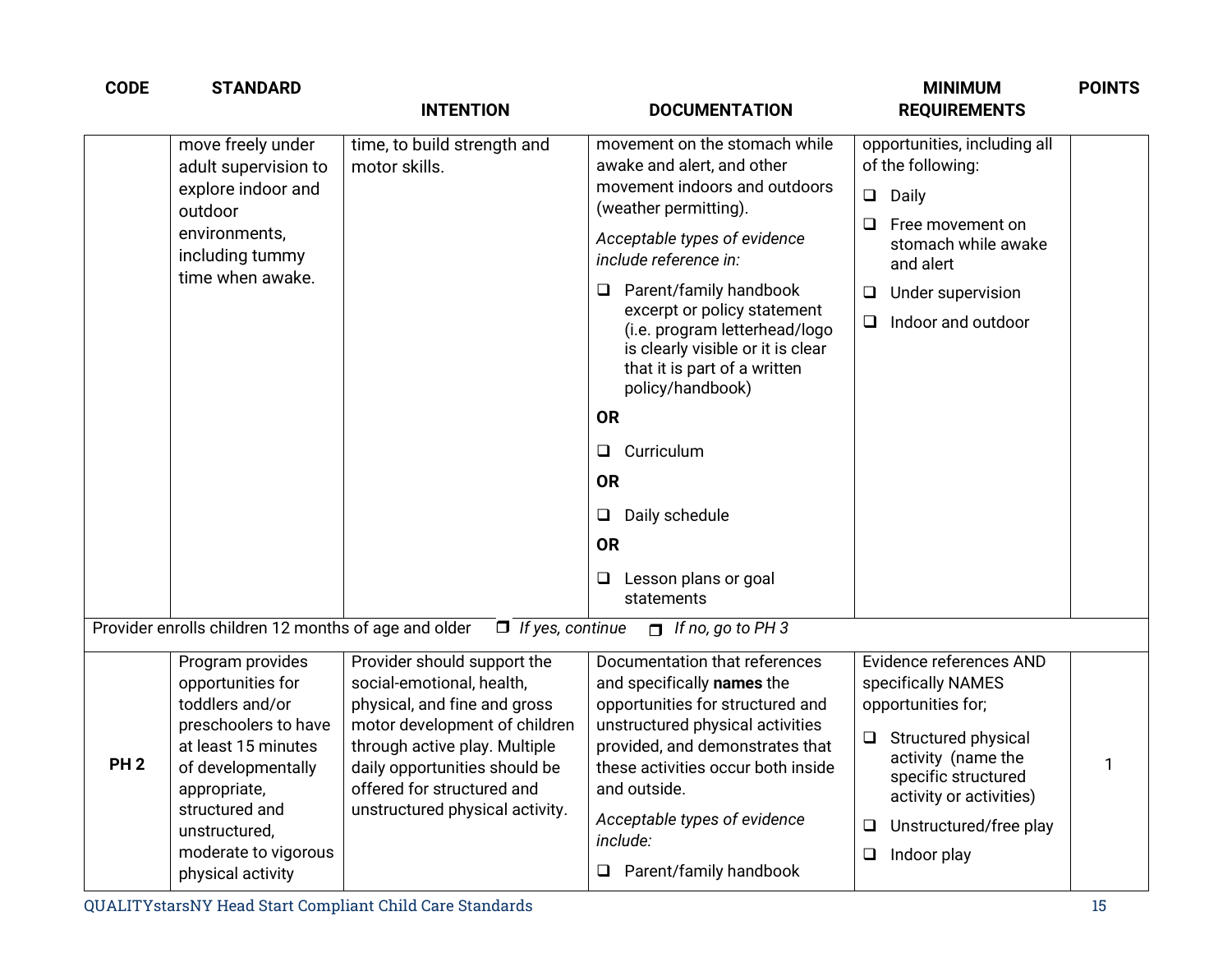| <b>CODE</b>     | <b>STANDARD</b>                                                                                                                                                                                                                                                                                                                                                                                     | <b>INTENTION</b>                                                                                                                                                                                                                                                                         | <b>DOCUMENTATION</b>                                                                                                                                                                                                                                                                                                                   | <b>MINIMUM</b><br><b>REQUIREMENTS</b>                                                                                                                                                                                                                                                                                                                                                                                              | <b>POINTS</b>  |
|-----------------|-----------------------------------------------------------------------------------------------------------------------------------------------------------------------------------------------------------------------------------------------------------------------------------------------------------------------------------------------------------------------------------------------------|------------------------------------------------------------------------------------------------------------------------------------------------------------------------------------------------------------------------------------------------------------------------------------------|----------------------------------------------------------------------------------------------------------------------------------------------------------------------------------------------------------------------------------------------------------------------------------------------------------------------------------------|------------------------------------------------------------------------------------------------------------------------------------------------------------------------------------------------------------------------------------------------------------------------------------------------------------------------------------------------------------------------------------------------------------------------------------|----------------|
|                 | (both inside and<br>outside) for every<br>hour they are in care.<br>For example, in a 3<br>hour program,<br>children should have<br>at least 45 minutes<br>of physical activity in<br>total, not necessarily<br>continuously.                                                                                                                                                                       |                                                                                                                                                                                                                                                                                          | <b>OR</b><br>Evidence of policy<br>$\Box$<br><b>OR</b><br>Daily schedule or plan<br>$\Box$                                                                                                                                                                                                                                             | Outdoor play (weather<br>$\Box$<br>permitting).<br>NOTE: Provide at least 15<br>minutes of<br>developmentally<br>appropriate, structured and<br>unstructured, moderate to<br>vigorous physical activity<br>(both inside and outside)<br>for every hour they are in<br>care. For example, in a 3<br>hour program, children<br>should have at least 45<br>minutes of physical activity<br>in total, not necessarily<br>continuously. |                |
| PH <sub>3</sub> | Provider has a policy<br>that details screen<br>time for children,<br>including that screen<br>time time is never<br>used for children<br>birth to age 2. For<br>children ages 2 to 5,<br>there is no more than<br>30 minutes once a<br>week of high quality<br>educational or<br>movement-based<br>commercial-free<br>programming and<br>screen time is never<br>used during nap and<br>meal time. | Children's access to<br>television/video should be<br>nonexistent for infants and<br>toddlers and limited to 30<br>minutes per week for<br>preschoolers so as to reduce<br>the harmful effects of screen<br>time and commercial<br>marketing on health, learning,<br>behavior and sleep. | Submit one copy of a written<br>policy or handbook excerpt (i.e.<br>program letterhead/logo is clearly<br>visible or it is clear that it is part of<br>a written policy/handbook)<br>referencing:<br>$\Box$ Provider's screen time viewing<br>policies.<br>How viewing policies are<br>Q.<br>differentiated according to<br>age group. | Evidence must show:<br>Written policy that<br>$\Box$<br>references "no screen<br>time" is provided for<br>any age group in the<br>program. Policy can be<br>an excerpt from<br>program's staff or<br>family handbook (i.e.<br>program<br>letterhead/logo is<br>clearly visible or it is<br>clear that it is part of a<br>written policy).<br><b>OR</b><br>Written policy<br>differentiating screen time<br>by age group that       | $\overline{2}$ |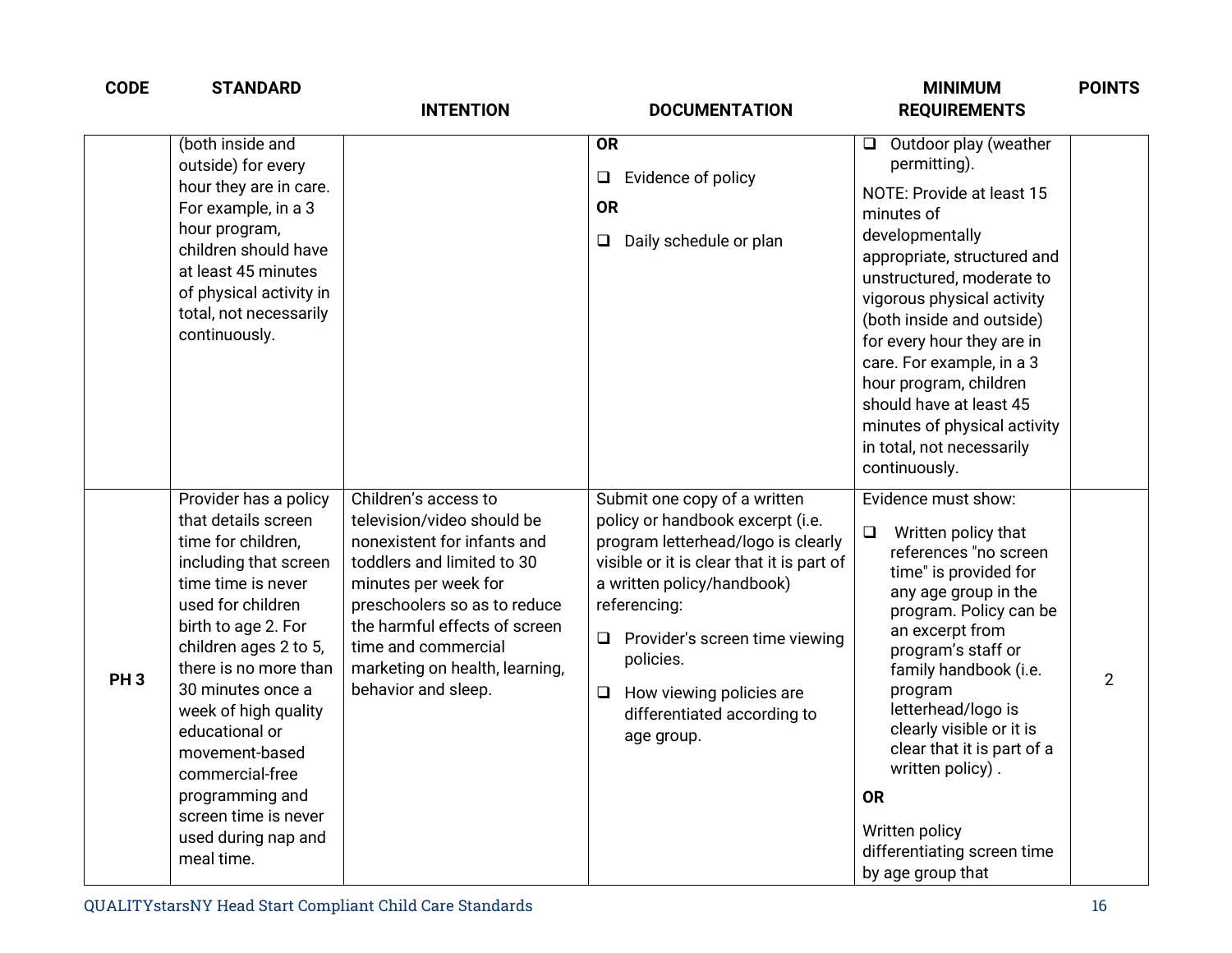| <b>CODE</b> | <b>STANDARD</b>                                                                                                                                                      | <b>INTENTION</b>                                                                                                                                                                                                                                                                                                                                                      | <b>DOCUMENTATION</b>                                                                                                                                                                                                                                                         | <b>MINIMUM</b><br><b>REQUIREMENTS</b>                                                                                                                                                                                                                                                                                                                                                                                                   | <b>POINTS</b>  |
|-------------|----------------------------------------------------------------------------------------------------------------------------------------------------------------------|-----------------------------------------------------------------------------------------------------------------------------------------------------------------------------------------------------------------------------------------------------------------------------------------------------------------------------------------------------------------------|------------------------------------------------------------------------------------------------------------------------------------------------------------------------------------------------------------------------------------------------------------------------------|-----------------------------------------------------------------------------------------------------------------------------------------------------------------------------------------------------------------------------------------------------------------------------------------------------------------------------------------------------------------------------------------------------------------------------------------|----------------|
|             |                                                                                                                                                                      |                                                                                                                                                                                                                                                                                                                                                                       |                                                                                                                                                                                                                                                                              | references ALL of the<br>following:<br>No screen time for<br>$\Box$<br>children birth to age 2<br>(if applicable).<br>For children ages 2-5 (if<br>$\Box$<br>applicable):<br>$\Box$ 30 minutes/week<br>MAX of screen<br>time<br>No screen time<br>□<br>during naps<br>No screen time<br>◻<br>during meals<br>All screen time is<br>$\Box$<br>quality educational<br>and/or movement-<br>based<br>No commercial<br>$\Box$<br>advertising |                |
| <b>PH4</b>  | Provider promotes<br>the consumption of<br>meals and snacks<br>that meet the Child<br>and Adult Care Food<br>Program (CACFP)<br>meal pattern for the<br>ages served. | Nutrition is important to<br>children's growth and<br>development. Childhood is also<br>a time to teach nutrition and<br>healthy habits that will last a<br>lifetime. Menus that comply<br>with the CACFP meal pattern<br>requirements meet children's<br>nutrition, growth and<br>developmental needs.<br>There must be a clear link<br>between CACFP guidelines and | <b>PARTICIPATES IN CACFP</b><br>Submit evidence of CACFP<br>$\Box$<br>participation<br><b>DOES NOT PARTICIPATE in</b><br><b>CACFP</b><br>One week of menus for all<br>meals/snacks served<br><b>AND</b><br>$\Box$ Statement of compliance with<br>CACFP minimum meal pattern | <b>PARTICIPATES IN CACFP</b><br>$\Box$ Evidence of<br>participation in CACFP<br>(i.e., CACFP billing,<br><b>CACFP reimbursement</b><br>checks,<br>correspondence from<br><b>CACFP Sponsor or</b><br>CACFP contract)<br><b>DOES NOT PARTICIPATE</b><br>in CACFP                                                                                                                                                                          | $\overline{2}$ |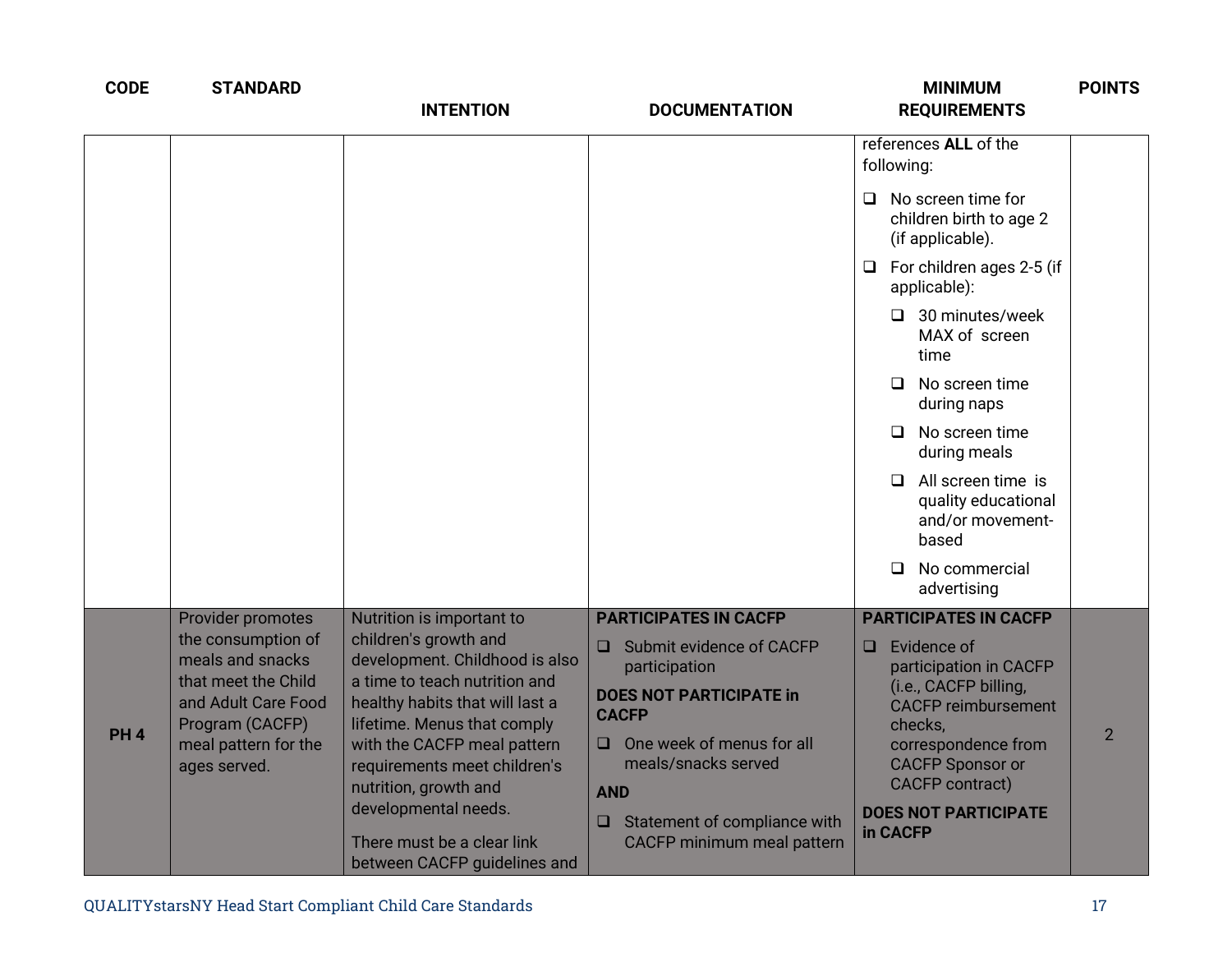| <b>CODE</b> | <b>STANDARD</b>                                                         | <b>INTENTION</b>                                                                                                                                                                                                                    | <b>DOCUMENTATION</b>                                                                                                                                                                                                                                                                                                                                    | <b>MINIMUM</b><br><b>REQUIREMENTS</b>                                                                                                                                                                         | <b>POINTS</b> |
|-------------|-------------------------------------------------------------------------|-------------------------------------------------------------------------------------------------------------------------------------------------------------------------------------------------------------------------------------|---------------------------------------------------------------------------------------------------------------------------------------------------------------------------------------------------------------------------------------------------------------------------------------------------------------------------------------------------------|---------------------------------------------------------------------------------------------------------------------------------------------------------------------------------------------------------------|---------------|
|             |                                                                         | the meal pattern (portion size<br>and components for meals and<br>snacks) on menus.<br>For more information about<br>CACFP meal patterns, visit the<br><b>USDA Food and Nutrition</b><br>website for family day care<br>homes.      | components for all meals and<br>snacks served.                                                                                                                                                                                                                                                                                                          | One week of menus for<br>□<br>all meals/snacks<br>served<br><b>AND</b><br>Statement of<br>$\Box$<br>compliance with<br><b>CACFP</b> minimum meal<br>pattern components<br>for all meals and<br>snacks served. |               |
| <b>PH5</b>  | Provider implements<br>a program-wide<br>obesity prevention<br>program. | It is important for providers to<br>establish program-wide goals<br>that instill in children, families,<br>and staff, the importance of<br>healthy, active living and to<br>provide them with the tools to<br>adopt healthy habits. | Submit written evidence of<br>implementation of a program-<br>wide formal obesity prevention<br>program for children, families, and<br>staff.<br>Acceptable types of evidence<br>include:<br>Program assessment(s)<br>$\Box$<br><b>OR</b><br>Action plan(s)<br>$\Box$<br><b>OR</b><br>Timeline(s)<br>$\Box$<br><b>OR</b><br>Goal statement(s)<br>$\Box$ | Evidence demonstrates the<br>adoption and<br>implementation of a<br>program-wide obesity<br>prevention program for<br>children, families, and<br>staff.                                                       |               |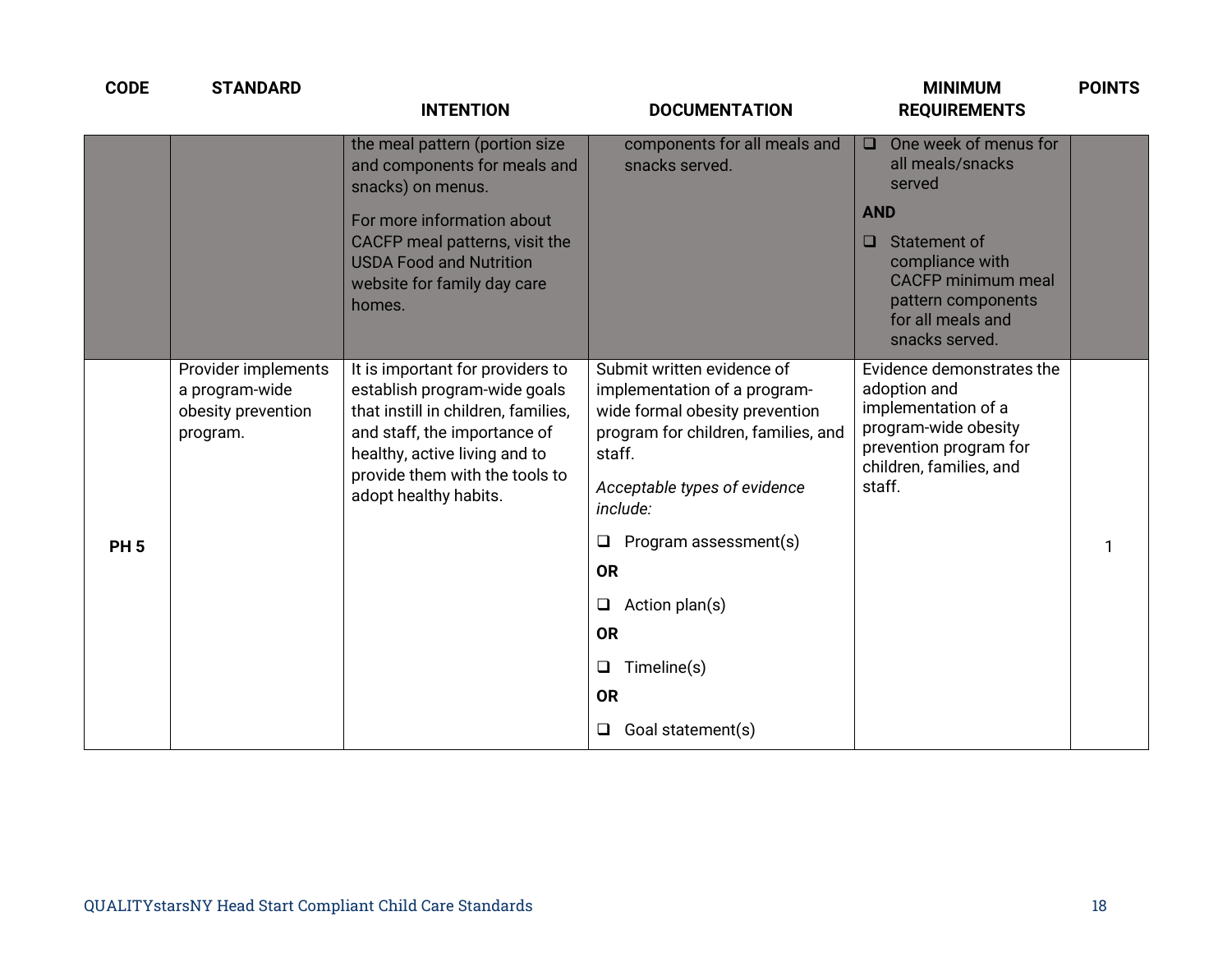| <b>CODE</b>     | <b>STANDARD</b>                                                                                                   | <b>INTENTION</b>                                                            | <b>DOCUMENTATION</b>                                                                                                                                                                                                                               | <b>MINIMUM</b><br><b>REQUIREMENTS</b>                                                                                                                                                                                                          | <b>POINTS</b> |
|-----------------|-------------------------------------------------------------------------------------------------------------------|-----------------------------------------------------------------------------|----------------------------------------------------------------------------------------------------------------------------------------------------------------------------------------------------------------------------------------------------|------------------------------------------------------------------------------------------------------------------------------------------------------------------------------------------------------------------------------------------------|---------------|
| PH <sub>6</sub> | Provider attends<br>training regarding<br>implementation of<br>the program-wide<br>obesity prevention<br>program. | Provider is trained to<br>implement a formal obesity<br>prevention program. | Evidence in The Aspire<br>$\Box$<br>Registry that the provider has<br>attended training regarding<br>implementation of the<br>program-wide obesity<br>prevention program within the<br>15 months prior to Standards<br><b>Inventory Submission</b> | Evidence in The Aspire<br>Registry that the<br>provider has attended<br>training regarding<br>implementation of the<br>program-wide obesity<br>prevention program<br>within the 15 months<br>prior to Standards<br><b>Inventory Submission</b> |               |

# **FAMILY ENGAGEMENT**

*Research Rationale: There is substantial evidence that parent involvement and parent-provider communication is important for high quality early childhood education and that parent-involvement is related to child development outcomes. Parent-provider communication in the parent's dominant language is necessary for optimum results.*

#### Communication (C) - 25 points

| <b>CODE</b>    | <b>STANDARD</b>                                                                                                                                                          | <b>INTENTION</b>                                                                                                                                                                                                                                                            | <b>DOCUMENTATION</b>                                                                                                                                                                                                                           | <b>MINIMUM REQUIREMENTS</b>                                                                                                                                                                                                               | <b>POINTS</b> |
|----------------|--------------------------------------------------------------------------------------------------------------------------------------------------------------------------|-----------------------------------------------------------------------------------------------------------------------------------------------------------------------------------------------------------------------------------------------------------------------------|------------------------------------------------------------------------------------------------------------------------------------------------------------------------------------------------------------------------------------------------|-------------------------------------------------------------------------------------------------------------------------------------------------------------------------------------------------------------------------------------------|---------------|
|                | Provider enrolls children under 12 months of age                                                                                                                         | $\Box$ Yes, continue                                                                                                                                                                                                                                                        | $\Box$ No, go to C2                                                                                                                                                                                                                            |                                                                                                                                                                                                                                           |               |
| C <sub>1</sub> | Provider communicates<br>with parents of infants in<br>writing on a daily basis<br>about care giving routines,<br>such as feeding, sleeping,<br>and diapering/toileting. | It is important to keep<br>families informed as to the<br>health and schedule of their<br>child on a daily basis. Verbal<br>communications are great,<br>but not enough to ensure<br>that parents have the<br>information they need at the<br>end of a busy day, when their | Submit all of the following:<br>$\Box$<br>Copies of completed<br>form(s) for 1 child<br>(with identifying<br>information removed -<br>label submitted<br>evidence as child 1)<br>communicating<br>information and times<br>of day for feeding, | Evidence must include;<br>Completed form(s) for 1<br>O.<br>child (with identifying<br>information removed -<br>label submitted evidence<br>as child 1) that reference<br>the following care routines<br>and times of day:<br>Feeding<br>□ |               |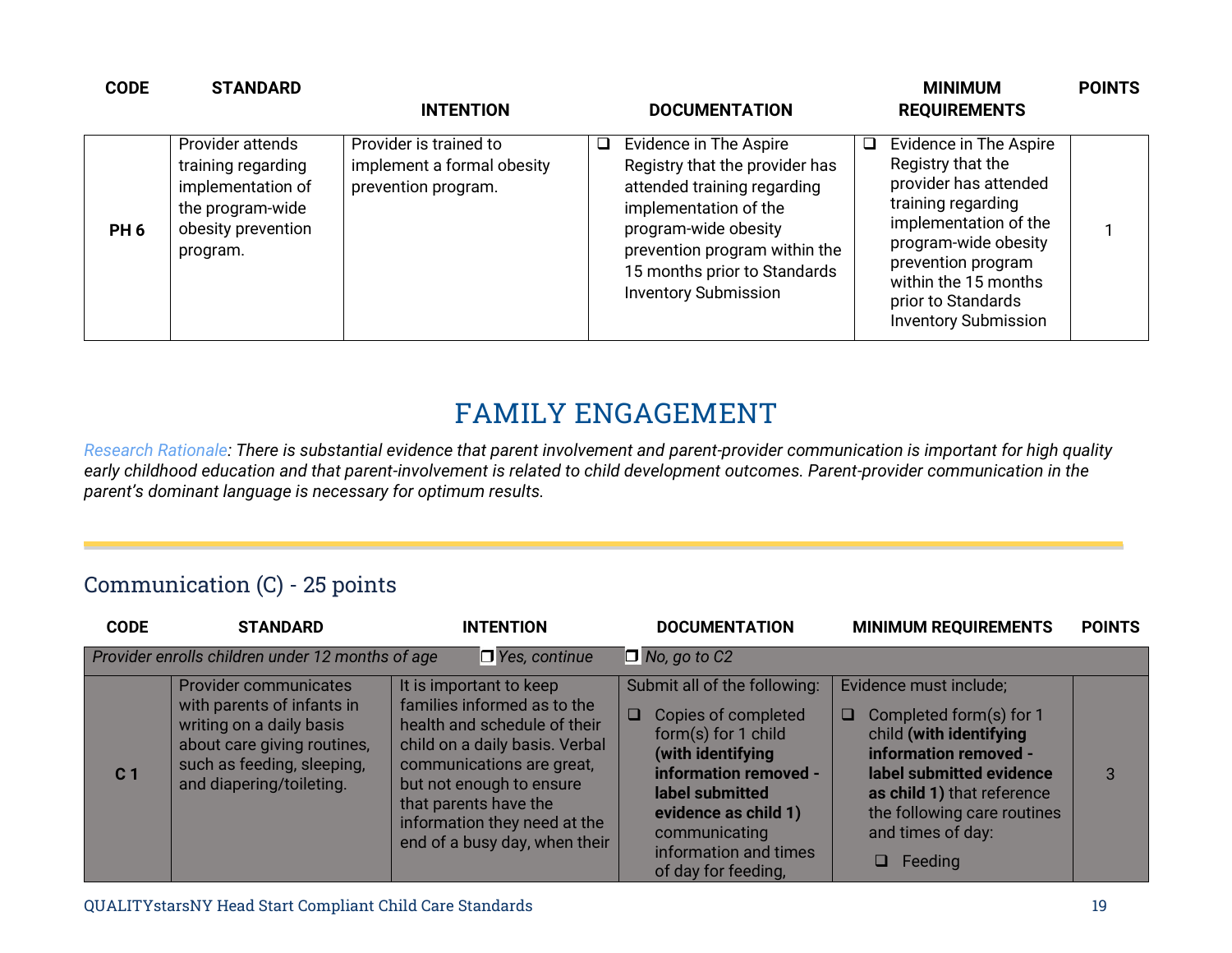| <b>CODE</b>    | <b>STANDARD</b>                                                                                                                                                                                                                             | <b>INTENTION</b>                                                                                                                      | <b>DOCUMENTATION</b>                                                                                                                                                                                                                                                                                                                                                                                                                                                        | <b>MINIMUM REQUIREMENTS</b>                                                                                                                                                                                                                                                                | <b>POINTS</b> |
|----------------|---------------------------------------------------------------------------------------------------------------------------------------------------------------------------------------------------------------------------------------------|---------------------------------------------------------------------------------------------------------------------------------------|-----------------------------------------------------------------------------------------------------------------------------------------------------------------------------------------------------------------------------------------------------------------------------------------------------------------------------------------------------------------------------------------------------------------------------------------------------------------------------|--------------------------------------------------------------------------------------------------------------------------------------------------------------------------------------------------------------------------------------------------------------------------------------------|---------------|
|                |                                                                                                                                                                                                                                             | infants might be fussy and<br>need their full attention.                                                                              | sleeping, diapering to<br>families<br><b>AND</b><br>Written policy (i.e.<br>□<br>program<br>letterhead/logo is<br>clearly visible or it is<br>clear that it is part of a<br>manual/handbook)<br>stating how written<br>reports/forms are<br>shared with families on<br>a daily basis.                                                                                                                                                                                       | $\Box$ Sleeping<br><b>Diapering</b><br>◻<br><b>AND</b><br>$\Box$<br>Written policy (i.e. program<br>letterhead/logo is clearly<br>visible or it is clear that it<br>is part of a<br>manual/handbook) stating<br>how written reports/forms<br>are shared with families on<br>a daily basis. |               |
| C <sub>2</sub> | Program communicates<br>with families in a<br>comprehensive, written<br>format about the program's<br>history, philosophy,<br>admissions policies, other<br>procedures, applicable<br>regulations, and parent<br>involvement opportunities. | Important program<br>□<br>information and policies<br>should be written down,<br>periodically updated and<br>distributed to families. | Evidence must include<br>information on the<br>program's history,<br>philosophy, admissions<br>policies and parent/family<br>involvement opportunities.<br>Acceptable types of<br>evidence include:<br>$\Box$ Parent/family<br>handbook<br><b>OR</b><br>Written policy (i.e.<br>$\Box$<br>program<br>letterhead/logo is<br>clearly visible or it is<br>clear that it is part of a<br>manual/handbook)<br><b>OR</b><br>Handouts<br>$\Box$<br>OR<br>$\Box$ Website posting(s) | Evidence must reference:<br>Program's history<br>❏<br>Program's philosophy<br>$\Box$<br><b>Admissions policies</b><br>Parent/family involvement<br>❏<br>opportunities.                                                                                                                     | 8             |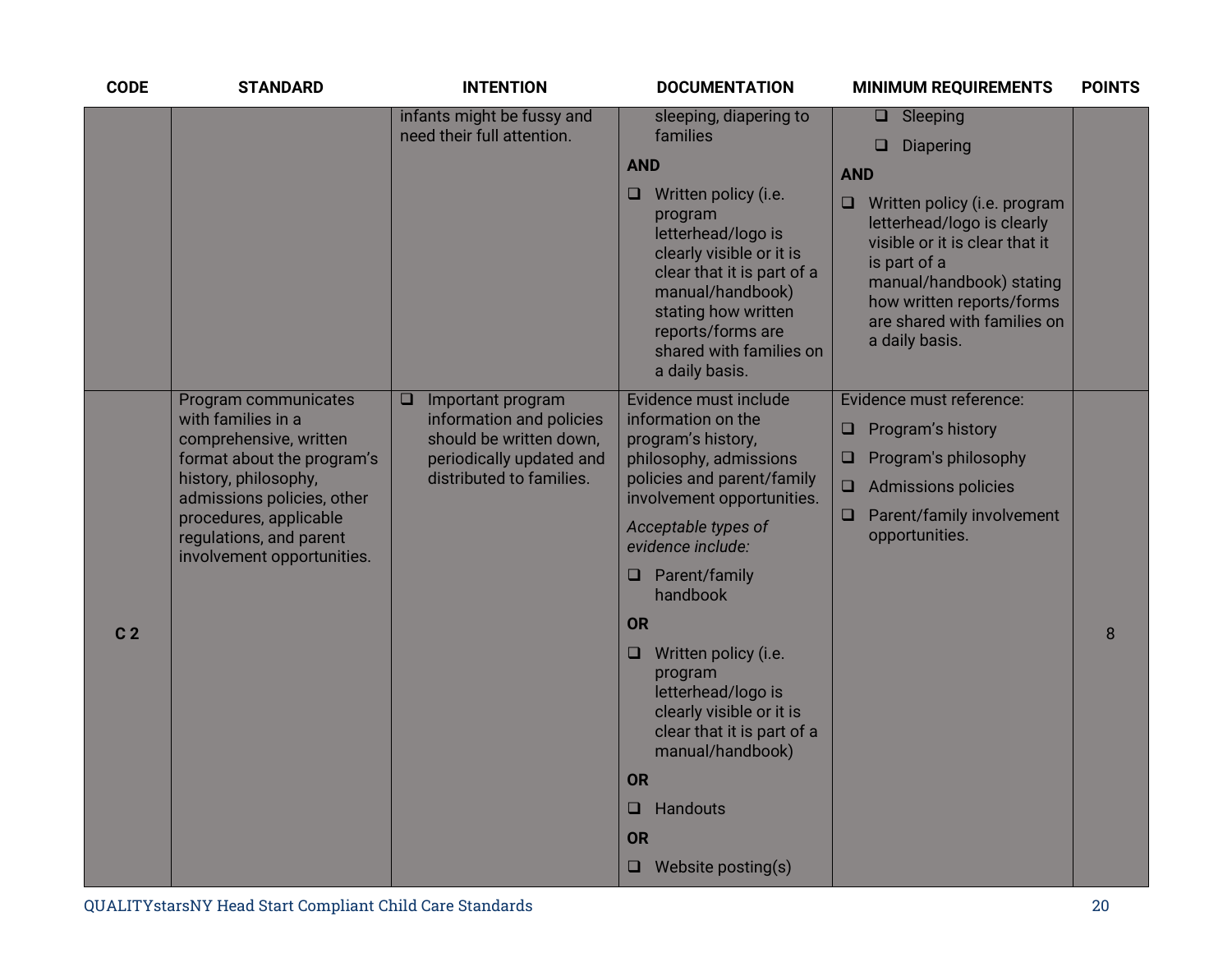| <b>CODE</b>    | <b>STANDARD</b>                                                                                                                                       | <b>INTENTION</b>                                                                                                                                                                                                                                                                                                                                                                                                                                                                                                                                    | <b>DOCUMENTATION</b>                                                                                                                                                                                                                                                                                                                                      | <b>MINIMUM REQUIREMENTS</b>                                                                                                                                                                                                                                                                                                                                      | <b>POINTS</b>  |
|----------------|-------------------------------------------------------------------------------------------------------------------------------------------------------|-----------------------------------------------------------------------------------------------------------------------------------------------------------------------------------------------------------------------------------------------------------------------------------------------------------------------------------------------------------------------------------------------------------------------------------------------------------------------------------------------------------------------------------------------------|-----------------------------------------------------------------------------------------------------------------------------------------------------------------------------------------------------------------------------------------------------------------------------------------------------------------------------------------------------------|------------------------------------------------------------------------------------------------------------------------------------------------------------------------------------------------------------------------------------------------------------------------------------------------------------------------------------------------------------------|----------------|
|                |                                                                                                                                                       |                                                                                                                                                                                                                                                                                                                                                                                                                                                                                                                                                     | <b>OR</b>                                                                                                                                                                                                                                                                                                                                                 |                                                                                                                                                                                                                                                                                                                                                                  |                |
|                |                                                                                                                                                       |                                                                                                                                                                                                                                                                                                                                                                                                                                                                                                                                                     | Other (written source,<br>$\Box$<br>no pictures)                                                                                                                                                                                                                                                                                                          |                                                                                                                                                                                                                                                                                                                                                                  |                |
| C <sub>3</sub> | <b>Provider periodically</b><br>communicates in writing<br>with families about<br>program and child activities<br>and other pertinent<br>information. | It is important to regularly<br>share information about<br>general program events and<br>children's activities with<br>families so that they are<br>aware of activities and may<br>prepare or plan to<br>participate. Information<br>should be presented in a<br>format easily accessible to<br>families and translated, if<br>necessary.                                                                                                                                                                                                           | Submit copies of two<br>$\Box$<br>written<br>communications sent<br>on two DIFFERENT<br>dates within the 15<br>months prior to<br><b>Standards Inventory</b><br>submission, outlining<br>the specific nature of<br>general program<br>events and child<br>activities and clearly<br>indicating that the<br>information was<br>communicated to<br>families | 2 written communications<br>(e.g., newsletters, e-<br>newsletters, e-mails, and<br>website postings) to families<br>that:<br>Outline the specific nature<br>$\Box$<br>of general program events<br>and child activities.<br>Were sent on 2 DIFFERENT<br>$\Box$<br>dates.<br>$\Box$ Are dated within the 15<br>months prior to Standards<br>Inventory submission. | $\overline{4}$ |
| C <sub>4</sub> | Provider meets one-on-one<br>with parents about their<br>individual child's<br>developments at least twice<br>a year.                                 | Children grow fast and<br>sometimes behave<br>differently at home and the<br>provider's child care.<br>Therefore, it is important for<br>families and providers to<br>intentionally meet at least<br>twice a year for a two-way<br>discussion about their<br>child's development,<br>including physical well-being,<br>health, and motor<br>development; social and<br>emotional development;<br>approaches to learning;<br>cognitive and general<br>knowledge; and language,<br>communication, and literacy.<br><b>Providers and families will</b> | Evidence must<br>demonstrate that meetings<br>occurred on at least 2<br>different dates within the<br>previous 15 months.<br>Acceptable types of<br>evidence include:<br><b>Meeting invitation</b><br>u<br><b>OR</b><br>Calendar showing<br>$\Box$<br>schedule of teachers'<br>conferences<br><b>OR</b><br>Conference<br>$\Box$<br>announcement(s)        | Evidence must demonstrate:<br>Documentation for a<br>$\Box$<br>single child dated within<br>the 15 months prior to<br><b>Standards Inventory</b><br>submission.<br>$\Box$ Meetings occurred on at<br>least 2 DIFFERENT dates<br>Between at least one<br>$\Box$<br>parent and<br>provider/assistant with<br>regard to child's<br>development                      | $\overline{4}$ |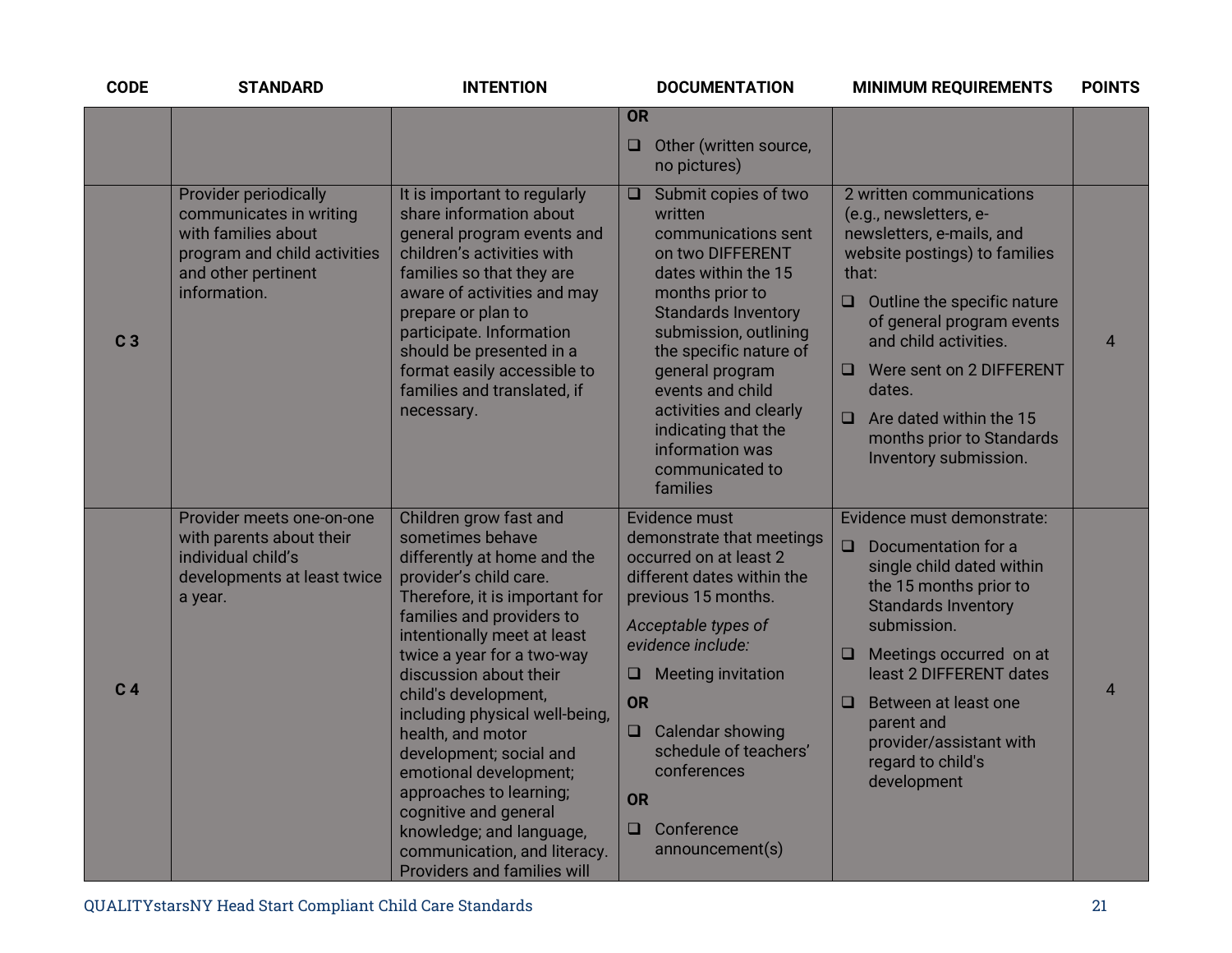| <b>CODE</b>    | <b>STANDARD</b>                                                                                                                                                                              | <b>INTENTION</b>                                                                                                                                                                                                                          | <b>DOCUMENTATION</b>                                                                                                                                                                                                                                                                                                                                                                                                                         | <b>MINIMUM REQUIREMENTS</b>                                                                                                                                                                                        | <b>POINTS</b> |
|----------------|----------------------------------------------------------------------------------------------------------------------------------------------------------------------------------------------|-------------------------------------------------------------------------------------------------------------------------------------------------------------------------------------------------------------------------------------------|----------------------------------------------------------------------------------------------------------------------------------------------------------------------------------------------------------------------------------------------------------------------------------------------------------------------------------------------------------------------------------------------------------------------------------------------|--------------------------------------------------------------------------------------------------------------------------------------------------------------------------------------------------------------------|---------------|
|                |                                                                                                                                                                                              | be able to use this shared<br>knowledge to support<br>learning at home and in the<br>family child care home.                                                                                                                              | OR<br>Parent/family<br>$\Box$<br>handbook<br><b>OR</b><br>Sign in sheet(s)<br>$\Box$                                                                                                                                                                                                                                                                                                                                                         |                                                                                                                                                                                                                    |               |
| C <sub>5</sub> | Provider shares information<br>with parents about the<br>provider's, and any<br>assistant's, educational<br>qualifications and<br>professional experience.                                   | Families are informed, in<br>writing, of the qualifications<br>of the people who are taking<br>care of and providing<br>learning experiences to their<br>children so they can trust<br>and develop significant<br>positive relationships. | Submit written evidence of<br>having communicated<br>qualifications and<br>experience of provider and<br>at least one current<br>assistants' (if applicable)<br>to families.<br>Acceptable types of<br>evidence include:<br>Handbook with staff<br>$\Box$<br>qualification<br>information<br><b>OR</b><br>Staff member profiles<br>$\Box$<br><b>OR</b><br>Newsletter<br>$\Box$<br><b>OR</b><br>Memo<br>$\Box$<br><b>OR</b><br>$\Box$ Website | Evidence demonstrating<br>communication to families<br>about staff qualifications and<br>professional experience for:<br>$\Box$ Provider<br><b>AND</b><br>At least 1 current<br>$\Box$<br>assistant, if applicable | 4             |
| C <sub>6</sub> | Provider provides written<br>information about family<br>resources and supports,<br>such as information on<br>child development, oral<br>health, child health<br>insurance, tax credits, and | It is helpful to families when<br>family child care programs<br>provide information about<br>family resources and<br>supports in the community.                                                                                           | Evidence must show that<br>written information about<br>relevant family resources<br>and supports is accessible<br>to families.<br>Program must provide ALL<br>of the following:                                                                                                                                                                                                                                                             | Evidence must include ALL of<br>the following:<br>Written statement (such<br>$\Box$<br>as a note to families or<br>statement in family<br>handbook) referencing                                                    | 9             |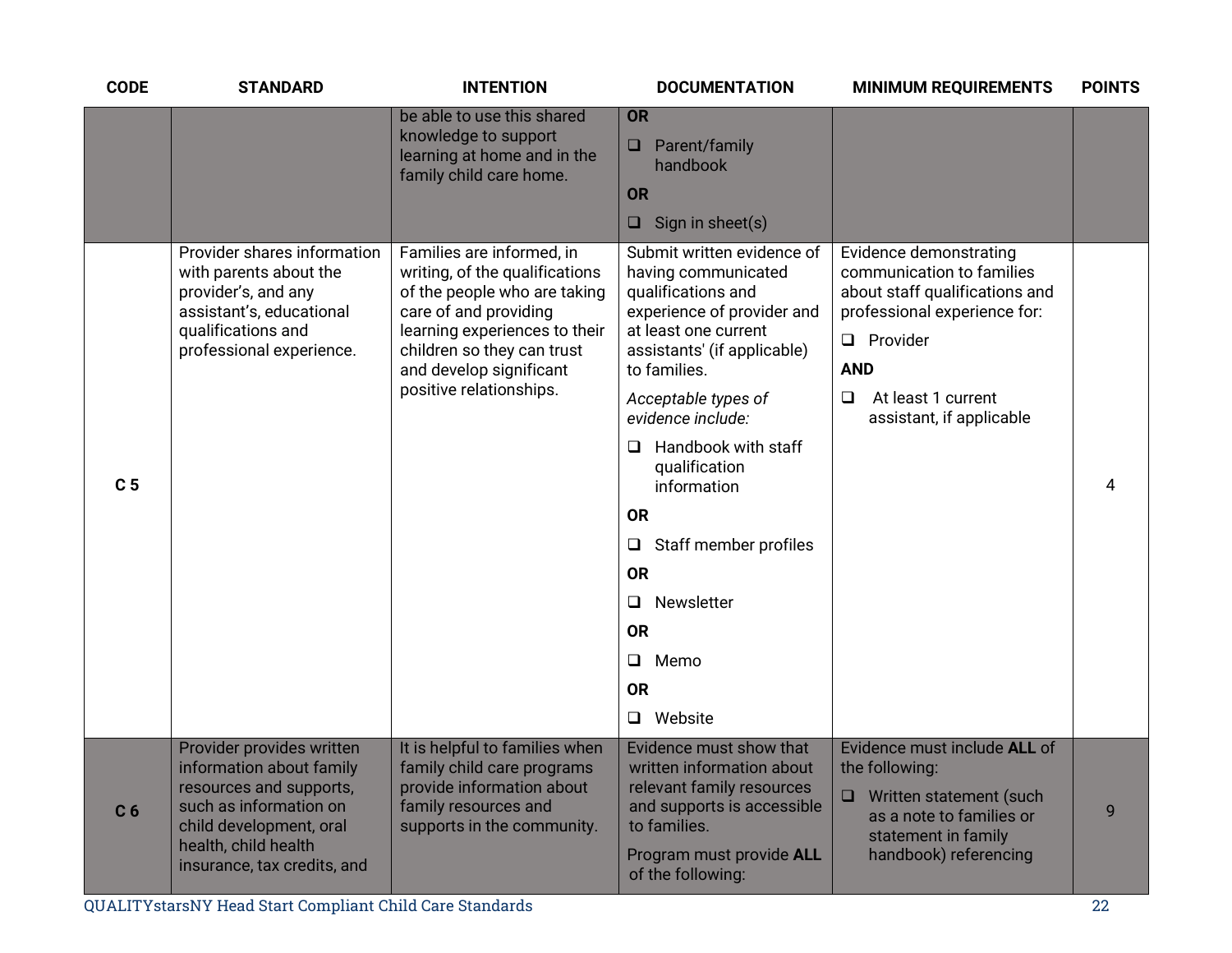| <b>CODE</b> | <b>STANDARD</b>                     | <b>INTENTION</b> |                           | <b>DOCUMENTATION</b>                                                                                                                                                                                                                                          | <b>MINIMUM REQUIREMENTS</b>                                                                                                                                                                                                                           | <b>POINTS</b> |
|-------------|-------------------------------------|------------------|---------------------------|---------------------------------------------------------------------------------------------------------------------------------------------------------------------------------------------------------------------------------------------------------------|-------------------------------------------------------------------------------------------------------------------------------------------------------------------------------------------------------------------------------------------------------|---------------|
|             | child care financial<br>assistance. |                  | $\Box$<br><b>AND</b><br>O | Reference to the<br>availability of<br><b>resources</b><br>3 sample<br>resources/supports<br>offered (e.g.,<br>information on child<br>development, oral<br>health, child health<br>insurance, tax credits,<br>child care financial<br>assistance, and other) | available resources and<br>supports.<br><b>AND</b><br>3 sample<br>resources/supports<br>offered (e.g., information<br>on child development, oral<br>health, child health<br>insurance, tax credits,<br>child care financial<br>assistance, and other) |               |

# Family Involvement & Support (FIS) - 32 points

| <b>CODE</b>      | <b>STANDARD</b>                                                                                                                                                                                                                                      | <b>INTENTION</b>                                                                                                                                                                                   | <b>DOCUMENTATION</b>                                                                                                                                                                                | <b>MINIMUM REQUIREMENTS</b>                                                                                                                                                                       | <b>POINTS</b> |  |
|------------------|------------------------------------------------------------------------------------------------------------------------------------------------------------------------------------------------------------------------------------------------------|----------------------------------------------------------------------------------------------------------------------------------------------------------------------------------------------------|-----------------------------------------------------------------------------------------------------------------------------------------------------------------------------------------------------|---------------------------------------------------------------------------------------------------------------------------------------------------------------------------------------------------|---------------|--|
|                  | Provider enrolls children under 12 months of age                                                                                                                                                                                                     | $\Box$ Yes, continue                                                                                                                                                                               | $\Box$ No, go to FIS 2                                                                                                                                                                              |                                                                                                                                                                                                   |               |  |
| FIS <sub>1</sub> | Provider supports<br>There are proven health<br>breastfeeding.<br>benefits and development<br>$\Box$<br>advantages associated with<br>breastfeeding. Providers<br>should support mothers who<br>desire to provide breast milk<br>for their children. |                                                                                                                                                                                                    | <b>PARTICIPATES IN CACFP</b><br>Completed and current (not<br>expired) CACFP<br><b>Breastfeeding Friendly</b><br><b>Certificate</b><br><b>DOES NOT PARTICIPATE IN</b><br><b>CACFP</b>               | <b>PARTICIPATES IN CACFP</b><br><b>CACFP Breastfeeding</b><br>$\Box$<br><b>Friendly Certificate is</b><br>completed and current, not<br>expired<br><b>DOES NOT PARTICIPATE IN</b><br><b>CACFP</b> |               |  |
|                  |                                                                                                                                                                                                                                                      |                                                                                                                                                                                                    | <b>Completed CACFP Self-</b><br>❏<br><b>Assessment</b> (must be<br>specific to CACFP).                                                                                                              | <b>CACFP Self-Assessment is</b><br>$\Box$<br>completed (must be<br>specific to CACFP).                                                                                                            |               |  |
| FIS <sub>2</sub> | Provider offers family<br>social gatherings that<br>intentionally include<br>other family members,<br>in addition to parents.                                                                                                                        | Engaging extended family<br>members in the program's<br>activities sends the message<br>that every member of each<br>child's family and<br>communities are important to<br>children's development. | Submit written evidence of<br>intentionally having offered<br>family social gatherings inclusive<br>of all family members, in addition<br>to parents (e.g. grandparents,<br>siblings, uncles, etc.) | Written evidence of<br>$\Box$<br>intentionally having<br>offered family social<br>gatherings inclusive of all<br>family members, in<br>addition to parents (e.g.                                  | 3             |  |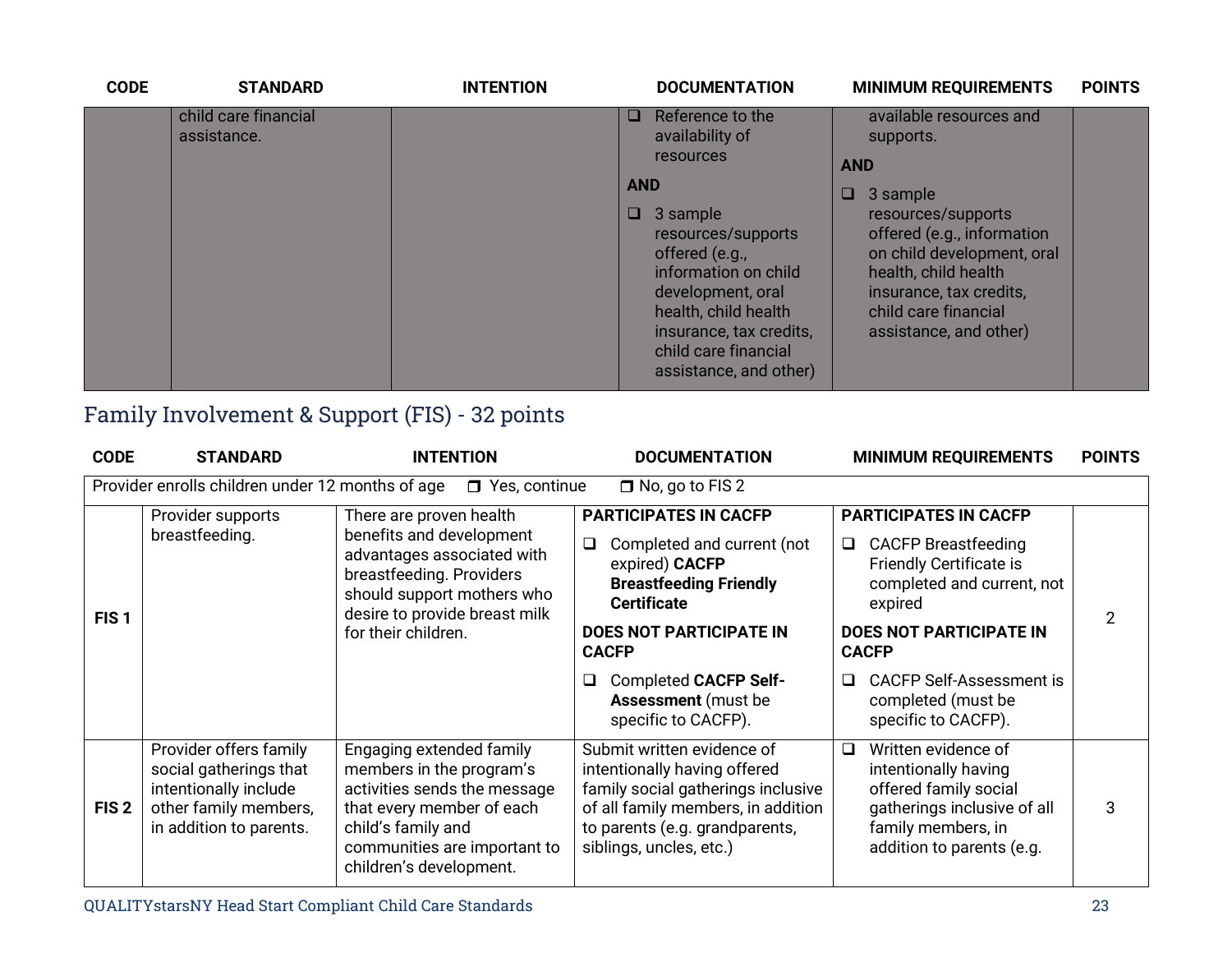| <b>CODE</b>      | <b>STANDARD</b>                                                                                                                                                   | <b>INTENTION</b>                                                                                                                                                                                                                     | <b>DOCUMENTATION</b>                                                                                                                                                                                                                                               | <b>MINIMUM REQUIREMENTS</b>                                                                                                                                                                                                                        | <b>POINTS</b>  |
|------------------|-------------------------------------------------------------------------------------------------------------------------------------------------------------------|--------------------------------------------------------------------------------------------------------------------------------------------------------------------------------------------------------------------------------------|--------------------------------------------------------------------------------------------------------------------------------------------------------------------------------------------------------------------------------------------------------------------|----------------------------------------------------------------------------------------------------------------------------------------------------------------------------------------------------------------------------------------------------|----------------|
|                  |                                                                                                                                                                   |                                                                                                                                                                                                                                      | Acceptable types of evidence<br>include:                                                                                                                                                                                                                           | grandparents, siblings,<br>uncles, etc.).                                                                                                                                                                                                          |                |
|                  |                                                                                                                                                                   |                                                                                                                                                                                                                                      | Announcement, invitation, or<br>□<br>flyer                                                                                                                                                                                                                         |                                                                                                                                                                                                                                                    |                |
|                  |                                                                                                                                                                   |                                                                                                                                                                                                                                      | <b>OR</b>                                                                                                                                                                                                                                                          |                                                                                                                                                                                                                                                    |                |
|                  |                                                                                                                                                                   |                                                                                                                                                                                                                                      | Calendar showing<br>$\Box$<br>gathering(s) with event<br>details                                                                                                                                                                                                   |                                                                                                                                                                                                                                                    |                |
|                  |                                                                                                                                                                   |                                                                                                                                                                                                                                      | <b>OR</b>                                                                                                                                                                                                                                                          |                                                                                                                                                                                                                                                    |                |
|                  |                                                                                                                                                                   |                                                                                                                                                                                                                                      | Newsletter<br>$\Box$                                                                                                                                                                                                                                               |                                                                                                                                                                                                                                                    |                |
|                  |                                                                                                                                                                   |                                                                                                                                                                                                                                      | ❏                                                                                                                                                                                                                                                                  |                                                                                                                                                                                                                                                    |                |
| FIS <sub>3</sub> | <b>Provider offers</b><br>volunteering<br>opportunities for<br>families, such as help<br>with field trips and<br>opportunities to share<br>talents and expertise. | It is important to provide<br>families with opportunities to<br>participate in their child's<br>program. Allowing family<br>members to volunteer will<br>enhance the trust and<br>partnership between families<br>and care givers.   | Evidence must show that<br>provider offers opportunities for<br>family members to volunteer.<br>Acceptable types of evidence<br>include:<br><b>Policy Statement</b><br>$\Box$<br><b>OR</b><br>Memo<br>◻<br><b>OR</b><br>Announcement, invitation, or<br>□<br>flyer | Evidence must<br>O<br>demonstrate that provider<br>offers opportunities for<br>family members to<br>volunteer.<br>Indication that families can<br>initiate volunteer opportunities<br>that will then be considered<br>can also meet this standard. | 3              |
| FIS <sub>4</sub> | Families complete a<br>program evaluation or<br>survey annually and<br>results are used for<br>program improvement.                                               | Providers, who are looking to<br>improve their family child care<br>homes, welcome feedback<br>about the program's strengths<br>and weaknesses from<br>families. This information is<br>analyzed and used to improve<br>the program. | Provide ALL of the following:<br>2 completed surveys or other<br>$\Box$<br>evaluation tool(s), dated<br>within the 15 months prior to<br><b>Standards Inventory</b><br>submission<br><b>AND</b><br>One copy of a written<br>u                                      | Evidence must include:<br>$\Box$ 2 completed surveys or<br>other evaluation tool(s),<br>dated within the 15<br>months prior to Standards<br>Inventory submission<br><b>AND</b><br>Improvement/action plan<br>□                                     | $\overline{4}$ |
|                  |                                                                                                                                                                   |                                                                                                                                                                                                                                      | improvement or action plan                                                                                                                                                                                                                                         | based on results from                                                                                                                                                                                                                              |                |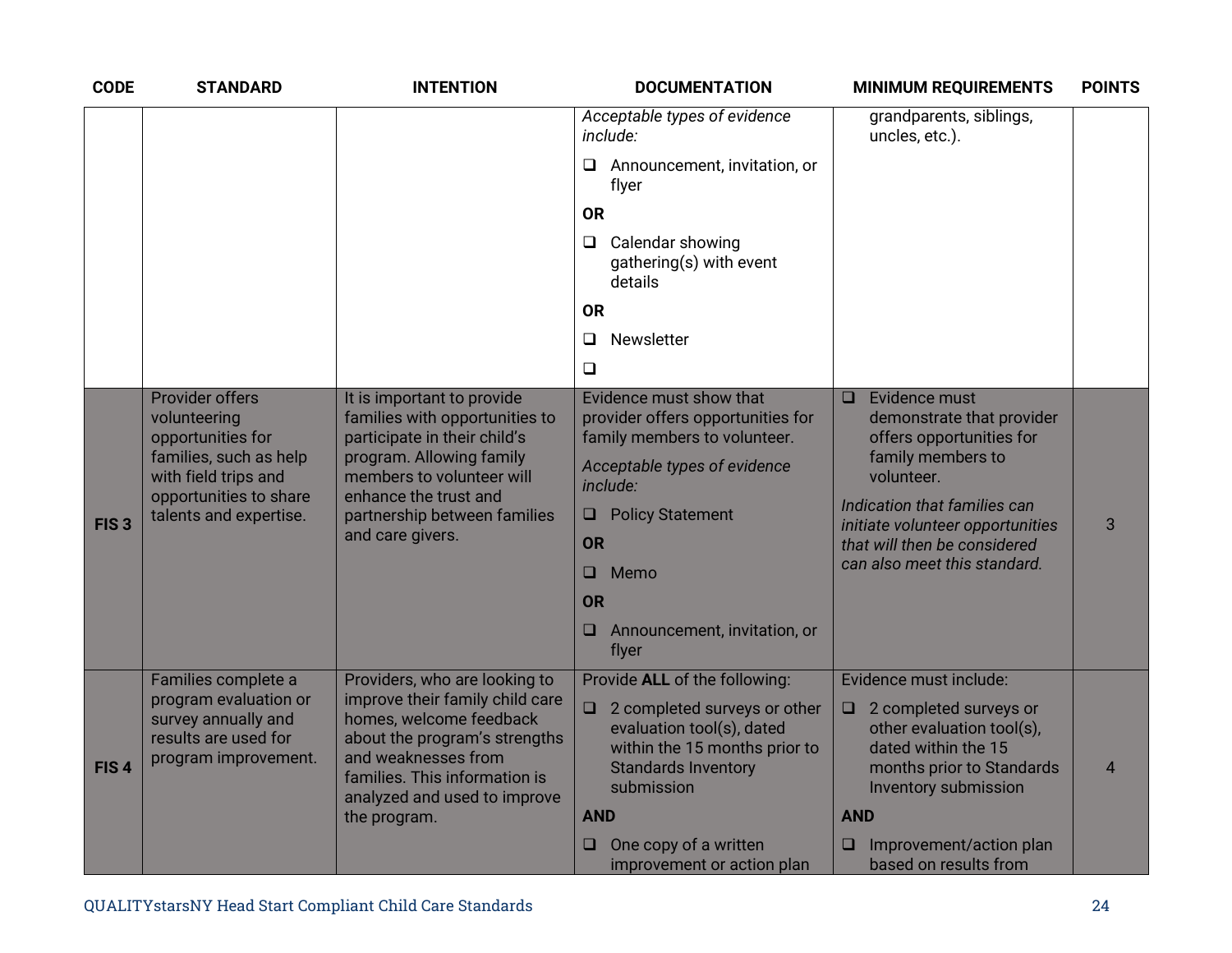| <b>CODE</b>      | <b>STANDARD</b>                                                                                                                                                                                                                                                             | <b>INTENTION</b>                                                                                                                                                                                                                                         | <b>DOCUMENTATION</b>                                                                                                                                                                                                                                                                                                                                                                                                                                                                                                                                                                                   | <b>MINIMUM REQUIREMENTS</b>                                                                                                                                                                | <b>POINTS</b> |
|------------------|-----------------------------------------------------------------------------------------------------------------------------------------------------------------------------------------------------------------------------------------------------------------------------|----------------------------------------------------------------------------------------------------------------------------------------------------------------------------------------------------------------------------------------------------------|--------------------------------------------------------------------------------------------------------------------------------------------------------------------------------------------------------------------------------------------------------------------------------------------------------------------------------------------------------------------------------------------------------------------------------------------------------------------------------------------------------------------------------------------------------------------------------------------------------|--------------------------------------------------------------------------------------------------------------------------------------------------------------------------------------------|---------------|
|                  |                                                                                                                                                                                                                                                                             |                                                                                                                                                                                                                                                          | based on the results of these<br>surveys or evaluations.                                                                                                                                                                                                                                                                                                                                                                                                                                                                                                                                               | completed surveys or<br>evaluation.                                                                                                                                                        |               |
| FIS <sub>5</sub> | Provider completes a<br>self-assessment on<br>family-responsive<br>practices using a tool,<br>such as the Center for<br>the Study of Social<br><b>Policy's Family</b><br><b>Strengthening Self-</b><br>Assessment tool, and<br>results are used for<br>program improvement. | Providers should regularly<br>assess whether their<br>responsiveness to families<br>and the supports they need<br>are effective. The results will<br>be used to determine<br>improvements to the family<br>child care program's<br>responsive practices. | Provide ALL of the following:<br>Program assessment tool, at<br>least 50% completed<br><b>AND</b><br>One improvement/action<br>$\Box$<br>plan based on assessment<br>results                                                                                                                                                                                                                                                                                                                                                                                                                           | Evidence must include ALL of<br>the following:<br>Program assessment tool<br>is at least 50% completed<br><b>AND</b><br>$\Box$ 1 improvement/action<br>plan based on assessment<br>results | 5             |
| FIS <sub>6</sub> | Provider and any<br>assistants complete a<br>self-assessment of<br>cultural<br>awareness/Anti-Bias<br>Education using an<br>evidence-based tool.<br>The results are used for<br>program improvement.                                                                        | Provider's family child care<br>program is actively working to<br>improve its cultural and<br>linguistic competency so that<br>it can work with and support<br>diverse families.                                                                         | Submit ALL of the following:<br>One copy of a completed<br>$\Box$<br>self-assessment.<br><b>AND</b><br>One copy of a written<br>$\Box$<br>improvement or action plan<br>based on assessment<br>results.<br>Acceptable tools include:<br>The National Association for<br>the Education of Young<br>Children (NAEYC) Pathways<br>to Cultural Competence<br>Checklist<br>Self-Assessment Checklist<br>$\bullet$<br>for Personnel Providing<br>Services and Supports In<br>Early Intervention<br><b>Early Childhood Settings</b><br>$\bullet$<br>from the National Center on<br><b>Cultural Competence</b> | Evidence must include:<br>Completed self-<br>$\Box$<br>assessment<br><b>AND</b><br>$\Box$<br>Completed improvement<br>plan based on assessment<br>results.                                 | 5             |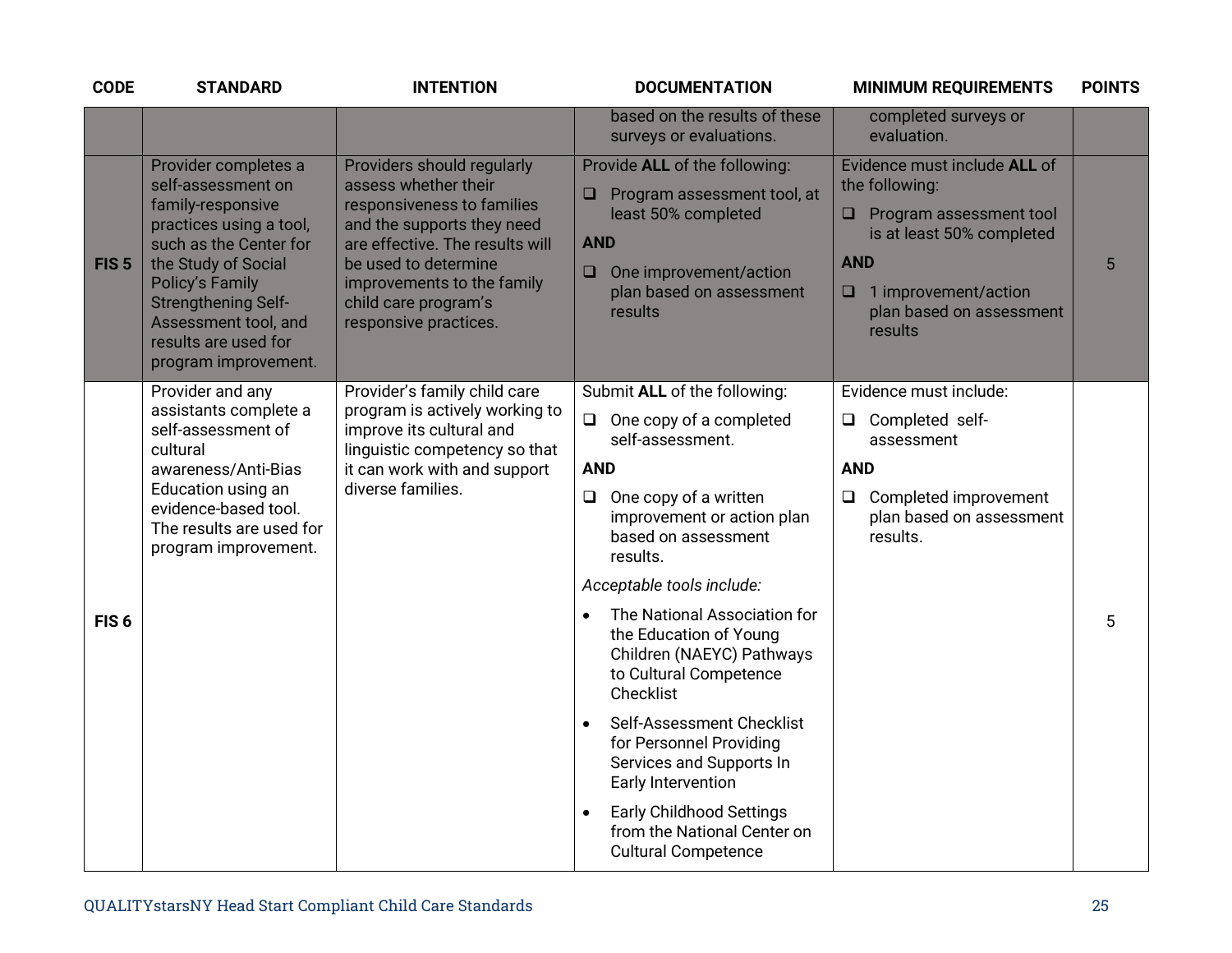| <b>CODE</b>      | <b>STANDARD</b>                                                                                                                                                       | <b>INTENTION</b>                                                                                                                                                                                                             | <b>DOCUMENTATION</b>                                                                                                                                                                                                                                                                              | <b>MINIMUM REQUIREMENTS</b>                                                                                                                                                                                                                                                                                                                                                                                        | <b>POINTS</b>  |
|------------------|-----------------------------------------------------------------------------------------------------------------------------------------------------------------------|------------------------------------------------------------------------------------------------------------------------------------------------------------------------------------------------------------------------------|---------------------------------------------------------------------------------------------------------------------------------------------------------------------------------------------------------------------------------------------------------------------------------------------------|--------------------------------------------------------------------------------------------------------------------------------------------------------------------------------------------------------------------------------------------------------------------------------------------------------------------------------------------------------------------------------------------------------------------|----------------|
|                  |                                                                                                                                                                       |                                                                                                                                                                                                                              | Other - must include<br>$\bullet$<br>information to indicate the<br>tool is related to cultural<br>awareness/anti-bias<br>education                                                                                                                                                               |                                                                                                                                                                                                                                                                                                                                                                                                                    |                |
|                  |                                                                                                                                                                       | Provider enrolls children whose home language is not English:                                                                                                                                                                | $\Box$ Yes, continue<br>$\Box$ No, go to Transitions                                                                                                                                                                                                                                              |                                                                                                                                                                                                                                                                                                                                                                                                                    |                |
| FIS <sub>7</sub> | Provider and any<br>assistants greet<br>children and families in<br>the home languages of<br>the children and<br>parents.                                             | Staff supports the needs of<br>children and families whose<br>home language is not English.                                                                                                                                  | Submit ALL of the following:<br>One copy of a list of<br>$\Box$<br>children's home languages.<br><b>AND</b><br>One copy of a written policy<br>$\Box$<br>or practice statement (or<br>excerpt thereof) discussing<br>how program greets children<br>and families in their home<br>$language(s)$ . | Evidence must reference:<br>List contains languages<br>⊔<br>other than English which<br>are spoken by children at<br>home.<br><b>AND</b><br>Policy/practice statement<br>$\Box$<br>(i.e. program<br>letterhead/logo is clearly<br>visible or it is clear that it<br>is part of a<br>manual/handbook)<br>discussing how provider<br>and any assistants greet<br>children and families in<br>their home language(s). | $\overline{2}$ |
|                  | Provider has access to<br>at least one English                                                                                                                        | To support the needs of<br>children who speak a home                                                                                                                                                                         | Provide ONE of the following:                                                                                                                                                                                                                                                                     | Evidence must include:                                                                                                                                                                                                                                                                                                                                                                                             |                |
| FIS <sub>8</sub> | speaker who also<br>speaks those languages<br>who can assist with<br>translation or other<br>requests (e.g., another<br>parent, community<br>volunteer, or neighbor). | language other than English<br>and to communicate<br>effectively with families about<br>their children, a provider<br>needs to have utilized<br>someone who speaks both<br>English and the language<br>spoken by the family. | Policy statement<br>❏<br>OR<br>Resumes showing language<br>❏<br>fluency<br><b>OR</b><br>Statement from person(s)<br>$\Box$                                                                                                                                                                        | List of primary languages<br>$\Box$<br>of children/families<br><b>AND</b><br>Evidence that provider<br>$\Box$<br>utilizes person who can<br>translate between provider<br>and families who speak in                                                                                                                                                                                                                | $\overline{2}$ |
| FIS <sub>9</sub> | Provider completes<br>training to address the                                                                                                                         | Providers will be more<br>capable of supporting the                                                                                                                                                                          | who speaks the dominant<br>language<br>Evidence in The Aspire<br>$\Box$<br>Registry that at least the                                                                                                                                                                                             | other language<br>Evidence in The Aspire<br>$\Box$<br>Registry that at least the                                                                                                                                                                                                                                                                                                                                   | 6              |
|                  | needs of Emergent                                                                                                                                                     | needs of children and families                                                                                                                                                                                               | provider has attended                                                                                                                                                                                                                                                                             | provider has attended                                                                                                                                                                                                                                                                                                                                                                                              |                |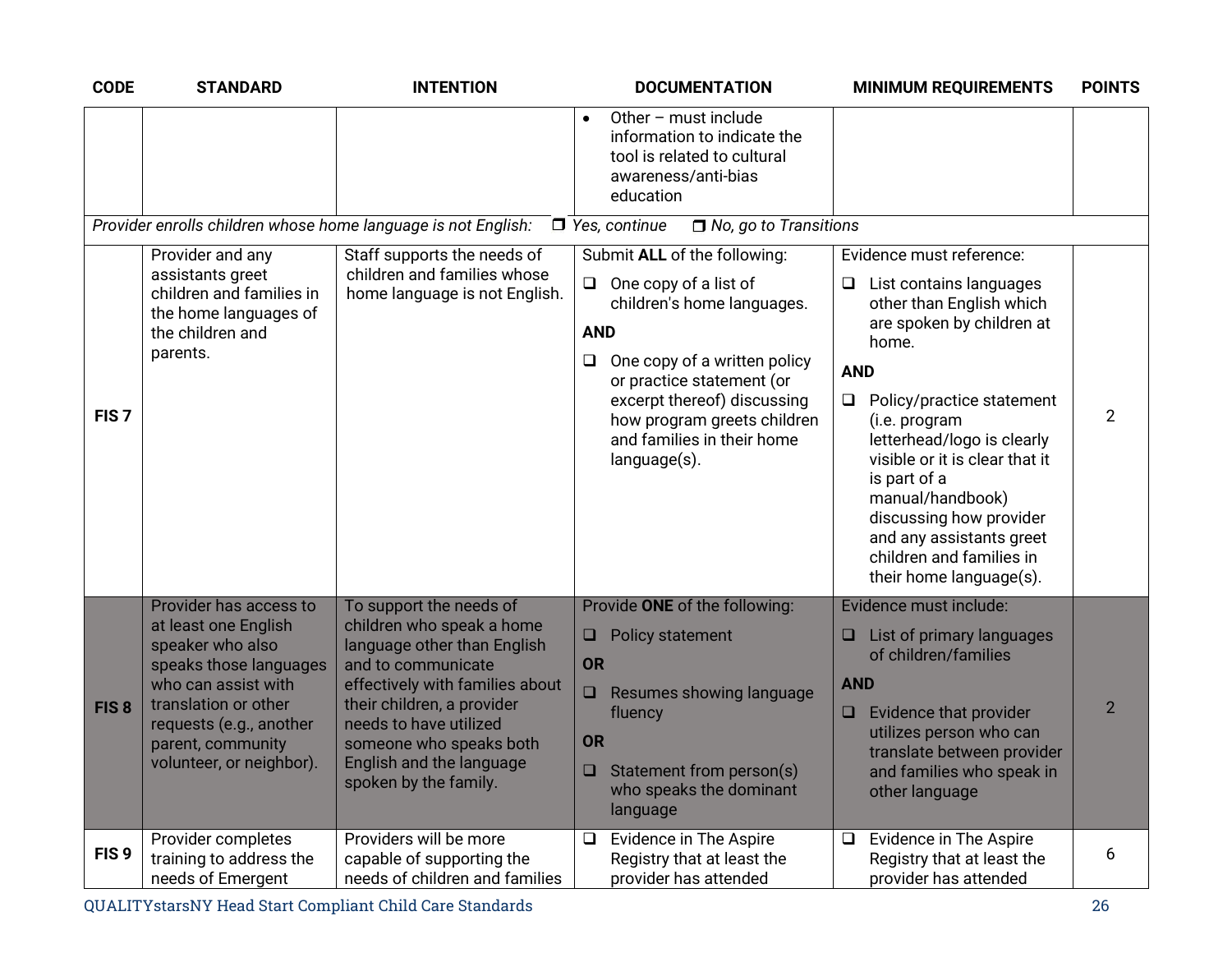| <b>CODE</b> | <b>STANDARD</b>                        | <b>INTENTION</b>                                                                                                                                                                          | <b>DOCUMENTATION</b>                                                                                                                                          | <b>MINIMUM REQUIREMENTS</b>                                                                                                                                  | <b>POINTS</b> |
|-------------|----------------------------------------|-------------------------------------------------------------------------------------------------------------------------------------------------------------------------------------------|---------------------------------------------------------------------------------------------------------------------------------------------------------------|--------------------------------------------------------------------------------------------------------------------------------------------------------------|---------------|
|             | <b>Multilingual Learners</b><br>(EML). | whose home language is not<br>English, if they participate in<br>regular training to develop and<br>refine their knowledge of<br>practices related to English<br>Language Learners (ELL). | training that addresses the<br>needs of Emergent<br>Multilingual Learners (EML)<br>within the 15 months prior to<br><b>Standards Inventory</b><br>submission. | training that addresses the<br>needs of Emergent<br><b>Multilingual Learners</b><br>(EML) within the 15<br>months prior to Standards<br>Inventory submission |               |

# Transitions (T) - 8 points

| <b>CODE</b>    | <b>STANDARD</b>                                                                                                                                                                                                                                                              | <b>INTENTION</b>                                                                                                                                                                                                                                                                                                                                                                                                                                            | <b>DOCUMENTATION</b>                                                                                                                                                                                                                                                                             | <b>MINIMUM</b><br><b>REQUIREMENTS</b>                                                                                                                                           | <b>POINTS</b>  |
|----------------|------------------------------------------------------------------------------------------------------------------------------------------------------------------------------------------------------------------------------------------------------------------------------|-------------------------------------------------------------------------------------------------------------------------------------------------------------------------------------------------------------------------------------------------------------------------------------------------------------------------------------------------------------------------------------------------------------------------------------------------------------|--------------------------------------------------------------------------------------------------------------------------------------------------------------------------------------------------------------------------------------------------------------------------------------------------|---------------------------------------------------------------------------------------------------------------------------------------------------------------------------------|----------------|
| T <sub>1</sub> | Provider has a written<br>policy and procedures to<br>support children and<br>families transitioning into<br>the home childcare setting,<br>which includes providing<br>information on separation<br>and attachment.                                                         | Separation is difficult for both young<br>children and their parents/families.<br>Providers should be knowledgeable<br>about the meaning of separation at<br>different ages and have the skills to<br>help both children and<br>parents/families to understand and<br>cope with separation. Having a<br>specific written policy demonstrates<br>a provider's awareness of transitions<br>and acknowledges its significance to<br>families.                  | Evidence must reference<br>ways in which the provider<br>supports families when<br>starting the program,<br>including providing<br>information on separation<br>and attachment.<br>Acceptable types of<br>evidence include:<br>Policy statement<br>$\Box$<br><b>OR</b><br><b>Procedures</b><br>□ | Evidence must<br>reference:<br>Ways provider<br>❏<br>supports families<br>when starting the<br>program<br>Separation<br>O<br>information<br>Attachment<br>$\Box$<br>information | $\overline{4}$ |
| T <sub>2</sub> | Provider has a written<br>policy and procedures to<br>support children and<br>families transitioning out of<br>the home child care setting<br>including when children<br>transition to another care<br>or educational setting (e.g.,<br>other family home,<br>kindergarten). | A provider should follow procedures<br>to help children and their families<br>anticipate and adjust to new<br>routines. Careful implementation and<br>clarity in written policies and<br>procedures reduce the trauma and<br>upset. When possible, families<br>should be included in the planning<br>for changes in their child's routine or<br>primary caregiver. Additionally, in the<br>case of children going to<br>Kindergarten, providers should have | Evidence must reference<br>ways in which the program<br>supports families in<br>transitioning out of their<br>family child care home and<br>into another program.<br>Acceptable types of<br>evidence include:<br>Policy statement<br>O                                                           | Evidence shows that<br>$\Box$<br>program supports<br>families as children<br>transition out of their<br>family child care<br>home and into<br>another program.                  | $\overline{4}$ |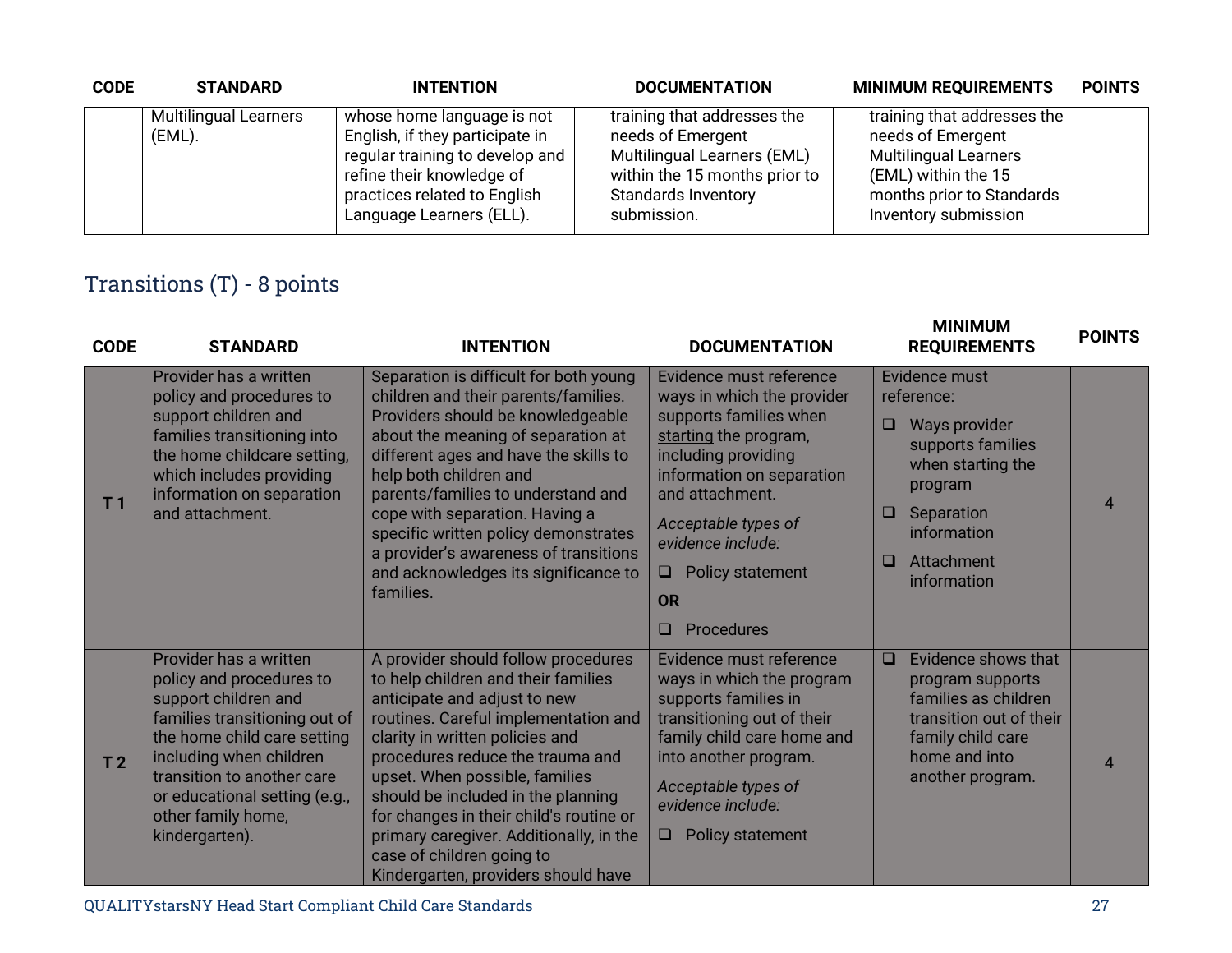| <b>CODE</b> | <b>STANDARD</b> | <b>INTENTION</b>                    |                                                                                   | <b>DOCUMENTATION</b>                          | <b>IVILINIIVIUIVI</b><br><b>REQUIREMENTS</b> | <b>POINTS</b> |
|-------------|-----------------|-------------------------------------|-----------------------------------------------------------------------------------|-----------------------------------------------|----------------------------------------------|---------------|
|             |                 | resources to aid families in making | <b>OR</b>                                                                         |                                               |                                              |               |
|             |                 | this large transition to school.    | $\Box$                                                                            | Procedures                                    |                                              |               |
|             |                 |                                     | <b>OR</b>                                                                         |                                               |                                              |               |
|             |                 |                                     | $\Box$                                                                            | <b>Excerpt from</b><br>parent/family handbook |                                              |               |
|             |                 |                                     | <b>OR</b>                                                                         |                                               |                                              |               |
|             |                 | □                                   | Sample of information<br>given to families (e.g.<br>kindergarten<br>registration) |                                               |                                              |               |
|             |                 | <b>OR</b>                           |                                                                                   |                                               |                                              |               |
|             |                 |                                     | $\Box$                                                                            | Evidence of meetings or<br>other supports     |                                              |               |

# **QUALIFICATIONS AND EXPERIENCE**

*Research Rationale: There is a substantial amount of evidence that teacher education and training are related to other measures of program quality and to child outcomes. There is substantial evidence that director professional development is related to other measures of program quality and limited evidence that director professional development is related to child outcomes. While there is limited and conflicting evidence that experience of staff is related to other measures of program quality or child development outcomes, consumers value experience.*

**Note**: Points are earned for the highest degree completed AND for each of several credentials AND for experience. The provider earns points in Management (qualifications and experience). Both the provider and any assistants earn points in the Provider and Assistants Qualifications and Experience sections. If there is an assistant, these points are weighted by percent of time worked by the provider and the assistant and averaged. To be equitable between group family and family child care, the provider's qualifications and experience count more heavily than the assistant's. Provider and any assistants submit documentation pertaining to professional qualification and experience to The Aspire Registry for New York's Early Childhood Workforce Registry for verification. Providers must review their Qualifications & Experience Report, available in their QUALITYstarsNY Profile and confirm that it reflects all qualifications, education, and trainings for them and their assistants (if applicable) BEFORE submitting their Standards Inventory for rating.

**MINIMUM**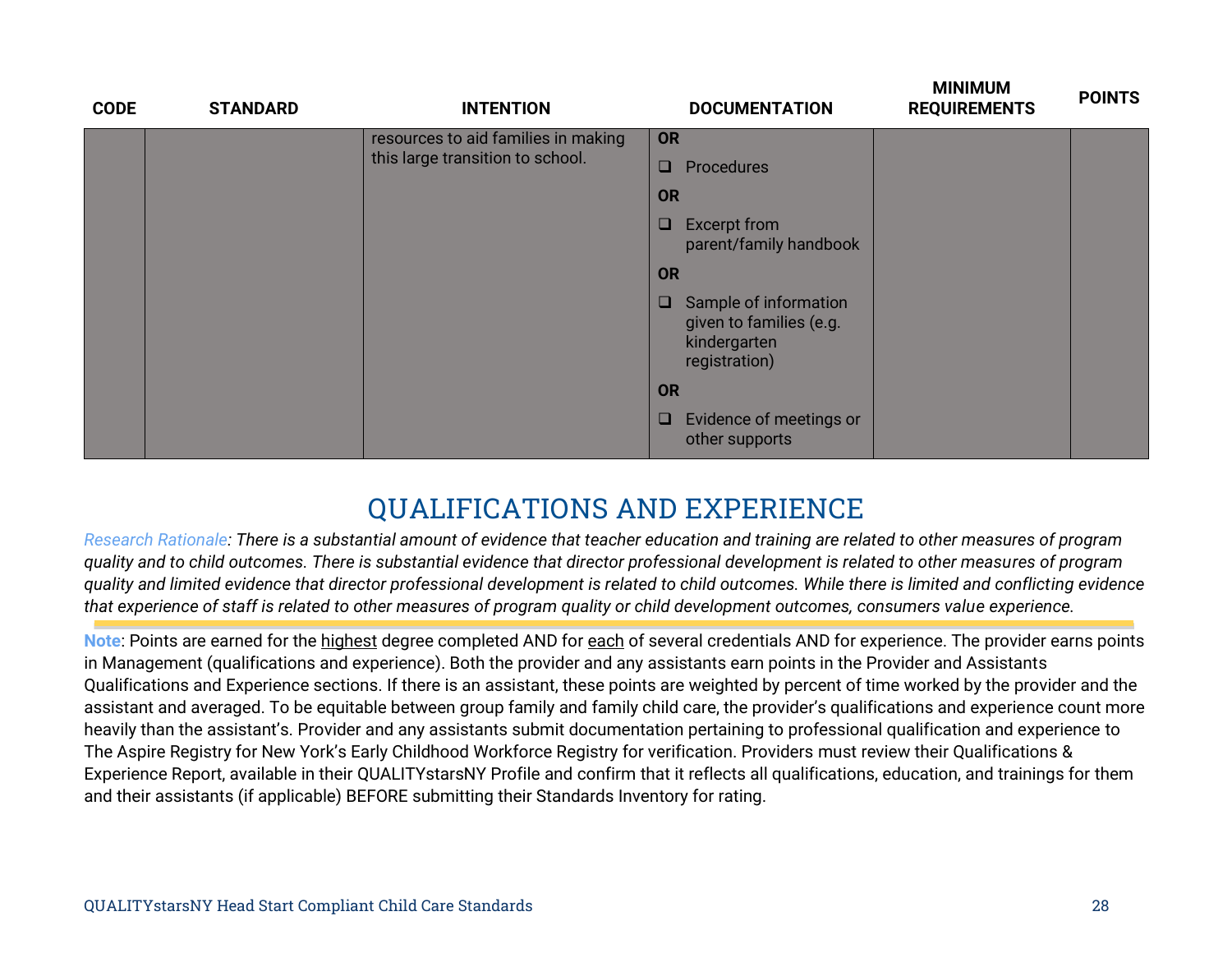#### Provider Management Qualifications - 12 points

| <b>CODE</b>      | <b>STANDARD</b>                                                                                                           | <b>INTENTION</b>                                                                                                                                   |        | <b>DOCUMENTATION</b>                                                           |        | <b>MINIMUM REQUIREMENTS</b>                                                    | <b>POINTS</b>  |
|------------------|---------------------------------------------------------------------------------------------------------------------------|----------------------------------------------------------------------------------------------------------------------------------------------------|--------|--------------------------------------------------------------------------------|--------|--------------------------------------------------------------------------------|----------------|
| PMQ <sub>1</sub> | 15 clock hours in management,<br>leadership, and/or<br>administration (or for Group<br>FCC in supervision)<br>$-OR-$      | Provider has the appropriate<br>education and background<br>in ECE to manage a<br>developmentally appropriate<br>and high quality program.         | $\Box$ | As indicated in The<br>Aspire Registry, verified<br>with training certificates | Q.     | As indicated in The Aspire<br>Registry, verified with<br>training certificates | $\overline{2}$ |
| PMQ <sub>2</sub> | 3 to 5 credits in management,<br>leadership, and/or<br>administration (or for Group<br>FCC in supervision)<br>$-OR-$      | Administrator has the<br>appropriate education and<br>background in ECE to<br>manage a developmentally<br>appropriate and high quality<br>program. | $\Box$ | As indicated in The<br>Aspire Registry, verified<br>with transcript            | $\Box$ | As indicated in The Aspire<br>Registry, verified with<br>transcript            | 6              |
| PMQ <sub>3</sub> | 6 to 8 credits in management,<br>leadership, and/or<br>administration (or for Group<br>FCC in supervision)<br>$-OR-$      | Administrator has the<br>appropriate education and<br>background in ECE to<br>manage a developmentally<br>appropriate and high quality<br>program. | $\Box$ | As indicated in The<br>Aspire Registry, verified<br>with transcript            | $\Box$ | As indicated in The Aspire<br>Registry, verified with<br>transcript            | 9              |
| PMQ <sub>4</sub> | 9 or more credits (13.5 CEUs)<br>in management, leadership,<br>and/or administration (or for<br>Group FCC in supervision) | Administrator has the<br>appropriate education and<br>background in ECE to<br>manage a developmentally<br>appropriate and high quality<br>program. | $\Box$ | As indicated in The<br>Aspire Registry, verified<br>with transcript            | $\Box$ | As indicated in The Aspire<br>Registry, verified with<br>transcript            | 12             |

#### Provider Administrative Experience - 2 points

| <b>CODE</b>      | <b>STANDARD</b>                                                                                              | <b>INTENTION</b>                                                                                                                                    |   | <b>DOCUMENTATION</b>                                              | <b>MINIMUM REQUIREMENTS</b>                                    | <b>POINTS</b> |
|------------------|--------------------------------------------------------------------------------------------------------------|-----------------------------------------------------------------------------------------------------------------------------------------------------|---|-------------------------------------------------------------------|----------------------------------------------------------------|---------------|
| PAE <sub>1</sub> | At least 3 years of experience in<br>an administrative position in an<br>early care and education<br>program | Provider has the appropriate<br>experience in supervising a<br>care program to manage a<br>developmentally appropriate<br>and high quality program. | ப | As indicated in<br>program's Aspire<br>Registry employment<br>tab | As indicated in program's<br>Aspire Registry<br>employment tab | C             |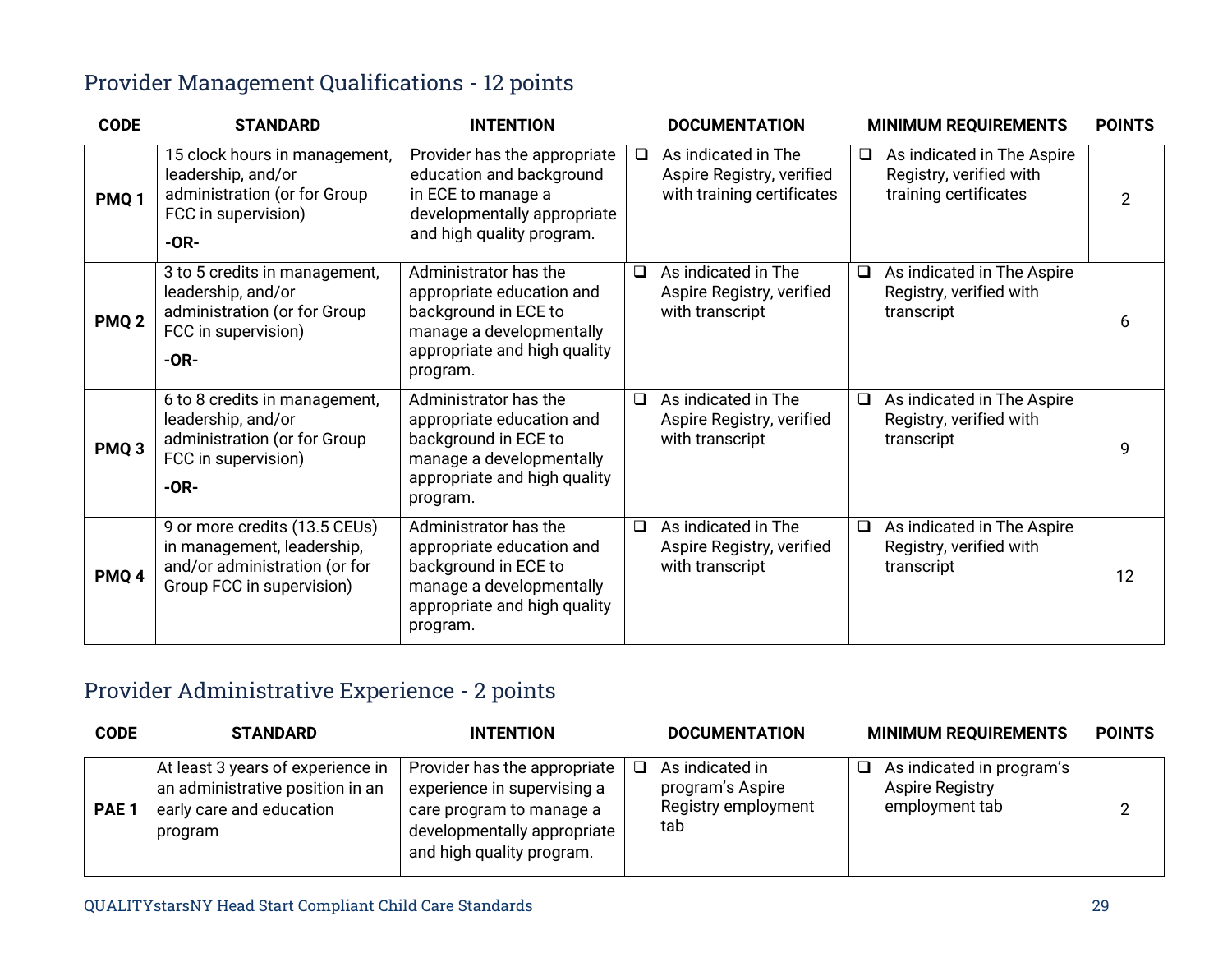#### Provider & Assistant Qualifications - 58 points

| <b>CODE</b>      | <b>STANDARD</b>                                                                                                                                                                                                                                                                                                        | <b>INTENTION</b>                                                                                                                    |        | <b>DOCUMENTATION</b>                                                 |        | <b>MINIMUM REQUIREMENTS</b>                                          | <b>POINTS</b> |
|------------------|------------------------------------------------------------------------------------------------------------------------------------------------------------------------------------------------------------------------------------------------------------------------------------------------------------------------|-------------------------------------------------------------------------------------------------------------------------------------|--------|----------------------------------------------------------------------|--------|----------------------------------------------------------------------|---------------|
| PAQ <sub>1</sub> | <b>Child Development Associate</b><br>(CDA) credential with Infant-<br><b>Toddler specialization</b><br>$-OR-$<br><b>Child Development Associate</b><br>(CDA) credential with Family<br>Child Care specialization<br>$-OR-$<br><b>Child Development Associate</b><br>(CDA) credential with Preschool<br>specialization | Staff has the appropriate<br>education and background<br>in ECE to provide<br>developmentally appropriate<br>and high quality care. | $\Box$ | As indicated in The<br>Aspire Registry, verified<br>with certificate | $\Box$ | As indicated in The Aspire<br>Registry, verified with<br>certificate | 23            |
| PAQ <sub>2</sub> | Montessori, Infant/Toddler<br>Credential<br>$-OR-$<br>Montessori, Early Childhood<br>Credential<br>$-OR-$<br>Montessori, International<br>Credential                                                                                                                                                                   | Staff has the appropriate<br>education and background<br>in ECE to provide<br>developmentally appropriate<br>and high quality care. | $\Box$ | As indicated in The<br>Aspire Registry, verified<br>with certificate | $\Box$ | As indicated in The Aspire<br>Registry, verified with<br>certificate | 28            |
| PAQ <sub>3</sub> | NYS Infant-Toddler Credential<br>$-OR-$<br>NYS Family Child Care<br>Credential                                                                                                                                                                                                                                         | Staff has the appropriate<br>education and background<br>in ECE to provide<br>developmentally appropriate<br>and high quality care. | $\Box$ | As indicated in The<br>Aspire Registry, verified<br>with certificate | $\Box$ | As indicated in The Aspire<br>Registry, verified with<br>certificate | 31            |
| PAQ 4            | No higher education degree but<br>at least 9 college credits in ECE<br>$-OR-$                                                                                                                                                                                                                                          | Staff has the appropriate<br>education and background<br>in ECE to provide<br>developmentally appropriate<br>and high quality care. | $\Box$ | As indicated in The<br>Aspire Registry, verified<br>with transcript  | $\Box$ | As indicated in The Aspire<br>Registry, verified with<br>transcript  | 28            |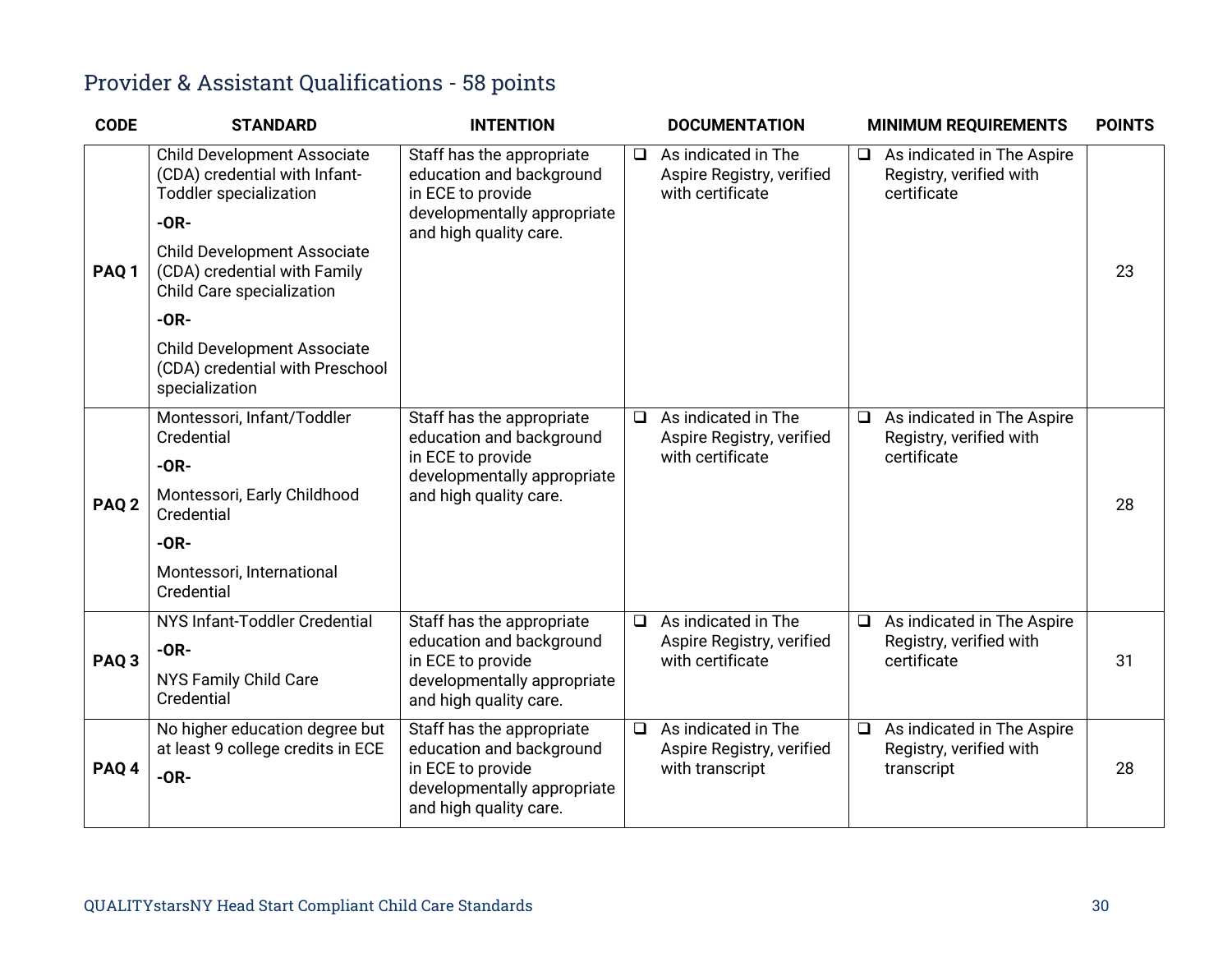| PAQ <sub>5</sub> | No higher education degree but<br>at least 18 college credits in<br><b>ECE</b><br>$-OR-$                                                                                                    | Staff has the appropriate<br>education and background<br>in ECE to provide<br>developmentally appropriate<br>and high quality care. | ❏      | As indicated in The<br>Aspire Registry, verified<br>with transcript  | $\Box$ | As indicated in The Aspire<br>Registry, verified with<br>transcript  | 35 |
|------------------|---------------------------------------------------------------------------------------------------------------------------------------------------------------------------------------------|-------------------------------------------------------------------------------------------------------------------------------------|--------|----------------------------------------------------------------------|--------|----------------------------------------------------------------------|----|
| PAQ <sub>6</sub> | Associates degree in ECE, or<br>Associates degree in a related<br>field and 9 ECE credits, or any<br>Associates degree and at least<br>24 credits in ECE<br>$-OR-$                          | Staff has the appropriate<br>education and background<br>in ECE to provide<br>developmentally appropriate<br>and high quality care. | $\Box$ | As indicated in The<br>Aspire Registry, verified<br>with transcript  | $\Box$ | As indicated in The Aspire<br>Registry, verified with<br>transcript  | 38 |
| PAQ <sub>7</sub> | Bachelor's degree in ECE, or<br>Bachelor's degree in a related<br>field and 9 ECE credits, or any<br>Bachelor's degree and at least<br>24 credits in ECE.                                   | Staff has the appropriate<br>education and background<br>in ECE to provide<br>developmentally appropriate<br>and high quality care. | $\Box$ | As indicated in The<br>Aspire Registry, verified<br>with transcript  | $\Box$ | As indicated in The Aspire<br>Registry, verified with<br>transcript  | 45 |
|                  | $-OR-$                                                                                                                                                                                      |                                                                                                                                     |        |                                                                      |        |                                                                      |    |
| PAQ <sub>8</sub> | Master's degree or higher in<br>ECE, or Master's degree in a<br>related field and 9 ECE credits<br>or any Master's degree or higher<br>and at least 24 credits in ECE                       | Staff has the appropriate<br>education and background<br>in ECE to provide<br>developmentally appropriate<br>and high quality care. | $\Box$ | As indicated in The<br>Aspire Registry, verified<br>with transcript  | $\Box$ | As indicated in The Aspire<br>Registry, verified with<br>transcript  | 48 |
| PAQ <sub>9</sub> | NYS Early Childhood Teacher<br>(Birth - Grade 2) Certificate<br>$-OR-$<br><b>NYS Students with Disabilities</b><br>(Birth - Grade 2) Certificate<br>$-OR-$<br>NYC Teacher (N-6) Certificate | Staff has the appropriate<br>education and background<br>in ECE to provide<br>developmentally appropriate<br>and high quality care. | $\Box$ | As indicated in The<br>Aspire Registry, verified<br>with certificate | $\Box$ | As indicated in The Aspire<br>Registry, verified with<br>certificate | 5  |
| <b>PAQ</b><br>10 | <b>Family Development Credential</b>                                                                                                                                                        | Staff has the appropriate<br>education and background<br>in ECE to provide<br>developmentally appropriate<br>and high quality care. | $\Box$ | As indicated in The<br>Aspire Registry, verified<br>with certificate | $\Box$ | As indicated in The Aspire<br>Registry, verified with<br>certificate | 5  |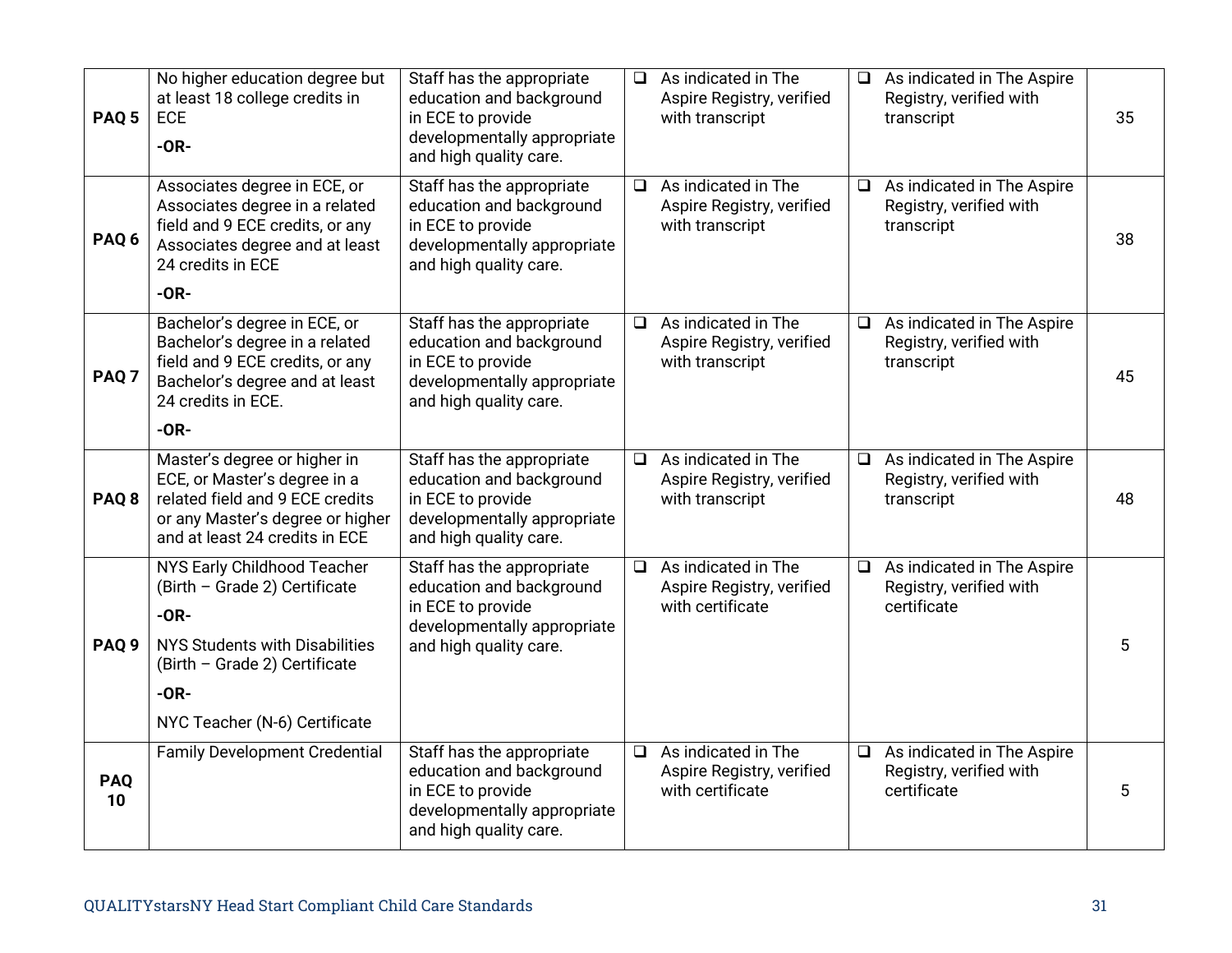#### Provider & Assistant Experience - 6 points

| <b>CODE</b> | <b>STANDARD</b>                                                                                         | <b>INTENTION</b>                                                                                                                                 | <b>DOCUMENTATION</b>                                              | IVIIIVIUIVI<br><b>REQUIREMENTS</b>                                | <b>POINTS</b> |
|-------------|---------------------------------------------------------------------------------------------------------|--------------------------------------------------------------------------------------------------------------------------------------------------|-------------------------------------------------------------------|-------------------------------------------------------------------|---------------|
| E 1         | At least 3 years of experience<br>in any teaching position in an<br>early care and education<br>program | Staff has the appropriate<br>experience in supervising a care<br>program to manage a<br>developmentally appropriate and<br>high quality program. | As indicated in<br>program's Aspire<br>Registry employment<br>tab | As indicated in<br>program's Aspire<br>Registry employment<br>tab |               |

#### Retention - 12 points

| <b>CODE</b> | <b>STANDARD</b>                                                                                                        | <b>INTENTION</b>                                                                           | <b>DOCUMENTATION</b>                                            | <b>MINIMUM</b><br><b>REQUIREMENTS</b>                    | <b>POINTS</b> |
|-------------|------------------------------------------------------------------------------------------------------------------------|--------------------------------------------------------------------------------------------|-----------------------------------------------------------------|----------------------------------------------------------|---------------|
| <b>R</b> 1  | Provider has been a registered or<br>licensed (group) family day care<br>operator continuously for 5 or more<br>years. | The program has<br>maintained a healthy care<br>environment over a long<br>period of time. | License status as<br>indicated in The<br><b>Aspire Registry</b> | License status as<br>indicated in The Aspire<br>Registry | 12            |

#### **MANAGEMENT AND LEADERSHIP**

*Research Rationale: There is some evidence that the implementation of program policies and procedures is related to other measures of quality and child development outcomes.*

Note: For multi-site organizations, this section may need to be completed by staff in the central office. Documentation must apply to the program submitting for rating.

**MINIMUM**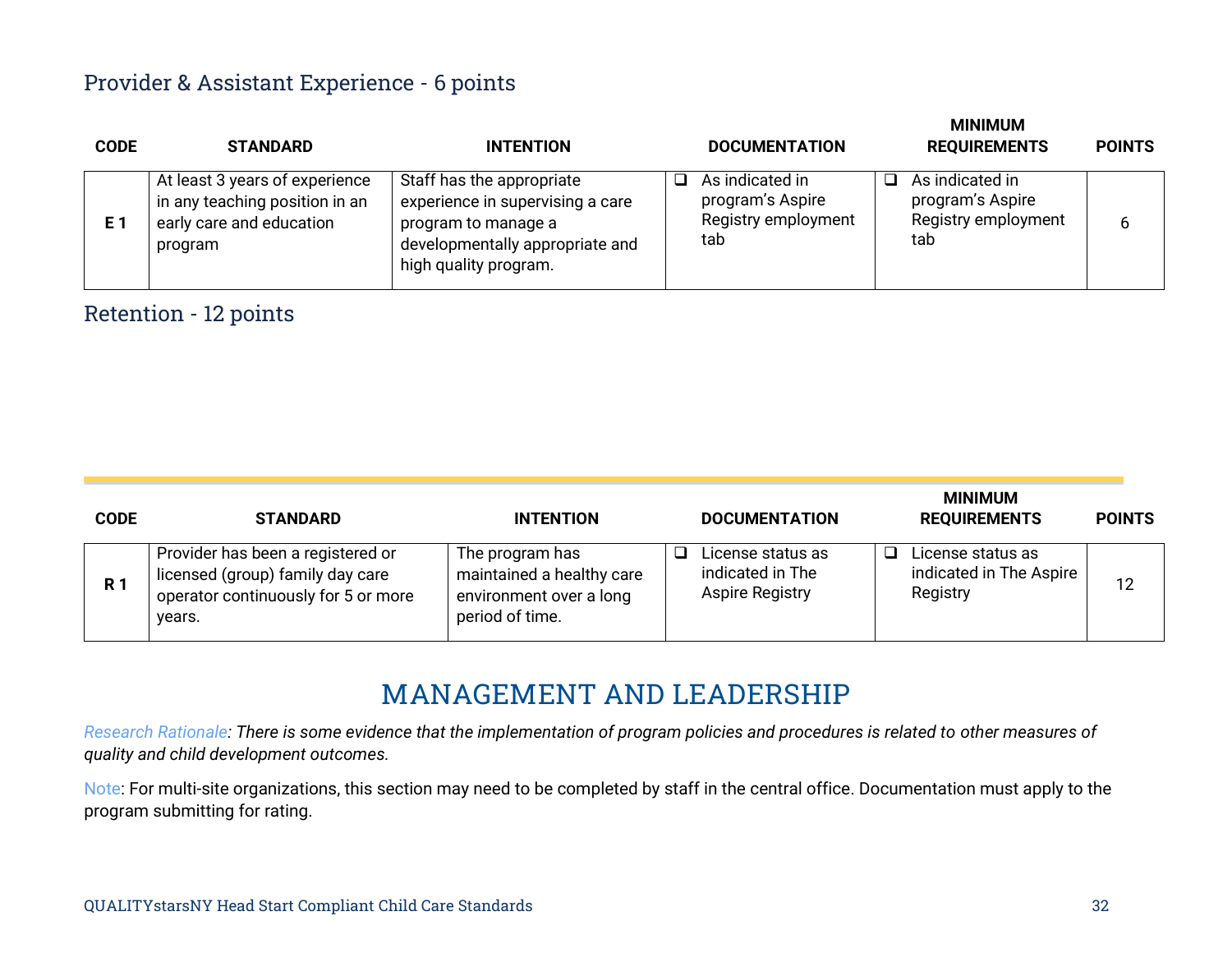#### Administrative Self-Assessment (ASA) - 10 points

| <b>CODE</b>      | <b>STANDARD</b>                                                                                                                                                                                                                      | <b>INTENTION</b>                                                                                                                                                        | <b>DOCUMENTATION</b>                                                                                                                                                                                                                                                             | <b>MINIMUM REQUIREMENTS</b>                                                                                                                                                                                                                                                            | <b>POINTS</b> |
|------------------|--------------------------------------------------------------------------------------------------------------------------------------------------------------------------------------------------------------------------------------|-------------------------------------------------------------------------------------------------------------------------------------------------------------------------|----------------------------------------------------------------------------------------------------------------------------------------------------------------------------------------------------------------------------------------------------------------------------------|----------------------------------------------------------------------------------------------------------------------------------------------------------------------------------------------------------------------------------------------------------------------------------------|---------------|
| ASA <sub>1</sub> | Provider conducts a self-<br>assessment using a tool,<br>such as the Business<br><b>Administration Scale (BAS)</b><br>or the self-study for<br><b>National Association for</b><br><b>Family Child Care</b><br>Accreditation (NAFCC). | Provider is<br>systematically looking<br>to improve the<br>management and<br>business practices of<br>the family child care<br>program.                                 | Submit ONE of the following:<br><b>Completed Business</b><br>$\Box$<br><b>Administration Scale (BAS)</b><br>Item Summary Form AND<br>completed BAS Profile<br><b>OR</b><br><b>NAFCC Candidacy Report</b><br>u<br><b>OR</b><br><b>NAFCC Accreditation</b><br>$\Box$<br>Assessment | Evidence must include:<br><b>BAS Submission Requires:</b><br><b>Completed BAS Item</b><br>$\Box$<br><b>Summary Form</b><br><b>AND</b><br><b>Completed BAS Profile</b><br>u<br><b>OR</b><br><b>NAFCC Candidacy Report</b><br>□<br><b>OR</b><br><b>NAFCC Accreditation</b><br>Assessment | 5             |
| ASA <sub>2</sub> | Program demonstrates<br>progress on a plan aligned<br>to the<br>administrative/management<br>self-assessment.                                                                                                                        | After an evaluation, it is<br>important that<br>management follows<br>through on area(s)<br>identified as needing<br>improvement in order<br>to improve the<br>program. | Plan indicating progress<br>$\Box$<br>made for at least 3<br>indicators identified as<br>needing improvement, with<br>concrete steps to make<br>improvements for each.                                                                                                           | Submit a plan that meets the<br>following criteria:<br>Indicates it is based on<br>$\Box$<br>program management self-<br>assessment results<br>Outlines at least 3 indicators<br>□<br>in need of improvement<br>Outlines steps taken to<br>□<br>achieve improvement                    | 5             |

# Financial Accountability & Sustainability (FAS) - 27 points

| <b>CODE</b> | <b>STANDARD</b>                                    | <b>INTENTION</b>                                                                                      | <b>DOCUMENTATION</b>                                                                                              | <b>MINIMUM REQUIREMENTS</b>                                                      | <b>POINTS</b> |
|-------------|----------------------------------------------------|-------------------------------------------------------------------------------------------------------|-------------------------------------------------------------------------------------------------------------------|----------------------------------------------------------------------------------|---------------|
| <b>FAS1</b> | Liability insurance premium is<br>current to date. | Even in the best homes,<br>accidents happen.<br>Therefore, it is imperative<br>that family child care | Submit written<br>evidence referencing<br>liability insurance is<br>current an in effect at<br>least 1 month past | Evidence must reference:<br>Liability insurance<br>certificate effective date is | 2             |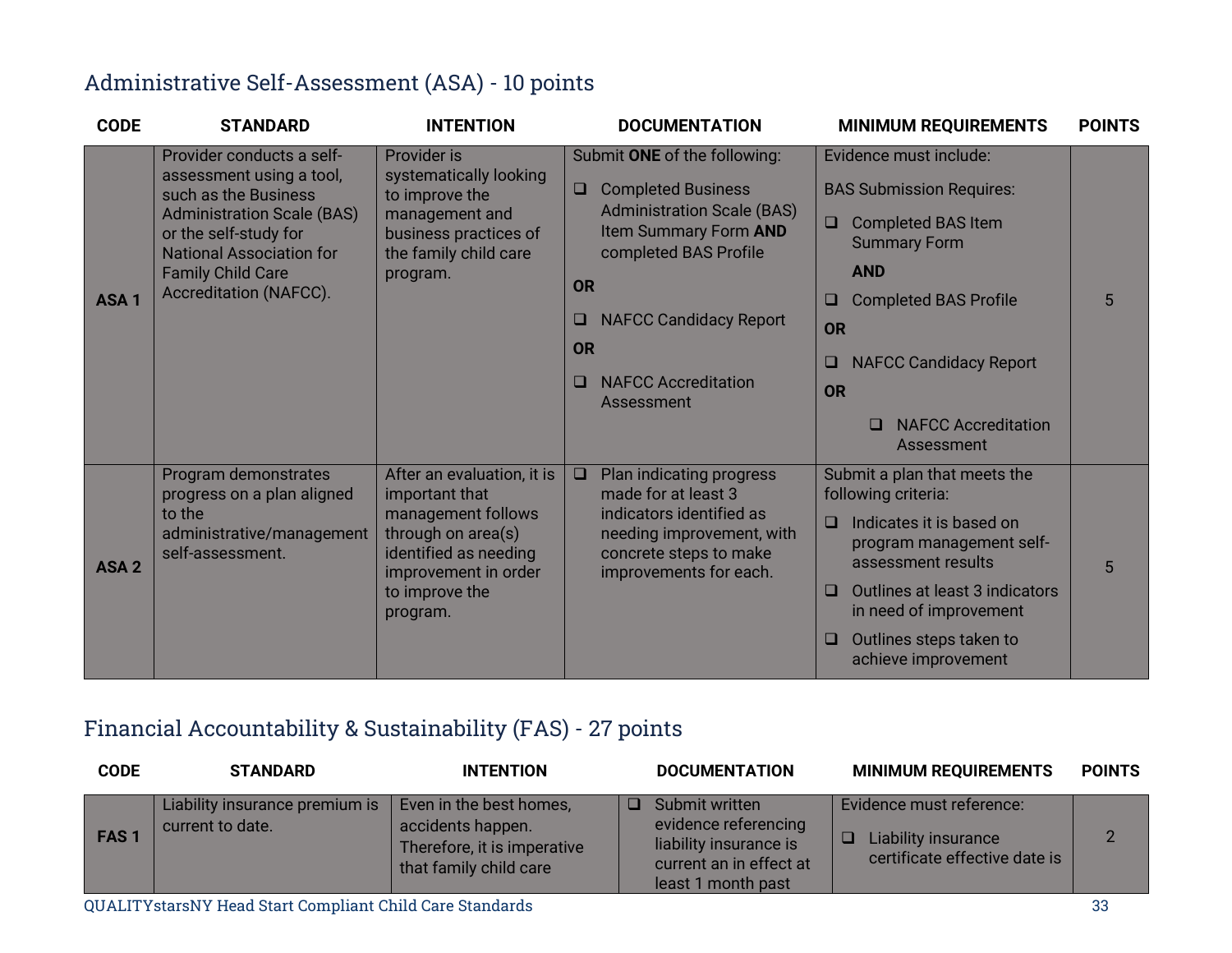| <b>CODE</b>      | <b>STANDARD</b>                                                                                                                                                             | <b>INTENTION</b>                                                                                                                                                                                                                                                                                                                               |        | <b>DOCUMENTATION</b>                                                                                                                                                         | <b>MINIMUM REQUIREMENTS</b>                                                                                                                                                                                                                                           | <b>POINTS</b>  |
|------------------|-----------------------------------------------------------------------------------------------------------------------------------------------------------------------------|------------------------------------------------------------------------------------------------------------------------------------------------------------------------------------------------------------------------------------------------------------------------------------------------------------------------------------------------|--------|------------------------------------------------------------------------------------------------------------------------------------------------------------------------------|-----------------------------------------------------------------------------------------------------------------------------------------------------------------------------------------------------------------------------------------------------------------------|----------------|
|                  |                                                                                                                                                                             | providers protect their family<br>and home with appropriate,<br>up-to-date liability insurance.                                                                                                                                                                                                                                                |        | <b>Standards Inventory</b><br>submission date.                                                                                                                               | at least 1 month past self-<br>study submission date                                                                                                                                                                                                                  |                |
| FAS <sub>2</sub> | Local, state and federal taxes<br>are paid on time.                                                                                                                         | Fiscal responsibilities,<br>including the payment of<br>taxes, should be maintained<br>at all times.                                                                                                                                                                                                                                           | $\Box$ | Submit evidence<br>demonstrating that<br>state and federal<br>income taxes were<br>paid on time, dated<br>within the 15 months<br>prior to Standards<br>Inventory submission | Evidence must demonstrate:<br>Paid federal income taxes<br><b>AND</b><br>Paid state Income taxes<br>□<br>Documents dated within<br>$\Box$<br>the 15 months prior to<br><b>Standards Inventory</b><br>submission                                                       | $\overline{2}$ |
| FAS <sub>3</sub> | Provider has a current-year<br>operating budget showing<br>revenues and expenses.                                                                                           | Providers must plan for<br>future expenditures by<br>creating a regular budget for<br>their business, separate<br>from their family's (usually<br>annually).<br><b>Examples: Quick Book</b><br>report, Calendar Keeper,<br>accountant's report, etc.                                                                                           | $\Box$ | One copy of a current<br>program/operating<br>budget dated within<br>the 15 months prior to<br><b>Standards Inventory</b><br>submission                                      | Evidence must show<br><b>Budget clearly indicates</b><br>O<br>program revenues.<br>Budget indicates program<br>□<br>expenses.<br>Budget is dated within the<br>$\Box$<br>15 months prior to<br><b>Standards Inventory</b><br>submission.                              | 3              |
| FAS <sub>4</sub> | Provider records income and<br>expenses at least monthly and<br>reviews income and expense<br>statements, comparing actual<br>revenues and expenses to<br>budget quarterly. | Providers should be aware<br>of current financial<br>resources and expenses, in<br>order to remain a viable<br>business and service for<br>families. Regular analysis of<br>the family child care<br>business income and<br>expenses will help providers<br>adjust fees, pay assistant(s),<br>and provide materials and<br>experiences for the | $\Box$ | Quarterly financial<br>reports                                                                                                                                               | Evidence must include all of<br>the following:<br>Quarterly (4) financial<br>□<br>reports (unless provider<br>operates only for 9<br>months/year, in which<br>case 3 reports is<br>sufficient)<br>Reports compare<br>□<br>actual and projected<br>income and expenses | $\overline{4}$ |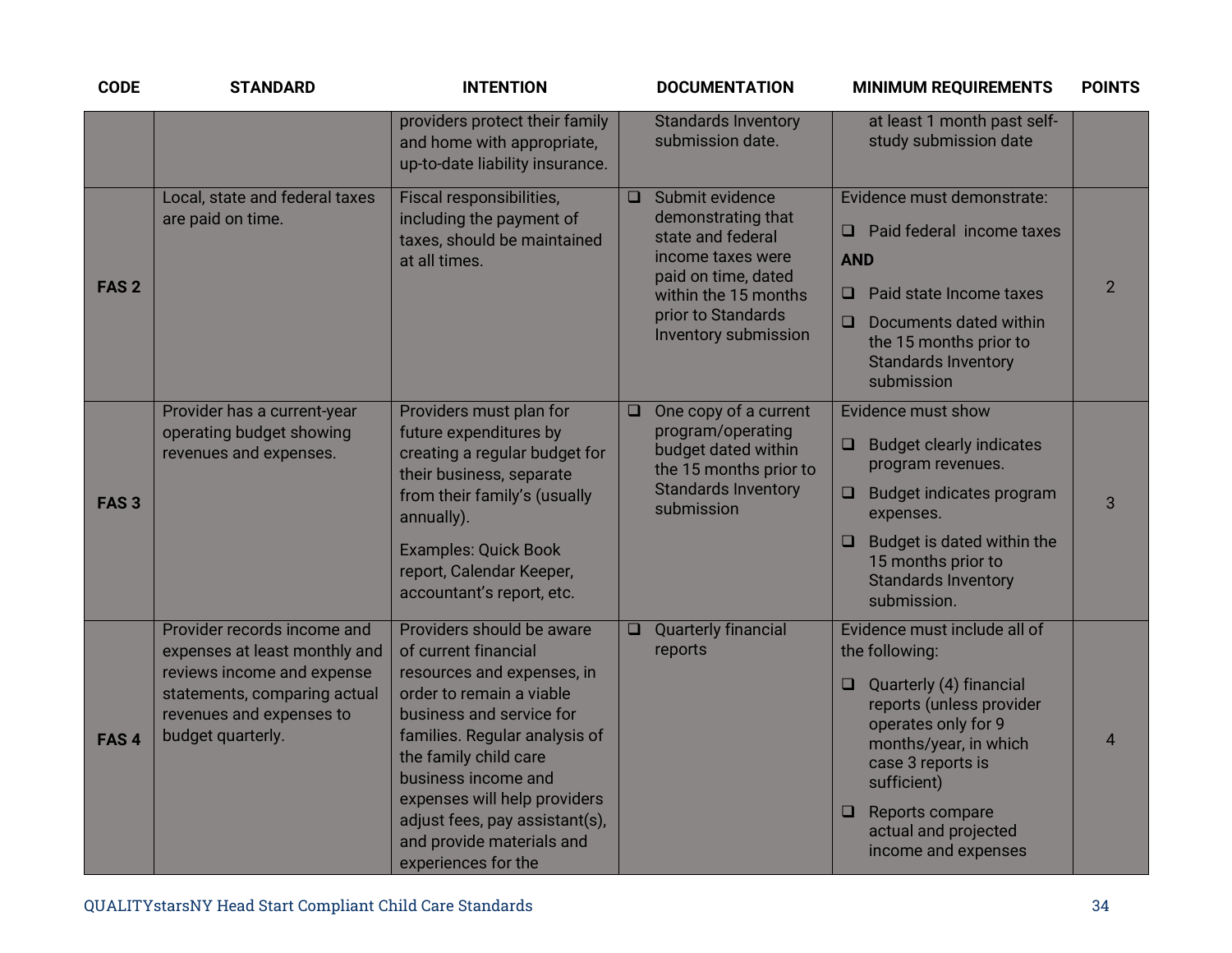| <b>CODE</b>      | <b>STANDARD</b>                                                                                                                    | <b>INTENTION</b>                                                                                                                                                                                                                                                                                               | <b>DOCUMENTATION</b>                                                                           | <b>MINIMUM REQUIREMENTS</b>                                                                                                                                                                                                                                                                                                                                         | <b>POINTS</b>  |
|------------------|------------------------------------------------------------------------------------------------------------------------------------|----------------------------------------------------------------------------------------------------------------------------------------------------------------------------------------------------------------------------------------------------------------------------------------------------------------|------------------------------------------------------------------------------------------------|---------------------------------------------------------------------------------------------------------------------------------------------------------------------------------------------------------------------------------------------------------------------------------------------------------------------------------------------------------------------|----------------|
|                  |                                                                                                                                    | children's learning<br>environment.                                                                                                                                                                                                                                                                            |                                                                                                | Dated within the previous<br>□<br>15 months.                                                                                                                                                                                                                                                                                                                        |                |
| FAS <sub>5</sub> | Provider has a system of<br>record keeping that tracks<br>incomes and expenses for tax<br>purposes and individual cost<br>of care. | Providers who have an<br>effective system for tracking<br>income and expenses, will<br>be able to pay the<br>appropriate amount of taxes<br>(not too much or too little)<br>on time. This system keeps<br>more funds available so<br>providers can manage<br>expenses more effectively.                        | Evidence of record<br>$\Box$<br>keeping system                                                 | Evidence should include:<br>Logbook or spreadsheet<br>□<br>Dated income entries<br>$\Box$<br>Dated expense entries<br>$\Box$                                                                                                                                                                                                                                        | $\overline{4}$ |
| FAS <sub>6</sub> | Provider calculates cost of<br>care, has goals for her own<br>compensation, and uses both<br>to set tuition rates.                 | Having an accurate<br>understanding of the cost of<br>care, including<br>compensation for the<br>provider and any<br>assistant(s) is important for<br>the small business, family<br>child care home. Using this<br>information effectively will<br>help providers plan for the<br>future and stay in business. | Cost of care<br>$\Box$<br>calculation sheet or<br>printout                                     | Evidence should demonstrate<br>the following:<br>Cost of care calculation<br>$\Box$<br>that includes:<br>Income goal<br>□<br><b>Estimated expenses</b><br>Weekly child care rate<br>$\Box$<br>depending on number<br>of children to be<br>served (See Resource<br>Guide)<br>Determination of tuition<br>$\Box$<br>rates that align with cost<br>of care calculation | $\overline{2}$ |
| FAS <sub>7</sub> | There is an independent<br>preparation of taxes by<br>someone with accounting or<br>bookkeeping expertise.                         | Family child care providers<br>have many responsibilities<br>and it is easy to make<br>accounting errors. In order<br>to protect your family child<br>care business, it is important<br>to have another person with                                                                                            | Submit ALL of the<br>following:<br><b>Bill/invoice from tax</b><br>❏<br>preparer<br><b>AND</b> | Evidence should indicate:<br>Tax preparer is someone<br>$\Box$<br>other than the family child<br>care provider<br>Tax preparer has specific<br>$\Box$<br>knowledge of tax                                                                                                                                                                                           | $\overline{4}$ |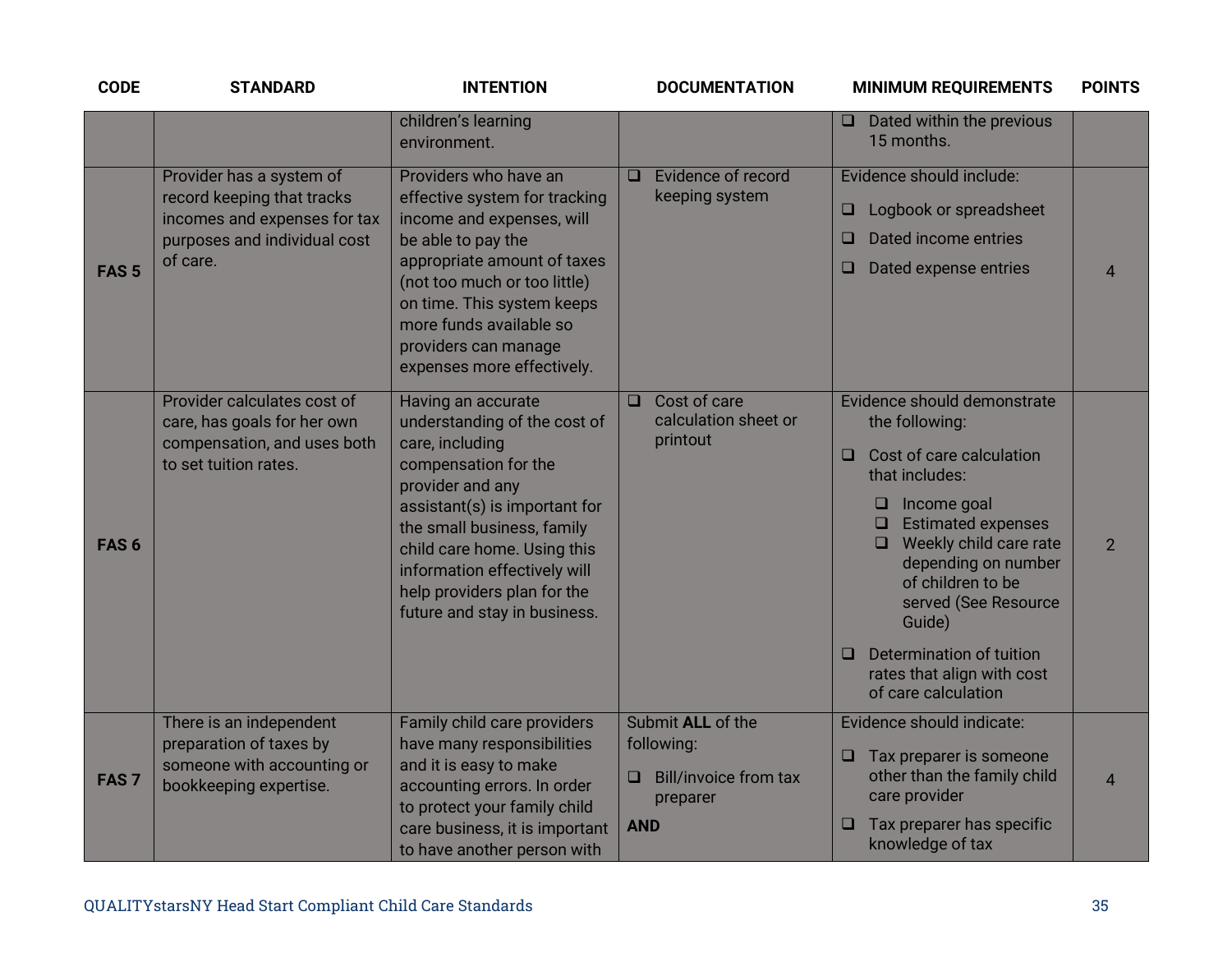| <b>CODE</b>      | <b>STANDARD</b>                                                                                                                               | <b>INTENTION</b>                                                                                                                                             | <b>DOCUMENTATION</b>                                                                                                                                                                                                                                                                                           | <b>MINIMUM REQUIREMENTS</b>                                                                                                                                                                                                                                                                                                                                                                                             | <b>POINTS</b>  |
|------------------|-----------------------------------------------------------------------------------------------------------------------------------------------|--------------------------------------------------------------------------------------------------------------------------------------------------------------|----------------------------------------------------------------------------------------------------------------------------------------------------------------------------------------------------------------------------------------------------------------------------------------------------------------|-------------------------------------------------------------------------------------------------------------------------------------------------------------------------------------------------------------------------------------------------------------------------------------------------------------------------------------------------------------------------------------------------------------------------|----------------|
|                  |                                                                                                                                               | accounting expertise<br>prepare your tax forms.                                                                                                              | Tax form with<br>$\Box$<br>preparer's signature                                                                                                                                                                                                                                                                | requirements for the small<br>business                                                                                                                                                                                                                                                                                                                                                                                  |                |
| <b>FAS8</b>      | Provider uses technology to<br>manage finances and<br>enrollment, e.g., uses Minute<br>Menu for CACFP or<br>automated time and<br>attendance. | Technology provides a<br>valuable time-saving tool for<br>managing finances and<br>enrollment.                                                               | <b>Enrollment or financial</b><br>$\Box$<br>monitoring report(s)<br><b>OR</b><br><b>Minute Menu reports</b><br>u                                                                                                                                                                                               | Evidence should indicate the<br>following:<br>$\Box$<br>One print out of a report<br>from a technology tool,<br>such as Minute Menu,<br>Quick Books, payroll<br>service provider, or<br>another management tool                                                                                                                                                                                                         | $\overline{2}$ |
| FAS <sub>9</sub> | Provider has established<br>procedures to market and fill<br>open child care seats (slots).                                                   | Provider should have a plan<br>in place to market open<br>slots, so they can fill<br>vacancies as soon as<br>possible and have a steady<br>source of income. | Submit ALL of the<br>following:<br>One copy of written<br>❏<br>procedures used to<br>market and fill open<br>child care seats/slots<br>(i.e. program<br>letterhead/logo is<br>clearly visible or it is<br>clear that it is part of a<br>manual/handbook)<br><b>AND</b><br>One copy of a<br>⊔<br>marketing tool | Evidence must include ALL of<br>the following:<br>Procedures discussing the<br>$\Box$<br>marketing and filling of<br>open child care<br>seats/slots (i.e. program<br>letterhead/logo is clearly<br>visible or it is clear that it<br>is part of a<br>manual/handbook)<br><b>AND</b><br>Examples of acceptable<br>$\Box$<br>marketing tools include<br>bulletins, billboard signs,<br>advertising, and business<br>cards | $\overline{4}$ |

# Policies and Procedures (PP) - 27 points

| <b>CODE</b> | <b>STANDARD</b>                                                                                        | <b>INTENTION</b>                                                                                                       |   | <b>DOCUMENTATION</b>                                                             | <b>MINIMUM REQUIREMENTS</b>                                                    | <b>POINTS</b> |
|-------------|--------------------------------------------------------------------------------------------------------|------------------------------------------------------------------------------------------------------------------------|---|----------------------------------------------------------------------------------|--------------------------------------------------------------------------------|---------------|
| <b>PP</b>   | Provider uses substitutes no<br>more than 20% of the time (e.g.,<br>no more than one day per<br>week). | It is important for family<br>child care homes to maintain<br>as much consistency among<br>the adults who care for the | ◻ | Policy statement<br>noting use of<br>substitutes that<br>indicates that provider | Evidence must include the<br>following:<br>Policy statement<br>describing when |               |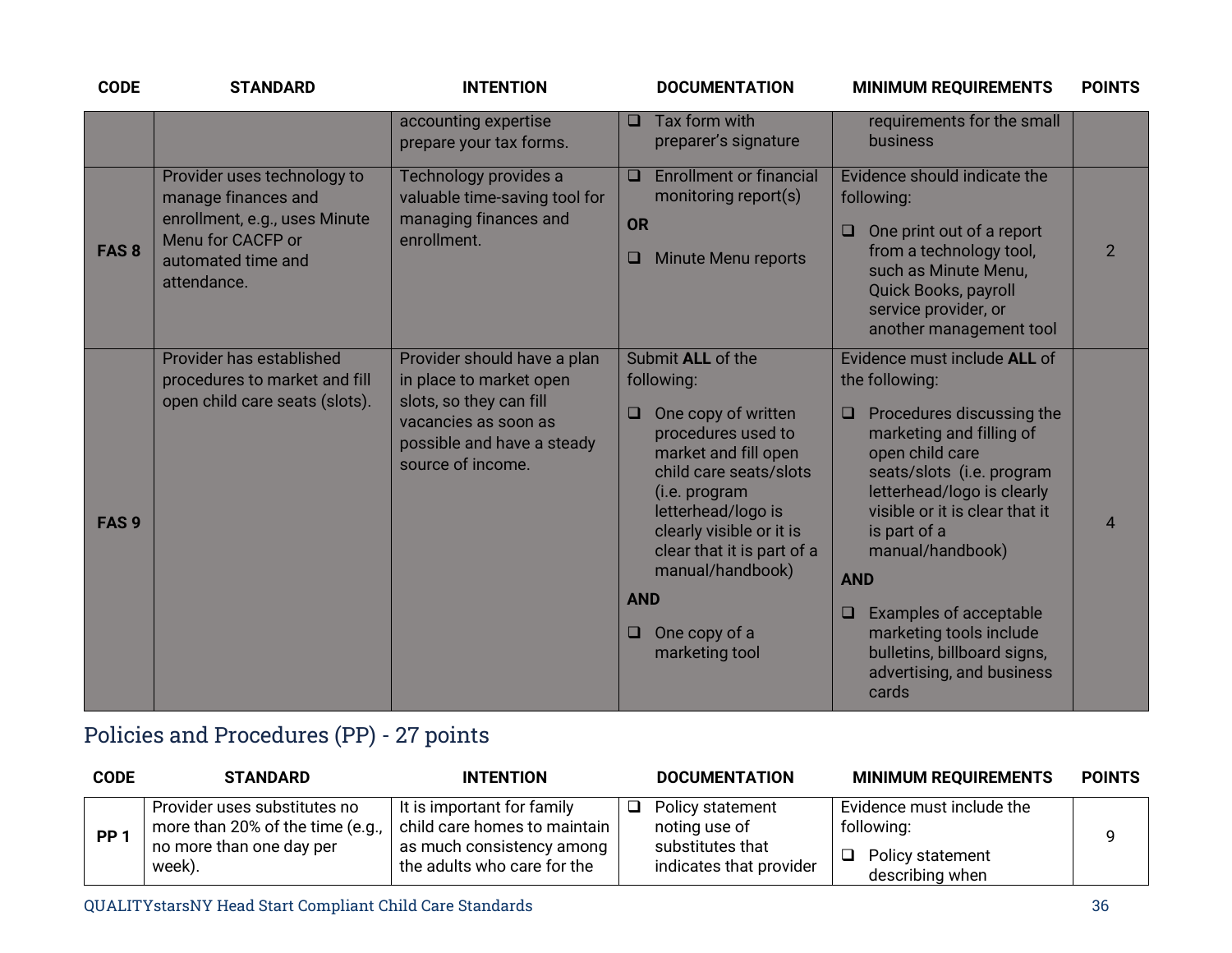| <b>CODE</b>     | <b>STANDARD</b>                                                                                                                                                                                                                             | <b>INTENTION</b>                                                                                                                                                                                                                                                                                                                                                                                                                                                                                                                                                                                                                                                                                        | <b>DOCUMENTATION</b>                                                                                                                                                                                                                                                                                                                                                                                                                               | <b>MINIMUM REQUIREMENTS</b>                                                                                                                                                                                                                                                                                                                                                                                                                                                                    | <b>POINTS</b> |
|-----------------|---------------------------------------------------------------------------------------------------------------------------------------------------------------------------------------------------------------------------------------------|---------------------------------------------------------------------------------------------------------------------------------------------------------------------------------------------------------------------------------------------------------------------------------------------------------------------------------------------------------------------------------------------------------------------------------------------------------------------------------------------------------------------------------------------------------------------------------------------------------------------------------------------------------------------------------------------------------|----------------------------------------------------------------------------------------------------------------------------------------------------------------------------------------------------------------------------------------------------------------------------------------------------------------------------------------------------------------------------------------------------------------------------------------------------|------------------------------------------------------------------------------------------------------------------------------------------------------------------------------------------------------------------------------------------------------------------------------------------------------------------------------------------------------------------------------------------------------------------------------------------------------------------------------------------------|---------------|
|                 |                                                                                                                                                                                                                                             | children, so that providers<br>can ensure the safety and<br>well-being of children at all<br>times and that children can<br>feel safe and secure.                                                                                                                                                                                                                                                                                                                                                                                                                                                                                                                                                       | uses substitutes no<br>more than 20% of the<br>time                                                                                                                                                                                                                                                                                                                                                                                                | substitutes are used that<br>indicates that provider<br>uses substitutes no more<br>than 20% of the time                                                                                                                                                                                                                                                                                                                                                                                       |               |
| PP <sub>2</sub> | <b>Provider maintains</b><br>confidentiality regarding<br>children and family information<br>and communicates this<br>confidentiality policy to any<br>family members, employees<br>and substitutes.                                        | Providers have a<br>responsibility to respect and<br>maintain confidentiality<br>regarding children, their<br>families, and staff.                                                                                                                                                                                                                                                                                                                                                                                                                                                                                                                                                                      | <b>Confidentiality policy</b><br>$\Box$                                                                                                                                                                                                                                                                                                                                                                                                            | Evidence must show:<br>Confidentiality policy that<br>references how employees<br>maintain confidentiality for<br>ALL of the following;<br>Children<br>$\Box$<br><b>Families</b><br>□<br><b>Employees</b><br>❏                                                                                                                                                                                                                                                                                 | 6             |
| PP <sub>3</sub> | The provider and any paid<br>employees have professional<br>development plans that match<br>the Core Body of Knowledge:<br><b>New York State's Core</b><br><b>Competencies for Early</b><br><b>Childhood Educators</b><br>competency areas. | Every provider and assistant<br>will benefit personally and<br>professionally from having<br>an individual, written plan for<br>professional development in<br>order to gain the necessary<br>knowledge and improve<br>skills on all topics related to<br>early childhood education.<br>The Core Body of Knowledge<br>(CBK) outlines<br>recommended practices for<br>professionals who work<br>directly with young children.<br>These practices offer a road<br>map for building meaningful<br>relationships with children,<br>families and colleagues; for<br>creating nurturing,<br>stimulating environments;<br>and for developing oneself<br>as a professional in an<br>incredibly important field. | Submit one of the<br>following for provider and<br>any current assistance,<br>dated within the 15<br>months prior to Standards<br>Inventory submission:<br>One copy of CBK<br>$\Box$<br>Professional<br><b>Development Planning</b><br><b>Tool Plan</b><br><b>OR</b><br>One copy of a Paula<br>$\Box$<br>Jorde Bloom Staff<br>Development Action<br>Plan<br><b>OR</b><br>$\Box$ One copy of:<br>$\Box$ Another<br>professional<br>development plan | Evidence must reference all of<br>the following:<br>Completed copy of one of<br>❏<br>the following for provider<br>and any current assistants:<br>□ CBK Professional<br>Development<br>Planning Tool Plan<br>Paula Jorde Bloom<br>$\Box$<br><b>Staff Development</b><br>Action Plan,<br>Other plan AND<br>statement of how the<br>plan refers to at least<br>2 CBK areas<br>Dated within the 15<br>$\Box$<br>months prior to Standards<br>Inventory submission<br><b>CBK COMPETENCY AREAS:</b> | 12            |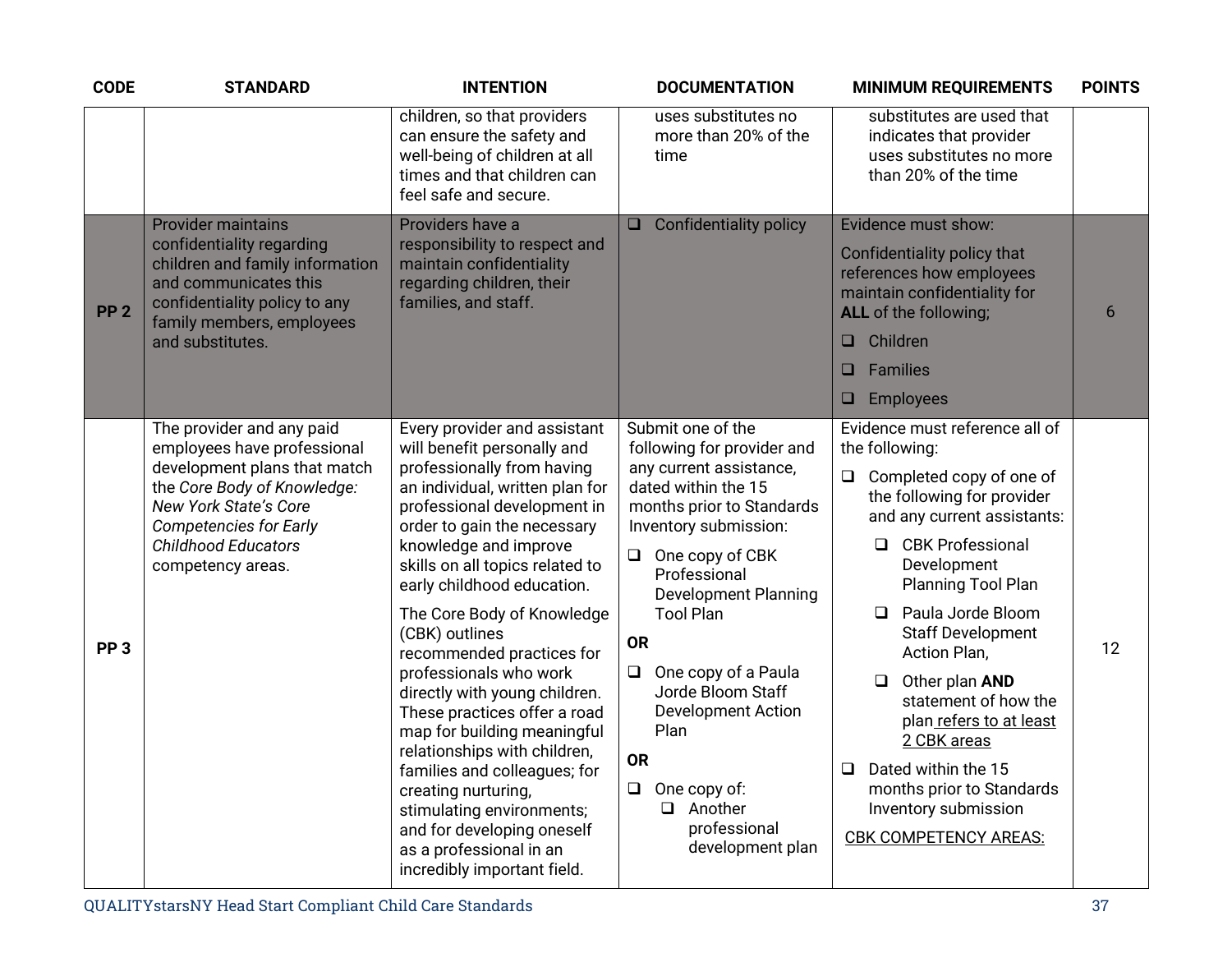| <b>CODE</b> | <b>STANDARD</b> | <b>INTENTION</b>                                                           | <b>DOCUMENTATION</b>                   | <b>MINIMUM REQUIREMENTS</b>               | <b>POINTS</b> |
|-------------|-----------------|----------------------------------------------------------------------------|----------------------------------------|-------------------------------------------|---------------|
|             |                 | The CBK is structured to<br>consider all areas                             | <b>AND</b><br>Written statement        | 1. Child Growth and<br>Development;       |               |
|             |                 | established by NYS as being<br>essential for early childhood<br>educators. | referencing how<br>plan(s) refer to at | 2. Family and Community<br>Partnerships;  |               |
|             |                 |                                                                            | least two of the<br>CBK competencies   | 3. Observation and<br>Assessment;         |               |
|             |                 |                                                                            |                                        | 4. Environment and<br>Curriculum;         |               |
|             |                 |                                                                            |                                        | 5. Health, Safety, and Nutrition;         |               |
|             |                 |                                                                            |                                        | 6. Professionalism and<br>Leadership; and |               |
|             |                 |                                                                            |                                        | 7. Administration and<br>Management.      |               |

# Compensation and Benefits (CB) - 13 points

| <b>CODE</b>     | <b>STANDARD</b>                                                                                                                                                                                                                            | <b>INTENTION</b>                                                                                             | <b>DOCUMENTATION</b>                                                                                                                                                                                                                                                | <b>MINIMUM REQUIREMENTS</b>                                                                                                                                                                                                                                                                                                                                                               | <b>POINTS</b> |
|-----------------|--------------------------------------------------------------------------------------------------------------------------------------------------------------------------------------------------------------------------------------------|--------------------------------------------------------------------------------------------------------------|---------------------------------------------------------------------------------------------------------------------------------------------------------------------------------------------------------------------------------------------------------------------|-------------------------------------------------------------------------------------------------------------------------------------------------------------------------------------------------------------------------------------------------------------------------------------------------------------------------------------------------------------------------------------------|---------------|
| CB <sub>1</sub> | Provider offers for self and<br>any paid, full-time<br>employees:<br>(3 POINTS PER BENEFIT<br>OPTION, UP TO 9 POINTS<br>MAXIMUM)<br>5 days of time off (sick<br>and/or personal)<br>Holidays<br>ш<br>Professional<br>□<br>development days | Staff is provided with a<br>comprehensive benefits<br>package to support personal<br>and professional needs. | Evidence of benefit<br>options program offers for<br>self and any paid, full-time<br>employees.<br>Acceptable types of<br>evidence include:<br>Employee handbook<br>detailing benefits<br><b>OR</b><br>Compensation<br>package<br><b>OR</b><br>Employee policy<br>⊔ | Evidence program provides<br>one or more of the following<br>benefits must reference self<br>and all full-time staff, if<br>applicable. (Program earns 3<br>points for each benefit offered<br>for a potential total of 9<br>points)<br>5 days of time off (sick<br>❏<br>and/or personal) (3<br>points);<br>Holidays (3 points);<br>❏<br>Professional development<br>❏<br>days (3 points) | $3-9$         |